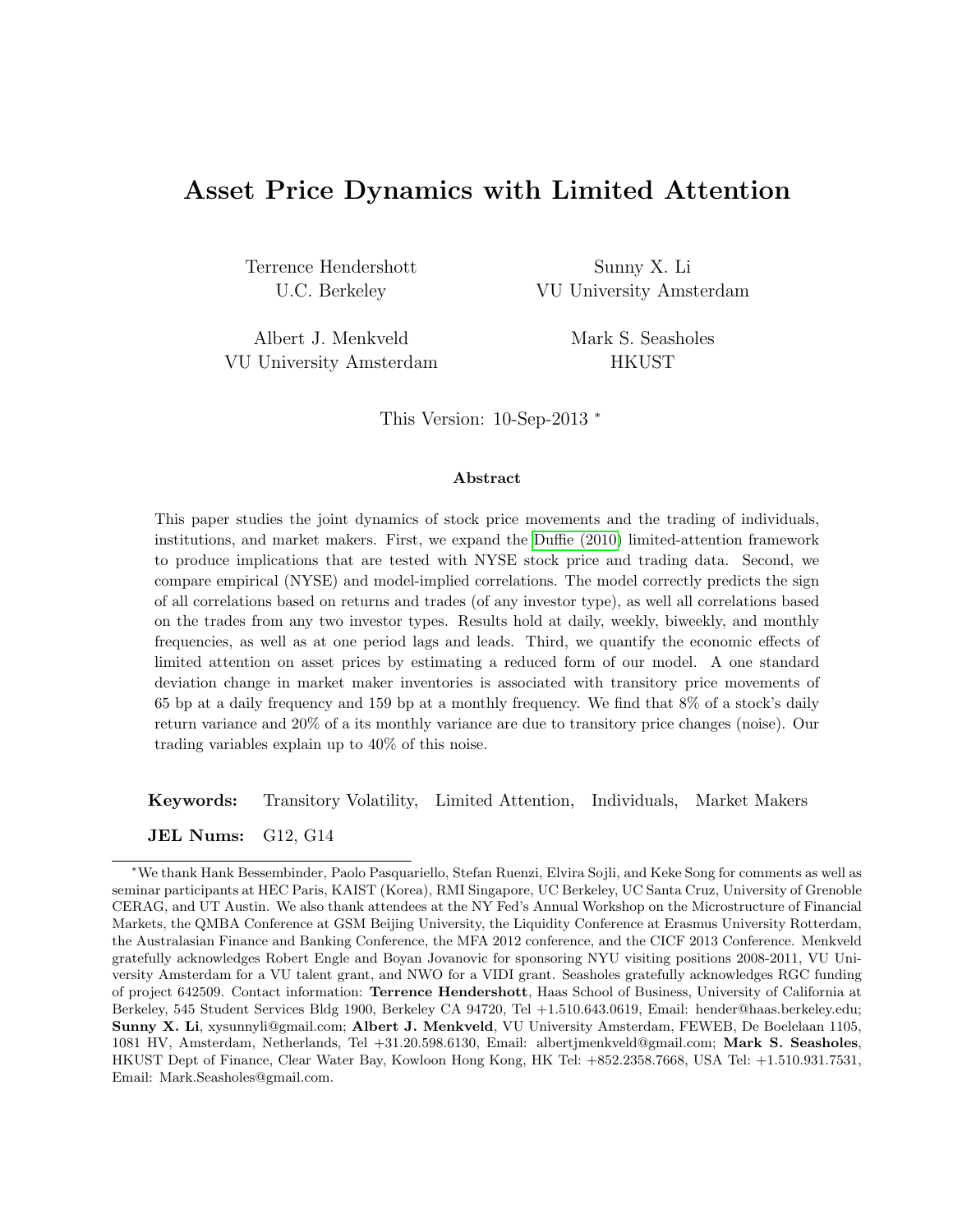## 1 Introduction

This paper studies the day-to-day, week-to-week, and month-to-month role that investors' limited attention plays in a stock's return generating process. The basic framework of our paper assumes an observable stock price is comprised of two unobservable components. The first component is referred to as the "fundamental," "permanent," or "efficient" price. It represents the present value of future dividends in a frictionless (perhaps idealized) world. The second component is referred to as the "transitory" price. It represents temporary deviations of the observed stock price from its fundamental price.

Disentangling fundamental price movements from transitory price movements can be difficult and our approach is done in three parts: a) We present a theoretical model in which some investors have limited attention; b) We test the model's implications with empirical New York Stock Exchange (NYSE) data. c) We quantify the economic effects of limited attention on asset prices by estimating a reduced form of the theory model. It is this third part of the paper that provides many of our most important results. Throughout our analyses, we pay particular attention to how limited attention affects both transitory prices and investors' trading behavior.

Theoretical Framework: The first part of the paper generalizes the [Duffie \(2010\)](#page-24-0) slow-moving capital framework. Duffie's model contains two types of market participants who trade an equity's shares with each other after it experiences an aggregate supply shock. Models with two investor types imply trades from one type are exactly equal and opposite to those from the other type.

Our model differs from Duffie's in that it has more moving parts. We consider three types of investors (individuals, institutions, and market makers), and an infinite-date economy. The first two investor types want to trade with each other in order to hedge an exogenous, evolving, and nontradable endowment. The third investor type, market makers, are not exposed to the endowment shocks, but are willing to provide liquidity to accommodate other investors' trading needs. Market makers expect to be compensated for assuming inventory risk and their compensation comes in the form of a transitory price impact (i.e., a price reversal.) Using three types of investors allows us to describe relations between observed equity returns and the trades of the different investor types. We are also able to describe the trades between different investor types.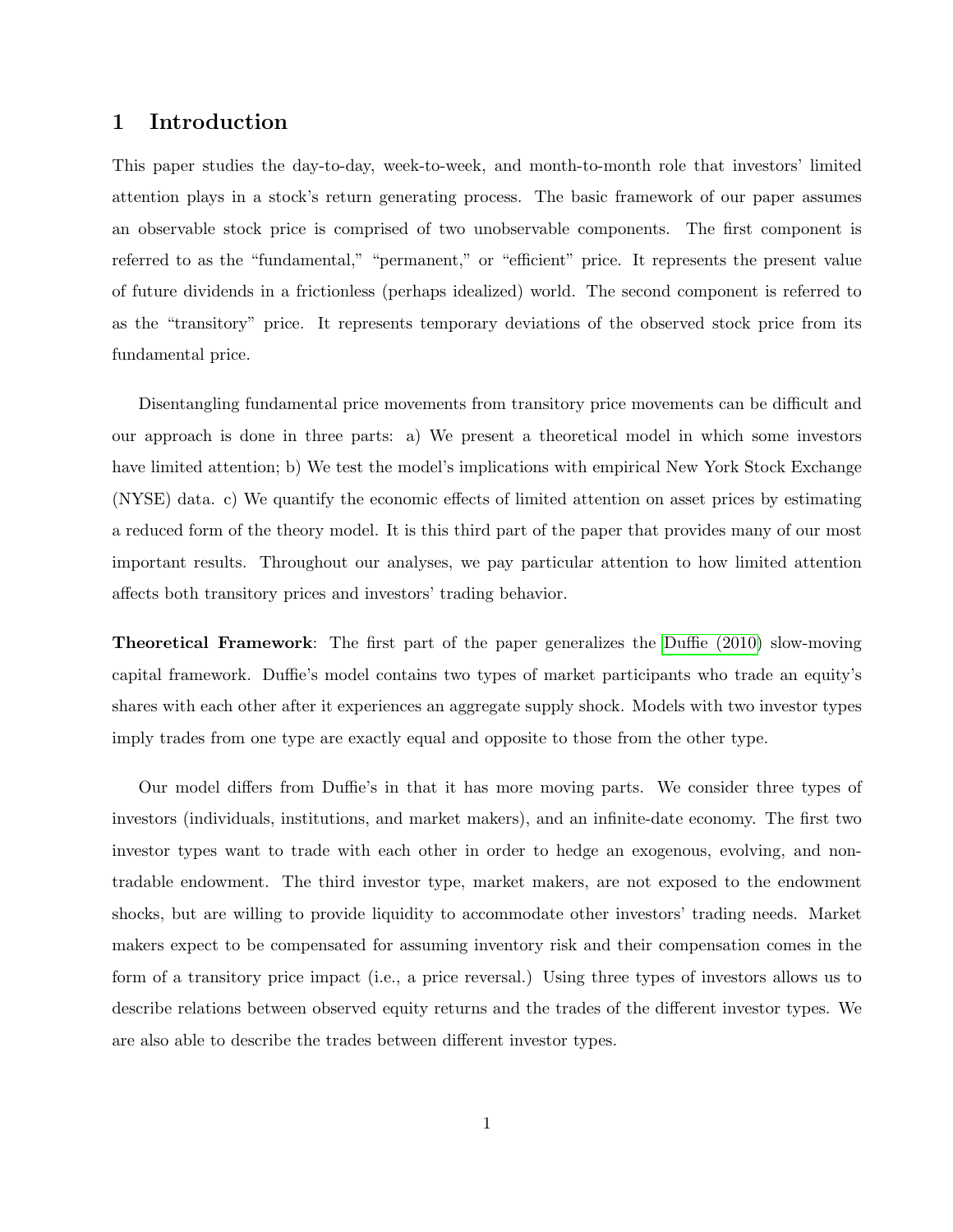Like the [Duffie \(2010\)](#page-24-0) model, our theoretical framework contains two main frictions. First, all investors are risk-averse to one degree or another. Therefore, there is no risk-neutral agent who is willing to build an infinitely large position in order to reduce a perceived mispricing. Second, and more importantly, some of the individual investors are not fully attentive. That is, some individuals do not attempt to trade at each possible date. This partially-attentive behavior causes risk-sharing problems vis-a-vis the evolving endowment and the needs of the institutional investors (who do trade at each possible date). Specifically, following an endowment shock, there may not be enough individuals present to balance the institutions' buy or sell orders. In our framework, market makers exist to intertemporally smooth supply and demand. They also sell down their positions to partially-attentive individuals who "arrive" to the market with delay.

The application of theory results to empirical tests represents both a similarity and a key difference between our approach and Duffie's. For example, price dynamics in our model work in much the same way as they do in the earlier paper. A shock initially induces a sharp price movement that is then slowly reversed. The duration of a reversal is closely related to how attentive or inattentive some investors are. The [Duffie \(2010\)](#page-24-0) paper provides a number of examples of a price response to a onetime, easily-identified event such as a S&P500 Index deletion.

In contrast, we study repeated, difficult-to-identify shocks that affect markets on a daily basis. The goal is to apply our model's results to empirical price and trading data. We specifically choose to label our three investor types "individuals", "institutions", and "market makers" to facilitate mapping our model's results to available NYSE data. Put differently, existing papers tend to use observable events to identify shocks to the trading environment. We use empirical trading data to identify repeated shocks that cause investors to trade. We justify our approach (in part) by testing whether the limited attention framework can reasonably describe NYSE data.

Tests of Our Model's Implications: The second part of the paper describes the empirical (NYSE) data and then tests multiple implications of our model. For a given equity, our model produces implications related to the joint dynamics of three data series, at four frequencies (daily, weekly, biweekly, and monthly), and using three time-shifts (one-period lag, contemporaneous, and one-period lead.) The three data series consist of the equity's returns, market makers' aggregate inventories, and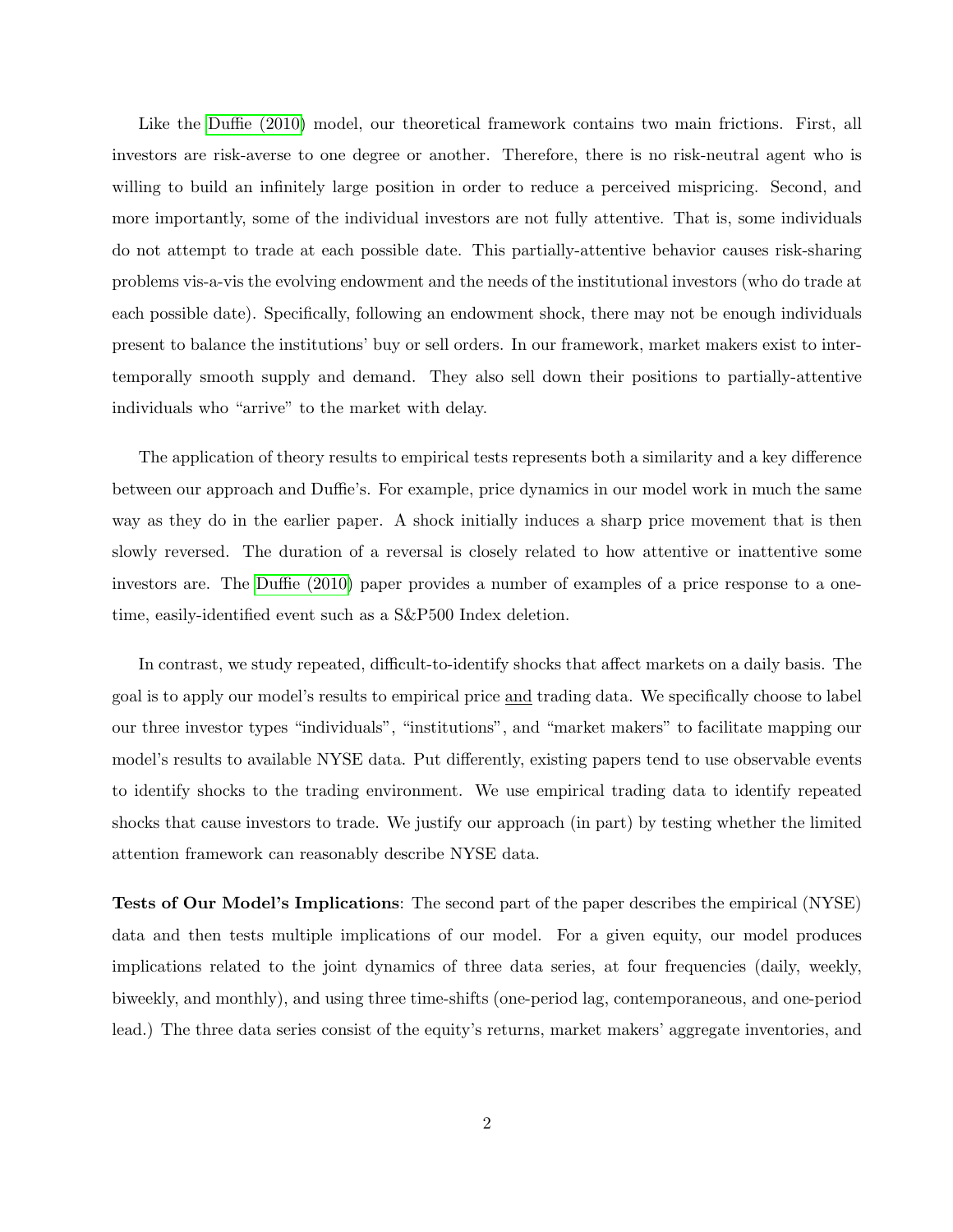individuals' aggregate net trades.[1](#page-3-0)

To test implications regarding dynamic relations between different time series, the second part of the paper focuses on correlation signs (positive, zero, or negative). For example, one of our model's predictions is that market maker inventories this period are negatively related to individuals' net trades next period. Another prediction is that individuals' aggregate net trades this week are positively related to returns over the following week. In total, we test predictions related to a total of 48 unique correlations. Using NYSE return and trading data, we confirm all of these predictions.

While our results are supportive of a limited attention framework, we must note that we do not "test" limited attention per se. That is, we do not nest alternative models, nor do we run horse races between our model and other frameworks. Instead, we rely on making predictions that are related to the joint dynamics of risk sharing trades.<sup>[2](#page-3-1)</sup> The strength of our results, and ultimately a contribution of this paper, lies in the breadth of confirmed predictions.

We also run a brief calibration exercise. The goal is to test whether our model can match some of the economic magnitudes found in NYSE data (in addition to predicting the correlation signs as mentioned above). We choose 24 moments related to risk-sharing trades of which 20 are correlations and 4 are ratios of standard deviations. The calibration exercise, gives extra support to the claim that a limited attention framework can reasonably describe the joint dynamics of stock price movements and trades.

Quantifying Economic Effects with a State-Space (Statistical) Model: The third part of our paper quantifies the economic effects of limited attention on asset prices. This part centers around estimating coefficients of a state-space (statistical) model or "SSM." The SSM follows from the theoretical framework and separates an equity's observed price into two, unobservable components. We allow the NYSE trading data to affect the evolution of both the fundamental component and the transitory component.[3](#page-3-2)

<span id="page-3-0"></span><sup>1</sup>All of our empirical tests exclude institutions' aggregate net trades due to an adding up constraint from market clearing. If one knows the aggregate holdings of market makers and individuals, then aggregate holdings of institutions are also known. Likewise, if one knows the aggregate net trades of market makers and individuals, then aggregate net trades of institutions are known. Note that in our data, there is one dedicated market maker for each stock.

<span id="page-3-1"></span><sup>2</sup>Our model and main empirical results focus on risk-sharing trades. We do, however, allow for information-based trading to affect prices in our empirical work.

<span id="page-3-2"></span><sup>&</sup>lt;sup>3</sup>One can also think of the SSM as a linear, reduced form of the highly non-linear theory model. In reality, NYSE data may reflect information-based trading strategies. Therefore, we structure the state-space model to account for this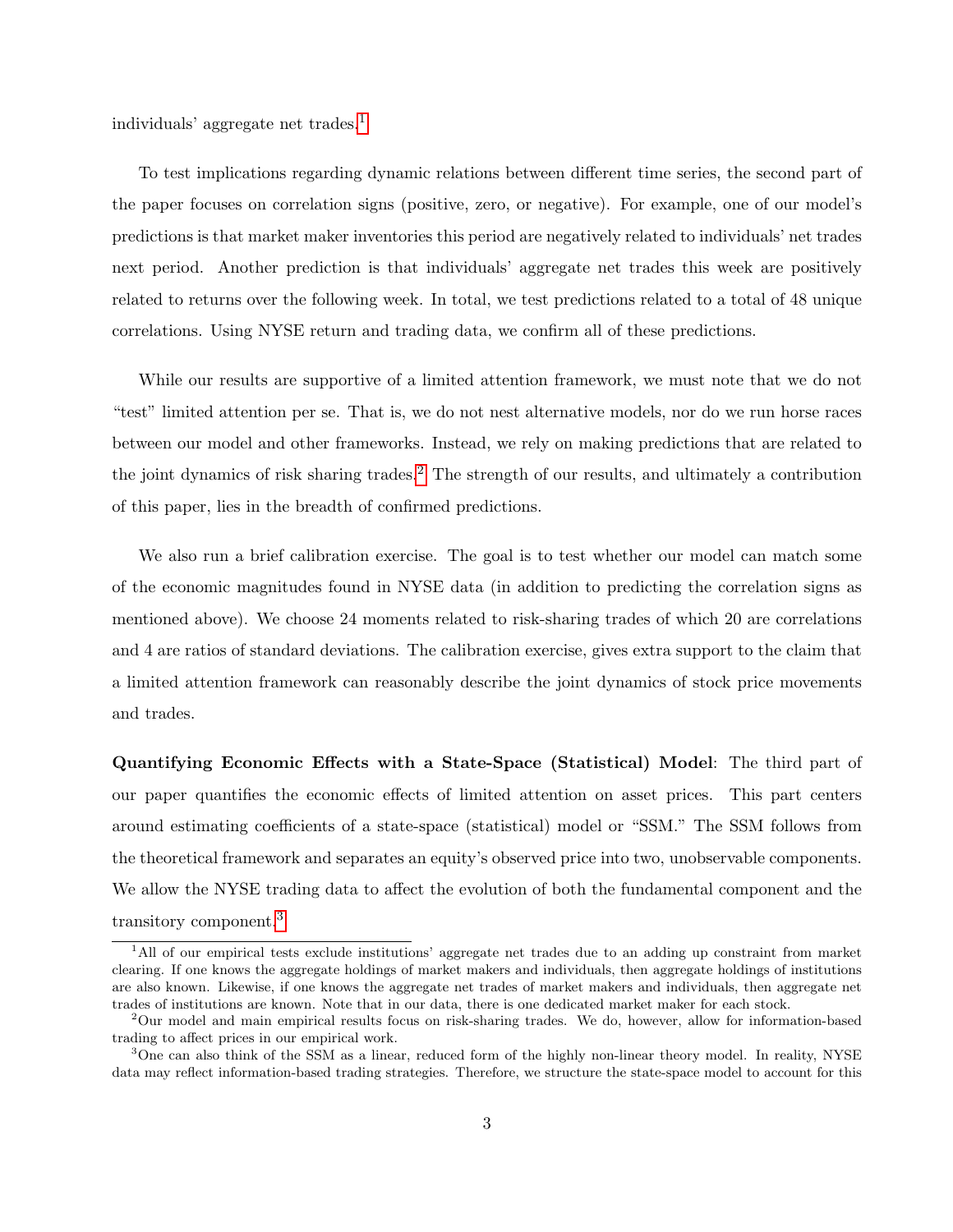The final part of our paper pays particular attention to transitory price movements. How large are the deviations from fundamental values? How long does a typical deviation last? And, how do the answers to these questions depend on the frequency over which we measure returns?

Estimating coefficients of the statistical model allows us to quantify the magnitude and duration of transitory price movements. Our results apply to a typical NYSE stock over a typical day, week, or month. We find transitory price effects last at least a month and are significant (economically and statistically.) A one standard deviation change in market makers inventories is associated with 65 basis points (bp) of transitory price movement using daily data and 159 basis points (bp) of transitory price movement using monthly data. Likewise, a one standard deviation change in individuals' net trades is associated with 12 basis points (bp) of transitory price movement using daily data and 151 basis points (bp) of transitory price movement using monthly data.

An important and final contribution of our paper is the ability to study the "term structure" of transitory price movements. It is well known that most individual stocks experience negative return auto-correlation at a daily horizon. We show how limited attention provides the answers to questions such as: i) Why doesn't return auto-correlation go to zero as one moves from daily, to weekly, to longer (monthly) horizons? ii) Why does return auto-correlation actually become more negative at longer horizons (up to monthly)? iii) Does the ratio of a stock's transitory volatility to its fundamental volatility decrease, stay the same, or increase as one moves from using daily to monthly data?

Using a Kalman filter, we obtain estimates of two unobservable time series (fundamental prices and transitory prices.) We are able to calculate the ratio of transitory to permanent variance, thus addressing a question posed in the previous paragraph. Transitory variance represents 8% of a typical stock's idiosyncratic variance at a daily frequency and 25% of a typical stock's idiosyncratic variance at a monthly frequency. As far as we know, we are one of the first papers (the first paper?) to tackle calculations related to the term structure of transitory stock price movements.

#### 1.1 Links to Existing Studies

One contribution of our paper is to better understand how investors' limited attention can affect asset prices through a risk-sharing channel, as opposed to through an information (or pseudo-information)

possibility. We also allow the trading data to affect the transitory component.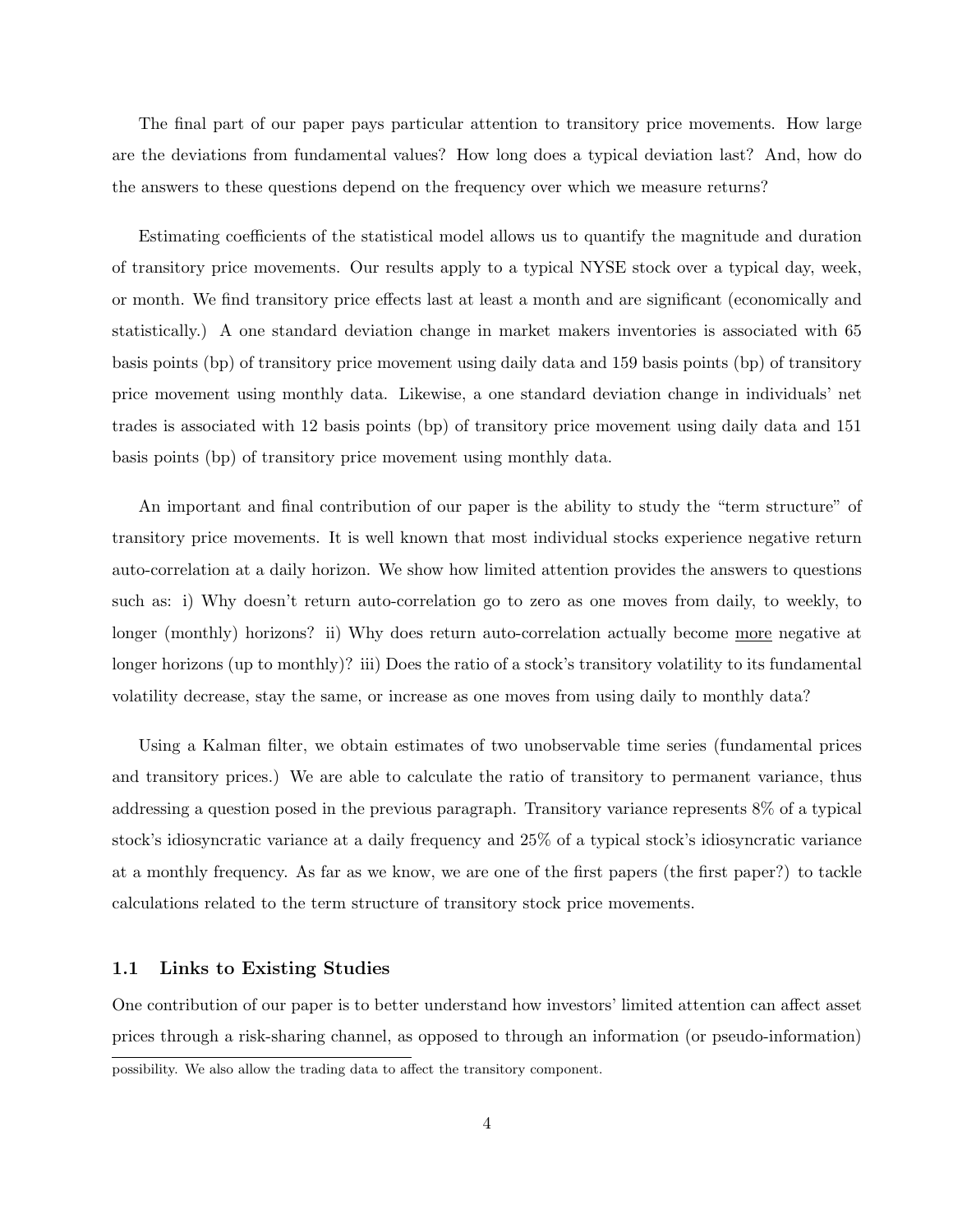channel. While the second channel undoubtedly plays a role in markets, it has been previously studied in papers such as [Rashes \(2001\)](#page-25-0) and [Huberman and Regev \(2001\)](#page-25-1). Thus, one goal of our paper is to show how frequent and *i.i.d.* shocks can translate into large and long-lasting movements in a stock's transitory price. The same shocks also lead some types of investors to have highly auto-correlated (aggregate) trades. In these ways, our paper expands an older literature that includes papers such as [Poterba and Summers \(1988\)](#page-25-2), [Roll \(1988\)](#page-25-3), and [Cochrane \(1994\)](#page-24-1). A key difference is that papers such as [Poterba and Summers \(1988\)](#page-25-2) assume the transitory component of prices evolves as a specific AR process while, we use empirical NYSE data to identify the timing and dynamics of transitory price movements.

Because we study the aggregate trades of individual investors, our work is related to attention studies including [Barber and Odean \(2008\)](#page-24-2). The earlier paper studies events that catch individuals' attentions and induce trades. The authors present results that a sudden influx of buy orders (for example) can cause prices to be pushed temporarily higher. Our paper takes a quite different approach. Rather than using liquidity-demanding trades to link attention and transitory prices, we focus on risk sharing issues that arise when some investors have limited attention. In addition, and in NYSE data, individuals sell in aggregate when prices are rising.

Non-participation in the stock market is an extreme form of limited attention. Such behavior has been shown to affect consumption patterns as well as economists' estimates of quantities such as the equity premium and the inter-temporal marginal rate of substitution. For examples from this literature, see papers such as [Mankiw and Zeldes \(1991\)](#page-25-4), [Brav, Constantinides, and Gezcy \(2002\)](#page-24-3), and [Vissing-Jorgensen \(2002\)](#page-26-0). Our paper differentiates itself by considering different levels of limited attention as well as focusing on transitory price movements.

Finally, we note that our paper provides a single, unified framework that ties together a number of existing empirical studies. Financial economics has a long history of studying the relations between an investor type's aggregate net trades and price movements. For example, [Lakonishok, Shleifer, and](#page-25-5) [Vishny \(1992\)](#page-25-5) find that pension funds tend to buy and sell together. The observed buying and selling behavior is correlated with price movements.<sup>[4](#page-5-0)</sup> There are two main take-aways from these papers: i) Institutions tend to buy stocks that recently went up and sell stocks that recently went down;

<span id="page-5-0"></span><sup>&</sup>lt;sup>4</sup>The list of papers that study institutional trades and price movements is too long to include here. Representative papers include [Nofsinger and Sias \(1999\)](#page-25-6) and [Griffin, Harris, and Topaloglu \(2003\)](#page-24-4).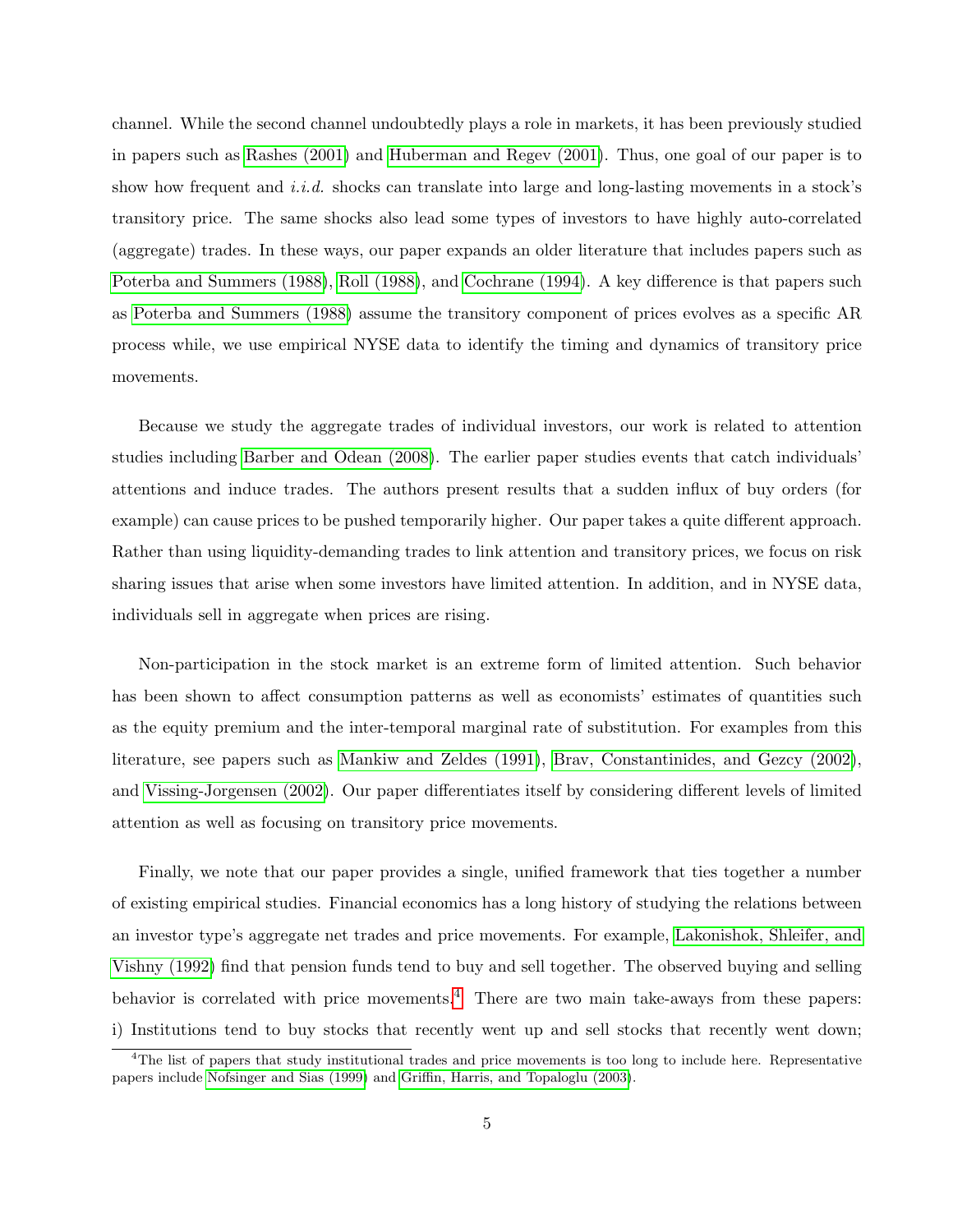ii) Adding up constraints are often assumed such that individual investors' net trades are set equal and opposite to institutions' net trades—see [Cohen, Gompers, and Vuolteenaho \(2002\)](#page-24-5). Our results confirm that market makers and individuals sell stocks that recently went up (i.e., institutions buy at these times). We also do not need to rely on adding up constraints to identify the trading behavior of two of our three investor types.

Our unified framework provides additional empirical results go far beyond institutional trading. There is a large literature that looks at the trades of market makers<sup>[5](#page-6-0)</sup> as well as another literature that looks at relations between individual investors' trades and price movements.<sup>[6](#page-6-1)</sup> Our contribution is to offer a single theoretical framework that is consistent with existing empirical regularities from both these literatures. In addition, our model makes new predictions about relations between a stock's returns, market maker inventories, and individual investors' net trades. We are able to test and confirm the model's predictions with our NYSE data.

### <span id="page-6-2"></span>2 Theoretical Model

This paper's model is inspired by the [Duffie \(2010\)](#page-24-0) framework. Like [Duffie \(2010\)](#page-24-0), we focus on a market with frictions—specifically, those frictions associated with limited attention. We consider an infinite-date economy with  $t = \{0, 1, 2, 3, \ldots\}$ 

Assets. There are two types of assets in the economy. The first asset is riskless and has a constant per-period gross return of  $r \geq 1$ . The second asset is risky and pays a dividend of  $X_t$  at each date t. The dividend is assumed to be *i.i.d.* with mean zero and variance  $\sigma_x^2$ .

Participants. The model contains three types of market participants: individual investors, institutional investors, and market makers. Each investor maximizes his or her expected utility of final wealth and has a CARA exponential utility function.

<span id="page-6-0"></span><sup>&</sup>lt;sup>5</sup>Papers on market makers date back to [Hasbrouck and Sofianos \(1993\)](#page-24-6) and [Madhavan and Smidt \(1993\)](#page-25-7). More recent papers include [Hendershott and Seasholes \(2007\)](#page-25-8) and [Hendershott and Menkveld \(2011\)](#page-24-7). Briefly, market makers are found to trade against (contemporaneous) price movements. This strand of literature tends to focus on the relations between market maker inventories and price movements. Our current paper studies these relations at different frequencies as well as relations between market maker aggregate inventories and the net aggregate trades of other investor types.

<span id="page-6-1"></span><sup>6</sup>The literature on individuals' net trades is also far too large to mention here. [Kaniel, Saar, and Titman \(2008\)](#page-25-9) is arguably the closest such paper to ours. The authors show that individuals' net trades this week are positively related to returns the following week. Our model predicts this result and we confirm it empirically.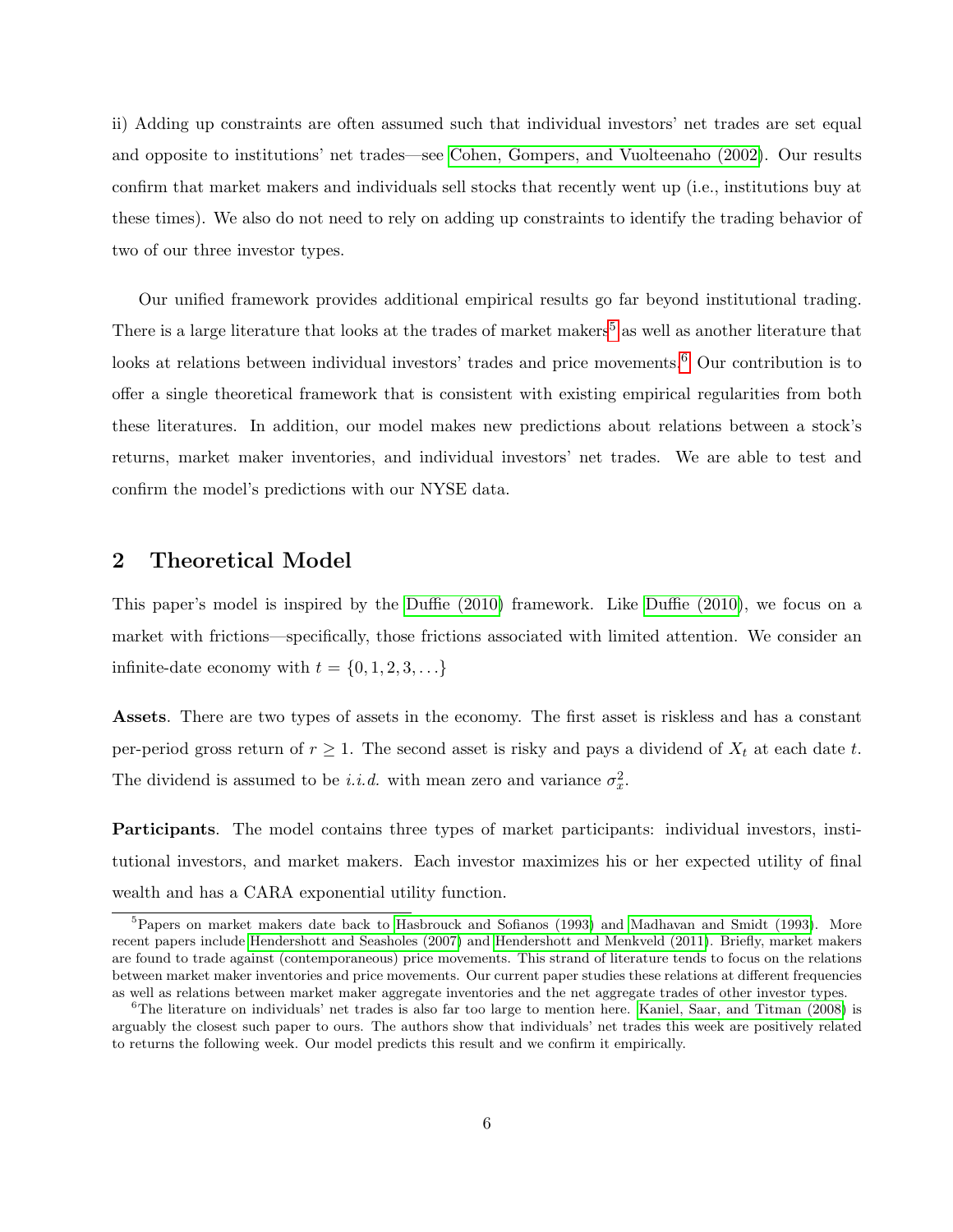Institutions: Institutional investors trade at each date t and we use  $\phi_N$  to denote the harmonic mean of their absolute risk-aversion coefficients. Of all investors in our model, a fraction  $0 < q_2 < 1$ are institutional investors.

*Market Makers*: Market makers trade at each date t and and we use  $\phi_M$  to denote the harmonic mean of their absolute risk-aversion coefficients. A fraction  $1 - q_1 - q_2$  of all investors are market makers and the variable  $q_1$  is described in the next paragraph.

Individuals: Individual investors in our model are not homogeneous and consist of three subtypes. The first subtype are referred to as the "least-attentive" individuals. A single member of this subtype trades (participates) once every  $k_1$  dates. During the time between two participation dates, the investor does not actively rebalance his/her portfolio. Of all investors in our model, a fraction  $0 < q_{11} < 1$  are the least-attentive individuals. The second subtype are "partially-attentive" individuals since they trade (participate) once every  $k_2$  dates with  $k_1 > k_2$ . There is a fraction  $q_{12}$  of these investors. The third subtype are referred to as the "most-attentive" individual investors because they trade at each date t (e.g., retail day traders.) There is a fraction  $q_{13}$  of these investors in the economy. We define  $q_1 \equiv q_{11} + q_{12} + q_{13}$  to be the total fraction of all individual investors in the economy with  $0 < q_1 < 1$ and  $q_1 + q_2 < 1$ .

Individuals' Life Cycles: A given individual investor lives for a finite number of time periods and then consumes his or her wealth. Upon death, he or she is replaced by an arriving investor of the same type. In a stationary state, the fractions of investor-types at different life stages remain constant. At each date t, we assume  $1/k_1$  of the least-attentive individuals participate (trade) and  $1/k_2$  of the partially-attentive individuals trade. Therefore, the individuals' "participation frequencies" of 1,  $1/k_1$ , and  $1/k<sub>2</sub>$  (and not their total life spans) matter in determining aggregate demand functions in our model.

Individuals' Reinvestment Policies: For simplicity, we assume a least-attentive or partially-attentive individual re-invests his dividends at the riskless rate until his next investment decision date. Under this assumption,  $R_t$  denotes the payouts (values) associated with one unit of investment at time t as of the next investment date. For a least-attentive individual, the gross payout  $R_{t+k_1}$  can be written as the sum of the reinvested dividends, plus a possible "extra" or transitory component  $(S_{t+k_1})$  that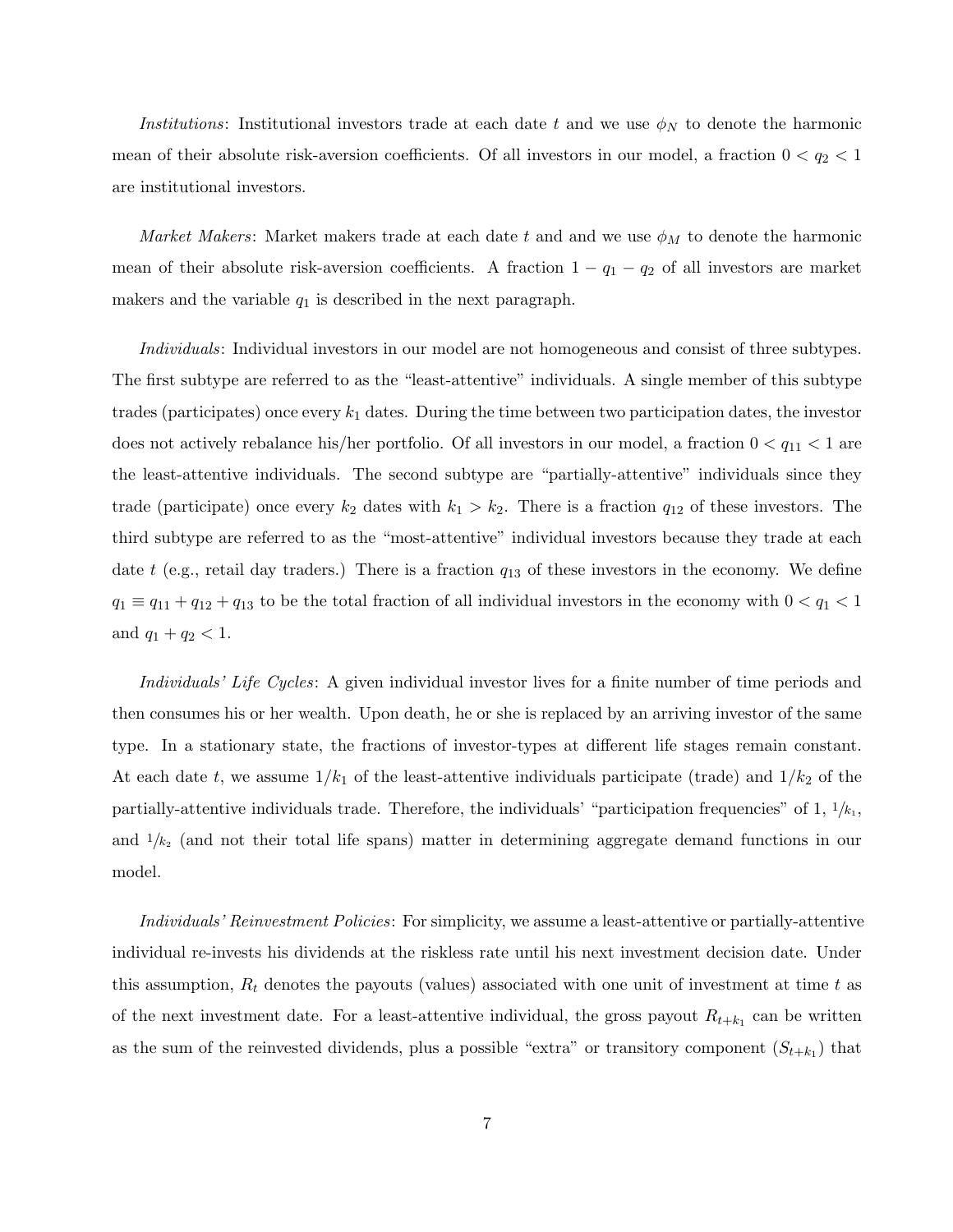is associated with the future price of the risky asset:  $R_{t+k_1} = \left(\sum_{i=1}^{k_1} r^{k_1-i} X_{t+i}\right) + S_{t+k_1}$ . There is a similar expression,  $R_{t+k_2} = \left(\sum_{i=1}^{k_2} r^{k_2-i} X_{t+i}\right) + S_{t+k_2}$ , for a partially-attentive individual. <sup>[7](#page-8-0)</sup>

Exogenous Endowment Shocks. In this model, individual investors and institutions want to trade with each other in order to hedge exogenous endowment shocks. We assume the payoff of this non-tradable endowment is perfectly correlated with the payoff of the risky assets.<sup>[8](#page-8-1)</sup> Each institutional investor has the same exogenous endowment of  $-N_t$  at time t, while each individual investor has an endowment  $+\frac{q_2}{q_1}N_t$  such that the aggregate endowment is zero. We further assume that at  $t=0$  the per-capital endowment is  $N_0 = 0$ . For  $t > 0$  the per-capital endowment  $N_t$  follows a random walk and the per-capital endowment shock is  $\Delta N_t \sim N(0, \sigma_{\Delta N})$ .

$$
N_t = N_{t-1} + \Delta N_t \tag{1}
$$

Definitions for variables in our model are given in Appendix [A.](#page-36-0) We provide a detailed description of the model's set up and solution in the associated Internet Appendix.

#### [Insert Table [1\]](#page-27-0)

Table [1](#page-27-0) compares and contrasts our model's set-up to that in [Duffie \(2010\)](#page-24-0). The existing paper has two types of investors, while our model has three (individuals, institutions, and market makers). Our individuals can further be classified into three sub-types based attentiveness. The [Duffie \(2010\)](#page-24-0) model uses an exogenous aggregate supply shock to generate trade, while our model has exogenous (nontradeable) endowment shocks. Thus, there is a difference in how noise is modeled which leads the [Duffie \(2010\)](#page-24-0) model to have has time-varying aggregate risk while our model does not.

A key difference between the two models is not readily apparent in Table [1.](#page-27-0) In Duffie's model, the supply  $Z_t$  is constant after  $t=1$  such that  $\sigma_z=0$  for all  $t>0$ . Therefore, prices and investors' holdings are not stationary. We focus on a stationary solution (directly below) which allows us to apply our model's predictions to time series of stock market data.

<span id="page-8-1"></span><span id="page-8-0"></span><sup>7</sup>The transitory component is a result of solving this model and is discussed further in Section [2.1.](#page-9-0)

<sup>&</sup>lt;sup>8</sup>The use of non-tradeable endowments with payoffs correlated with the payoffs of the risky asset are used in models such as [Vayanos and Wang \(2009\)](#page-26-1) and [Lo, Mamaysky, and Wang \(2004\)](#page-25-10). Note that the market makers are not exposed to the endowment shock, but may be willing to trade to help balance supply and demand.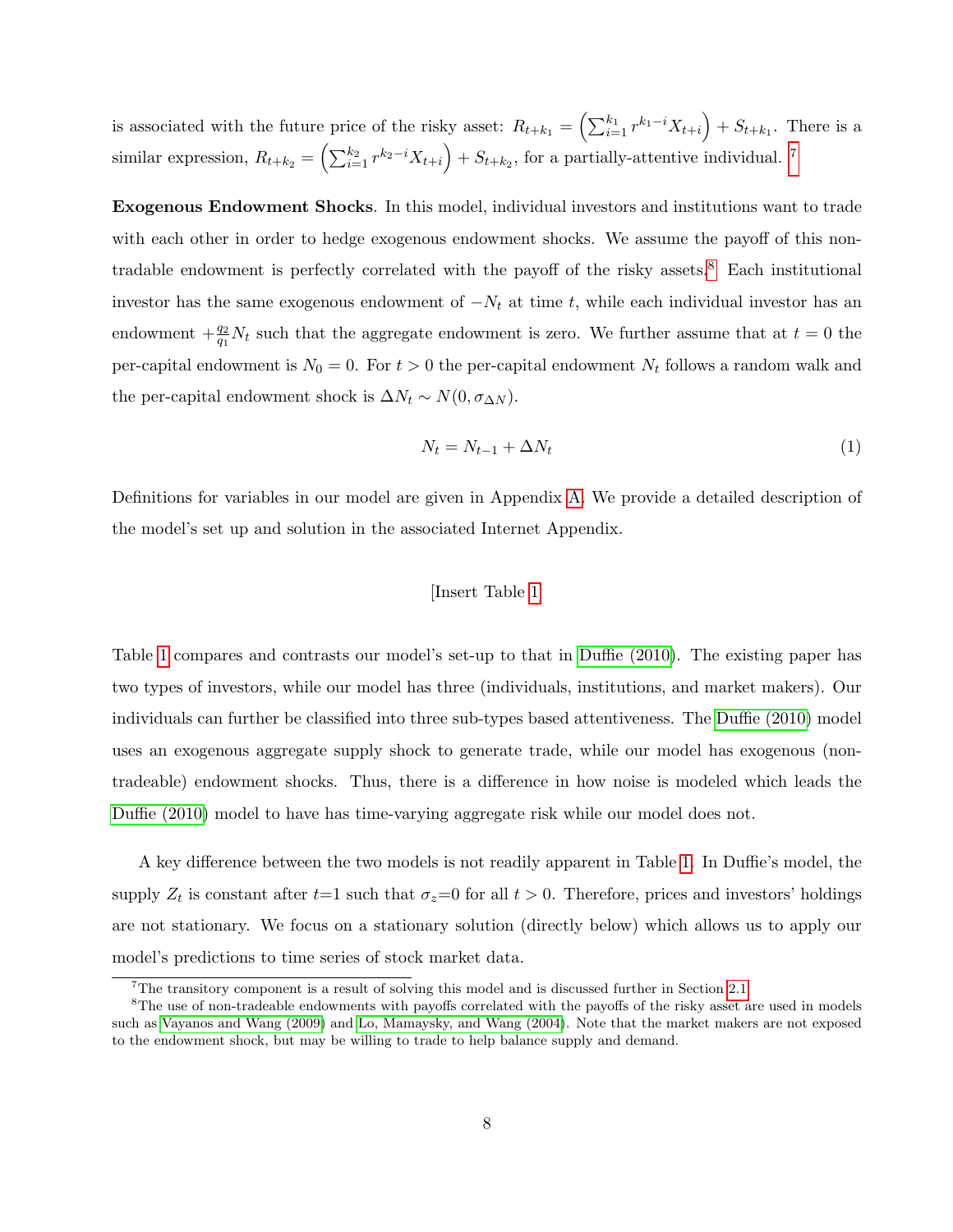#### <span id="page-9-0"></span>2.1 Stationary Solution

Each investor maximizes the utility of his or her final wealth. Because the risky asset's dividend has a mean of zero and is distributed *i.i.d.*, the expected value of all future dividends is also zero. Therefore, the risky asset's "price" in this model (denoted " $S_t$ ") can be thought of as representing transitory deviations around the present value of future dividends. As such,  $S_t$  may be less than, equal to, or greater than zero based on supply and demand.

Market clearing at a given date  $t$  is influenced only by investors who are present. These investors include the institutions, market makers, most-attentive individuals,  $1/k_2$  of the partially-attentive individuals, and  $1/k_1$  of the least-attentive individuals. The associated Internet Appendix has details about each investor-types demand function and the market clearing conditions. The risky asset's transitory price takes the form shown below where c is a  $(k_1 + k_2) \times 1$  solution vector:

$$
S_t = c^T \cdot Y_t
$$
  
\n
$$
g = a_1(c) + a_2(c) + b_1(c) + b_2(c) + b_3(c)
$$
\n(2)

Above,  $a_1, a_2, b_1, b_2$ , and  $b_3$  are defined from the demand equations (see the Internet Appendix) and g is a  $(k_1 + k_2 \times 1)$  vector of constants. The g vector is derived from market clearing conditions—see Eq[.IA.9.](#page--1-0) Also above,  $Y_t$  is a  $(k_1 + k_2) \times 1$  vector containing the current endowment process  $(N_t)$ , the current dividend  $(X_t)$ , the holdings of the "cohort" of least-attentive individuals who are active, the vector of holdings for the  $k_1$ -1 cohorts of least-attentive individuals who are not participating, the holdings of the cohort of partially-attentive individuals who are active, and the vector of holdings for the  $k_2$ -1 cohorts of partially-attentive individuals who are not currently participating. There are no closed-form expressions for the transitory prices, but we can solve for price and holdings given a set of values for the model's parameters.

#### 2.2 Numerical Example

To compare and contrast our model's results to those in [Duffie \(2010\)](#page-24-0), we present a numerical example based on an exogenous endowment shock of size  $\sigma_{\Delta N}/q_2$  at t=1. In our model, we set the fractions of least-attentive, partially-attentive, and most-attentive individuals to:  $q_{11} = 0.24$ ;  $q_{12} = 0.24$ ; and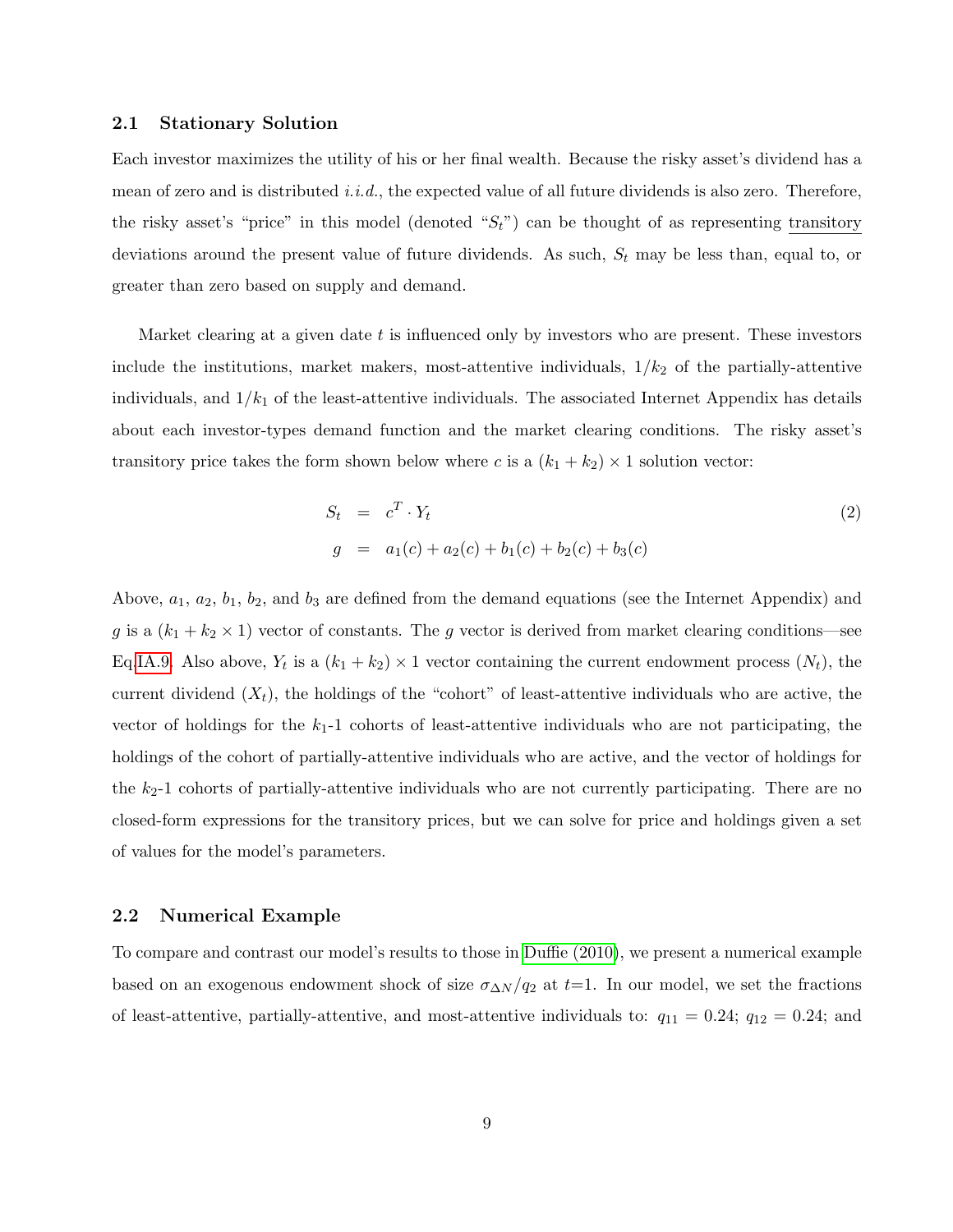$q_{13} = 0.12$  respectively.<sup>[9](#page-10-0)</sup> The fraction of institutional investors is set to  $q_2 = 0.20$  and the remaining fraction of market makers is 0.20. We set the participation frequencies to  $1/k_1 = 1/42$  and  $1/k_2 = 1/10$ days respectively. The gross riskless rate is  $r = 1.0001$ , which equals the daily average 1-month Tbill rate from 1999 to 2005. Also,  $\sigma_{\Delta N}^2 = 2.00$  and  $\sigma_x^2 = 0.0005$ . We set the absolute risk-aversion coefficients  $\theta$ ,  $\phi_N$ ,  $\phi_M$  all equal to 1.00. To best compare the [Duffie \(2010\)](#page-24-0) results with ours, we set  $k = 42$ ,  $\sigma_x^2 = 0.0005$ ,  $r = 1.0001$ , and  $q = 0.48$  when generating results from his model.

#### [Insert Figure [1\]](#page-34-0)

The top graphs in Figure [1](#page-34-0) (see both Panel A and Panel B) show our impulse response function is qualitatively similar to the one produced by the Duffie  $(2010)$  $(2010)$  $(2010)$  model.<sup>10</sup> In our example, equilibrium (transitory) prices initially decline sharply (at  $t=1$ ) before rising back to zero by  $t \geq 40$ .

Figure [1'](#page-34-0)s middle-left and bottom-left panels show the aggregate asset holdings and net trades of our three investor types. Clearly, the price deviation is negatively associated with the market makers' inventory levels. In addition, the price deviation is also negatively associated with the individuals' net trades. Conversely, price deviation is positively related with the net trades of the institutional investors.<sup>[11](#page-10-2)</sup> Notice that in the Duffie framework there is an aggregate supply shock of size  $\sqrt{2}$ . The middle-right and bottom-right panels show that, in the Duffie framework, aggregate holdings increase by 1.41 units (for all dates), net trades sum to 1.41 at date  $t=1$ , and net trades sum to zero for  $t > 1$ .

To conclude this section: The top row of Figure [1](#page-34-0) shows the [Duffie \(2010\)](#page-24-0) framework is sufficient to describe the shape of transitory price movements. Rows 2 and 3 highlight our paper's contribution. Specifically, our paper makes numerous predictions about the joint dynamics of returns and trading variables. These predictions can be tested with NYSE data.

<span id="page-10-0"></span><sup>&</sup>lt;sup>9</sup>In this example, the exogenous endowment shock occurs at t=1 and is equal to  $\Delta N_1 = \sigma_{\Delta N}/q_2$  with  $N_1 = N_2 = \cdots$  $N_t = \sigma_{\Delta N}/q_2$ . Therefore, the aggregate shift for institutional investors is  $-\sigma_{\Delta N}$  and the aggregate demand shift of individual investors is  $+\sigma_{\Delta N}$ . This formulation is equivalent to a standardized impulse response function. Parameters are chosen based on NYSE empirical data and explained in Section [3.6.](#page-15-0)

<span id="page-10-1"></span> $10$ In our model, prices would be zero in the absence of endowment shocks since the expectation of future dividends is zero. Therefore, when looking at the upper left graph, the price path also represents price deviations around fundamental values.

<span id="page-10-2"></span> $11$ We look at individuals' and institutions' net trades instead their holding levels due to non-stationarity of the level series. In all of our empirical work, we focus on three data series: i) Stock returns; ii) Market makers' inventory levels; and iii) Individuals' net trades. Institutional investors' trading activity data are not presented due to an adding-up constraint that results from market clearing.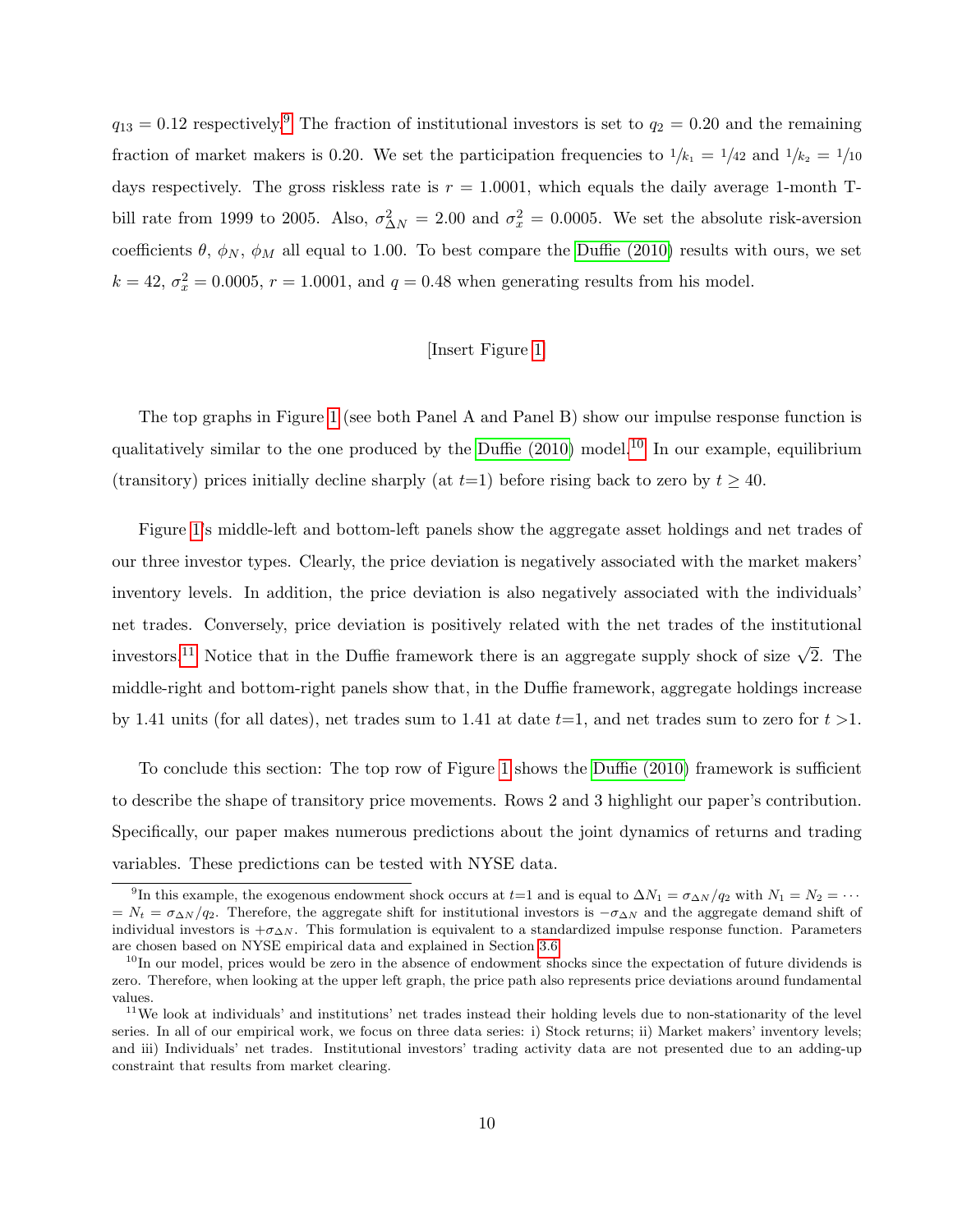## <span id="page-11-0"></span>3 Data and Tests of the Model's Predictions

#### 3.1 Data Description

Our empirical data start in January 1999 and end in December 2005. Throughout this section, all tests are carried out at four frequencies (daily, weekly, biweekly, and monthly). Thus, our sample can be described as containing 1,760 days, 365 weeks, 182 two-week periods, and/or 84 months of data. Four sources provide the data used in this paper.

- An internal New York Stock Exchange ("NYSE") database called the Specialist Summary File (or "SPETS") contains specialists' closing inventory positions for each stock at the end of each month. The NYSE assigns one specialist per stock and a given specialist is responsible for making a market in approximately ten stocks. See [Hasbrouck and Sofianos \(1993\)](#page-24-6) for further discussion of the SPETS database.
- An internal NYSE database called the Consolidated Equity Audit Trail Data (or "CAUD") contains the number of shares bought and sold by individual investors, for each stock, over each month. In addition, the CAUD database provides trading volume. See [Kaniel, Saar, and Titman](#page-25-9) [\(2008\)](#page-25-9) for further discussion of the CAUD database.
- The Trades and Quotes ("TAQ") database provides closing midquotes prices. Prices and returns in this paper are measured at the midquote to avoid bid-ask bounce. All prices are adjusted to account for stock splits and dividends.
- The Center for Research in Security Prices ("CRSP") provides the number of shares outstanding (used to calculate market capitalizations) and information necessary to adjust prices for stock splits/distributions.

We start with the 2,357 common stocks that can be matched across the NYSE, TAQ, and CRSP databases. We construct a balanced panel of data to ensure results are comparable throughout time. There are 1,037 stocks that exist for the entire sample period. Stocks with an average share price of less than \$5 or larger than \$1,000 are removed from the sample. The final sample consists of 1,019 stocks.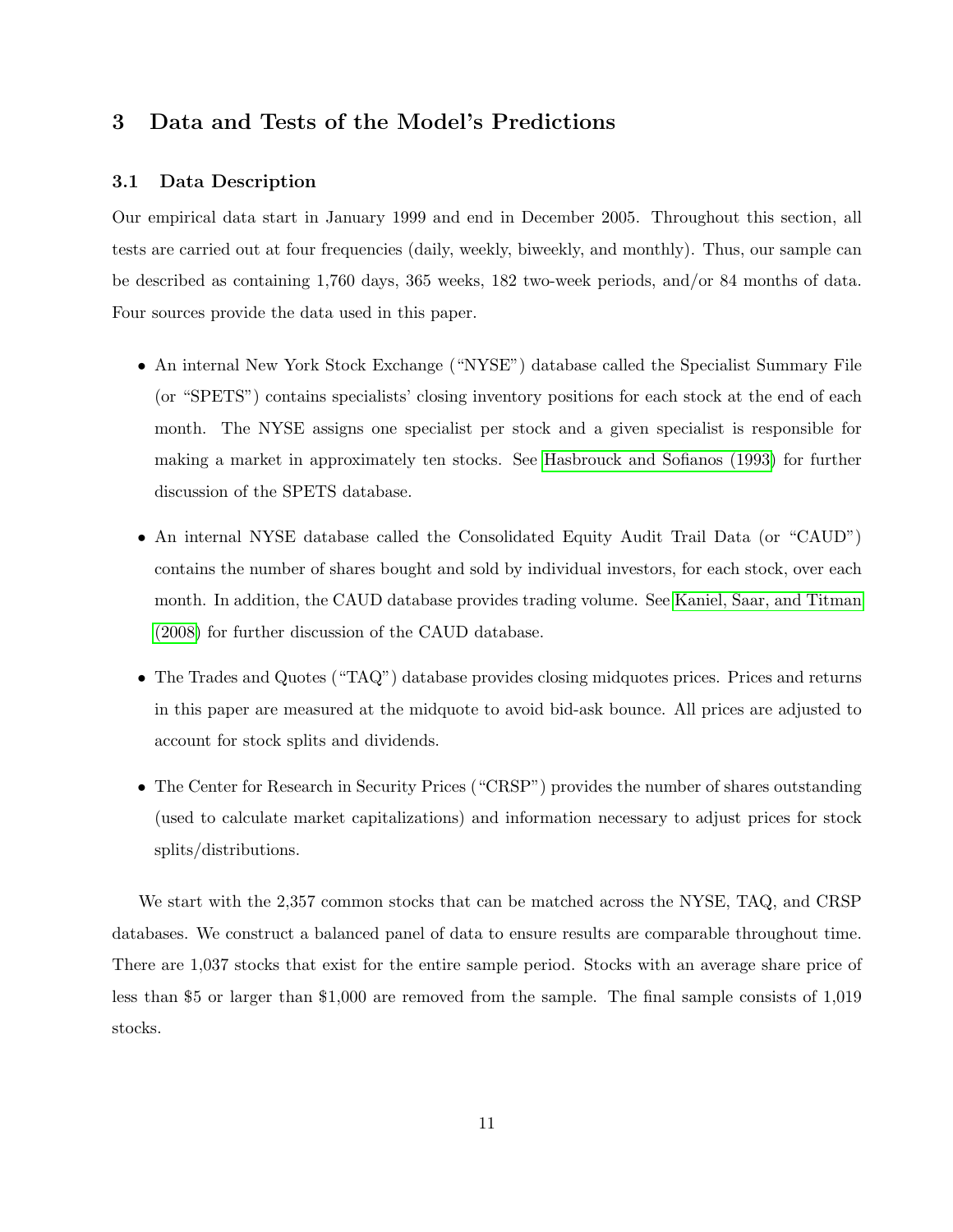The trading variables are from market-maker and individuals' activities. We convert market makers' inventory positions and individual net trades to US dollars (both variables are originally in numbers of shares.) For a given stock, we multiply the number of shares by the stock's sample average price so as not to introduce price changes directly into the trading variables.

Due to stationarity issues, all of our empirical work uses market makers' inventories (levels) and individuals' net trades (changes in levels). The associated Internet Appendix provides unit root tests to justify the use of levels and changes in levels.

#### 3.2 Summary Statistics

Table [2,](#page-28-0) Panel A presents summary statistics for seven "raw" variables. Over our sample period, the average company market capitalization is \$8.10 billion, the average daily trading volume is 0.71 million shares, and the average closing midquote price is \$34.56.

Panel A also shows trading variables including market makers' inventories (in both thousands of shares and dollars) and individuals' net trades. On average, market makers hold \$168,590 dollars of inventory per stock.

#### [Insert Table [2\]](#page-28-0)

Individuals' average net trades are negative across all frequencies indicating that individuals' direct holdings have been reduced over our sample period. Individual investors, in aggregate and on average, sell \$177,990 per stock-day, \$857,770 per stock-week, \$1.7 million per stock-two weeks, and \$3.75 per stock-month.

#### 3.3 Idiosyncratic Variables

Risks associated with market-wide return shocks can be hedged using highly-liquid index products. Therefore, our empirical analysis focuses on the idiosyncratic components of our variables. For each return and trading variable, we construct a common factor equal to the market capitalization weighted average of the underlying variable. We regress each variable on its common factor and save the residual as the corresponding idiosyncratic variable. This procedure is detailed in Appendix [A.](#page-36-0) For notational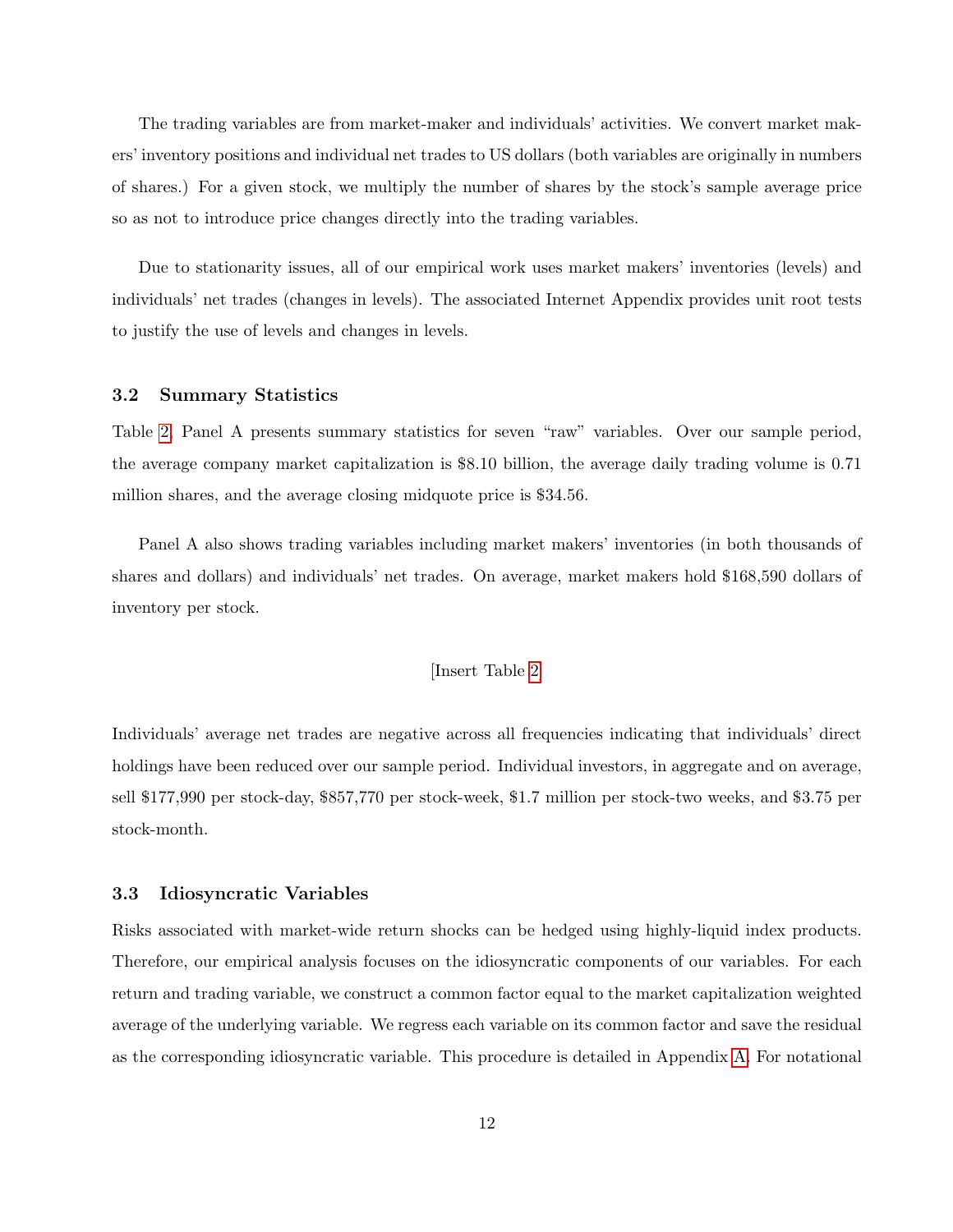simplicity, we omit any subsricpts or superscripts referring to "idiosyncratic," and use  $MM_{i,t}$  (for example) to denote the idiosyncratic portion of the market maker's dollar inventory in stock  $i$ .

Table [2,](#page-28-0) Panel B provides summary statistics for idiosyncratic trading variables used in this paper. Since the idiosyncratic variables are defined as residuals from a market model regression, means are zero. The panel focuses on standard deviations at each of four frequencies. For market makers, the standard deviations of their positions range from \$565,700 (daily) to \$618,500 (monthly). For individuals, the standard deviations of their net trades range from \$872,200 (daily) to \$7.79 million (monthly).

#### 3.4 Correlations of Price and Trading Variables (Empirical Data)

Using our NYSE data, we calculate the correlations of the market maker inventories, individuals' aggregate net trading, and the idiosyncratic part of returns. The correlations are calculated at daily, weekly, biweekly, and monthly frequencies. We consider contemporaneous relations, as well as one lag and one lead at each of the four frequencies. Calculations are first done on a stock-by-stock basis and then averaged across stocks.

#### [Insert Table [3\]](#page-30-0)

Table [3](#page-30-0) presents the correlations from our NYSE data. Underneath each correlation estimate, we present a t-statistic based on standard errors that are adjusted for contemporaneous correlations across stocks (see the Internet Appendix for additional information related to calculating these standard errors.) We start by looking at the autocorrelation of returns which is -0.01 at a daily frequency and -0.06 at a monthly frequency. Notice that each autocorrelation appears twice in the table since  $Corr(X_{t-1}, X_t) = Corr(X_t, X_{t+1})$  for any variable  $X_t$ .

Market maker inventory levels are positively autocorrelated, though relations decrease monotonically as the horizon gets longer. The values goes from 0.60 (daily) to 0.17 (monthly). Individual investors' net trades are also positively autocorrelated (daily  $= 0.27$  and monthly  $= 0.32$ ). As one can see, these values do not go to zero at longer horizons. Similarly persistent relations can also be seen in some cross-autocorrelations. For example  $Corr(MM_{t-1}, \Delta Indiv_{t-1})$  goes from 0.06 (daily) to 0.08 (monthly) while  $Corr(MM_{t-1}, r_{t-1})$  goes from 0.01 (daily) to 0.05 (monthly).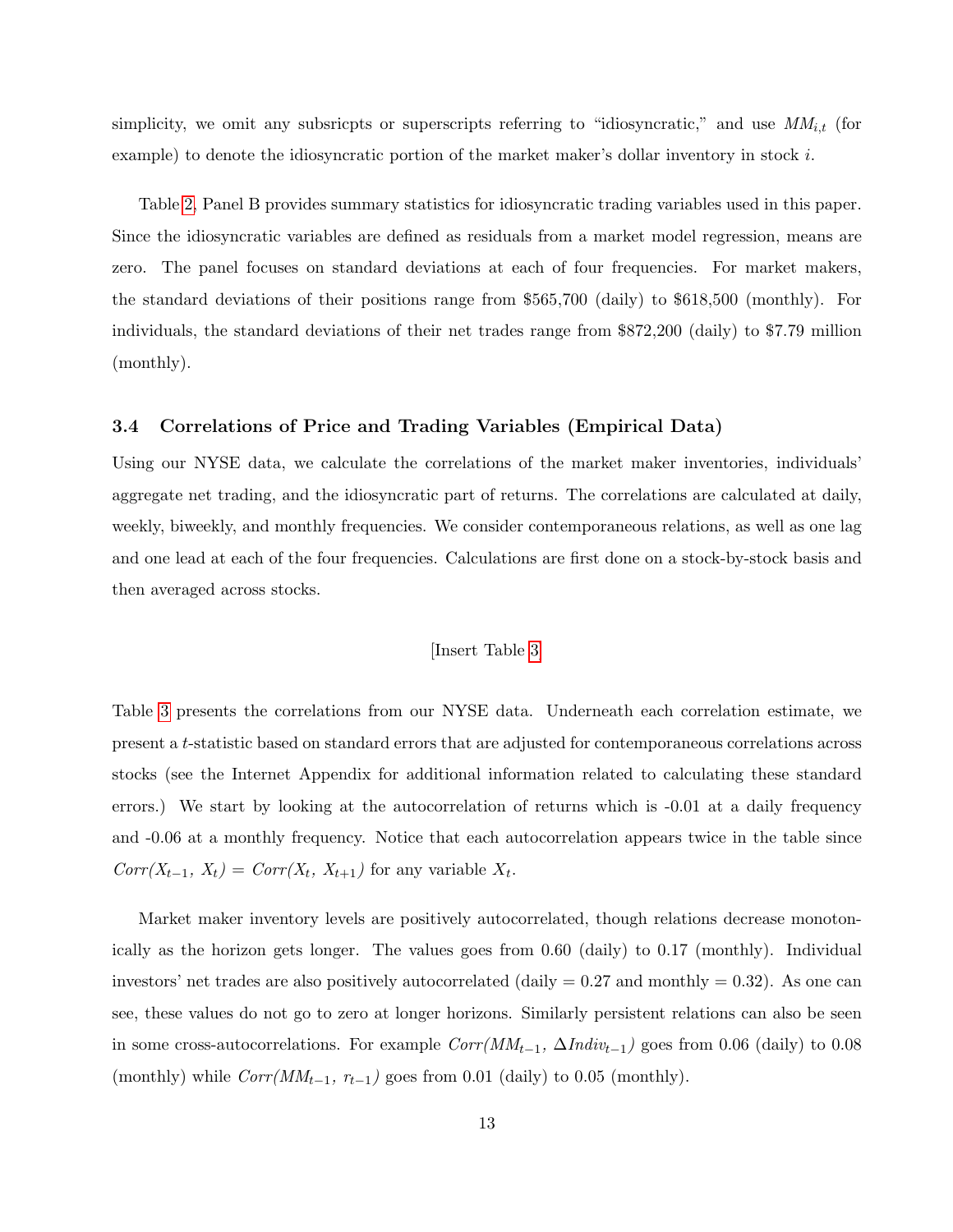#### 3.5 Model's Predicted Relations Between Returns and Trading Variables

We assess the model's ability to predict relations between returns and trading variables by comparing model-generated and empirical (NYSE) correlations signs (i.e., positive or negative). The first step is to choose parameter values for our model. For most of the parameters, we consider a range of typical values. The coefficient of absolute risk aversion is set to one of four values  $\theta \in \{0.001, 0.010, 0.100, 1.000\}$ . For simplicity, we set  $\theta = \phi_N = \phi_M$ . The fraction of individual investors in the market is  $q_1 \in \{1/5, 2/5, 3/5\}$ . The fraction of institutional investors in the market is  $q_2 \in \{1/5, 2/5, 3/5\}$  with the restriction that  $q_1$  and  $q_2$  cannot both be  $3/5$ . The least-attentive individuals' participation frequency is set to  $1/k_1=1/42$  days, while the partially-attentive individuals' participation frequency is set to one of four values  $1/k_2 \in \{1/2, 1/5, 1/10, 1/21\}$  and expressed in days<sup>-1</sup>. Finally, the variance of the exogenous endowment shock is  $\sigma_{\Delta N}^2 \in \{1, 2, 10, 100, 1000\}$ . In total, there are 2,052 parameter combinations and numerically solving the model for these combinations takes approximately 5 days of computation time.[12](#page-14-0)

For a given parameter combination, the model is solved numerically to create moving average (MA) representations of prices and quantities. Correlations are generated from the impulse response functions (IRF) following an endowment shock at t=0. For an IRF in the form  $y_t = \epsilon_t + \theta_1 \epsilon_{t-1}$  +  $\theta_2 \epsilon_{t-1} + \ldots$ , the autocorrelation of  $y_t$  can be derived as a function of the  $\theta$ 's. We produce results at four frequencies (daily, weekly, biweekly, and monthly) as well as three time shifts (one period lagged, contemporaneous, and one period lead).

#### [Insert Table [4\]](#page-31-0)

In Table [4,](#page-31-0) we present the most predominate correlation sign across the 2,052 parameter combinations. Below each "+" or "-" sign, we include the fraction of parameter combinations with the same sign as the majority. For example, in the top left of the table (rows='Daily' and columns='Lag'), our model predicts the autocorrelation of market-makers' daily inventories (holdings) are positive. We see that 99.7% of the 2,052 parameter combinations produce positively autocorrelated market maker inventories at a daily frequency.

<span id="page-14-0"></span> $12$ We originally modeled only two subtypes of individual investors—one inattentive and one attentive. Our model best fit NYSE data when the inattentive individuals traded once every 42 days. To better fit the data, we added the partially-attentive individuals and allowed them to trade once every  $k_2$  days. Section [3.6](#page-15-0) further explores the concept of "best-fit".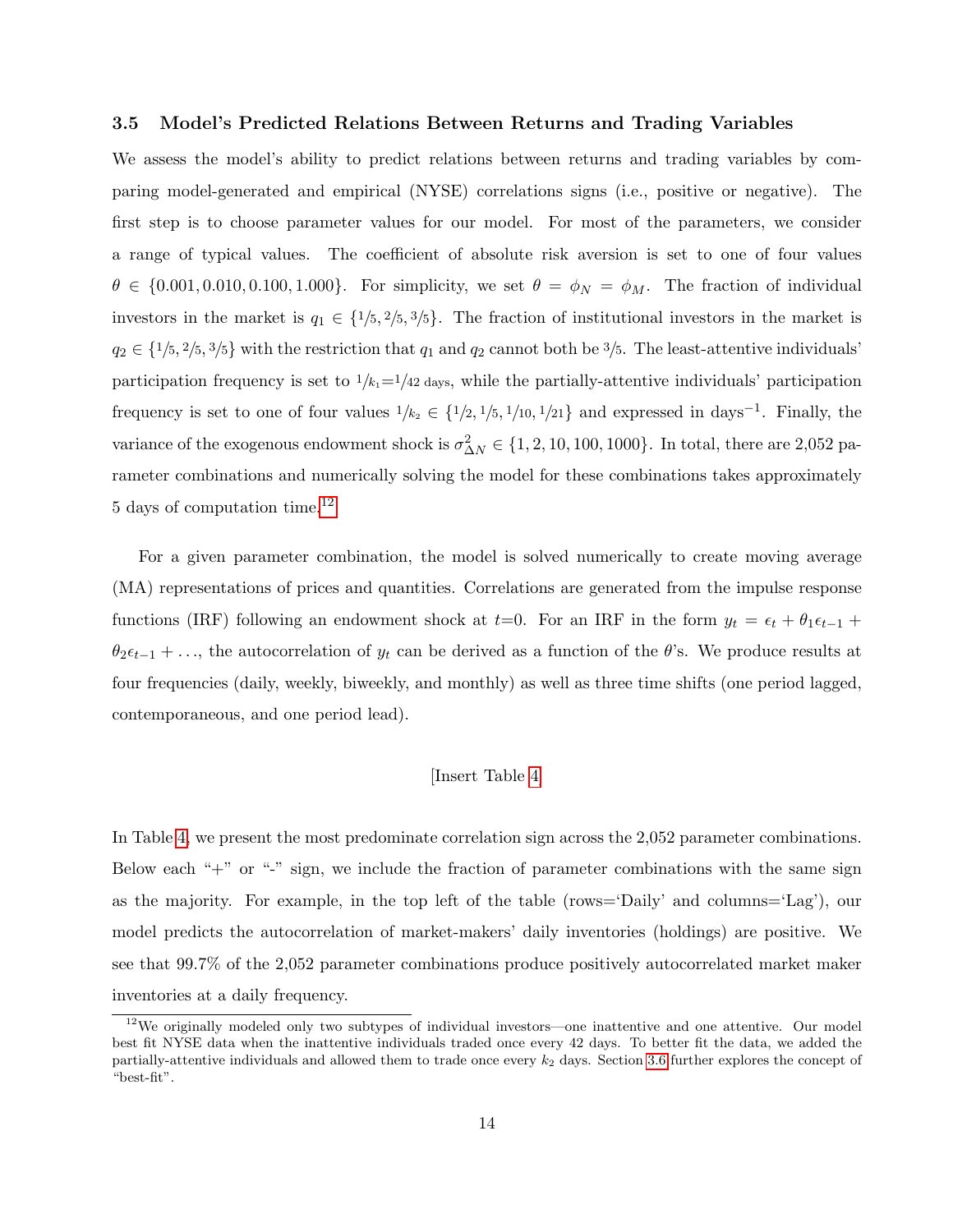In the rows='Daily' and columns='Lag', we see that individuals net purchases  $(\Delta Indv_t)$  are positively correlated with market maker inventories from yesterday  $(MM_{t-1})$ . This prediction in new and unique to our model and 100% of the parameter combinations produce this positive correlation. Economically, when institutions want to sell at the time of a shock, not enough individuals are "attentive" and market makers step in to buy. As the partially-attentive and least-attentive individuals eventually come to trade, market makers are able to unwind their positions. Market makers sell, individuals buy, and our model predicts there is a positive correlation between lagged market-maker inventories and individuals net trades. Panel A, shows this positive correlation exists at daily, weekly, biweekly, and monthly frequencies.

There are two main take-aways from Table [4.](#page-31-0) First, the model-predicted correlation signs match the empirically-calculated correlation signs for all relations and at all frequencies (i.e., when comparing Tables [3](#page-30-0) and [4\)](#page-31-0). Second, Table [4](#page-31-0) shows that for 96.5% to 100% of the 2,052 parameter combinations, the correlation between two model-generated data series produces a consistent sign. For example, the model predicts individuals' net trades are positively autocorrelated at a weekly frequency for 99.3% of the 2,052 parameter combinations. We interpret the similarly signed correlations (NYSE data and model-generated data) as evidence that the limited-attention framework is capable of describing the joint dynamics of prices and trading variables.

#### <span id="page-15-0"></span>3.6 Model Calibration

We test whether our model can replicate some of the economic magnitudes observed when studying empirical (NYSE) data. In other words, we grid-search through the 2,052 parameter combinations to identify a "best fit" set of parameters. The calibration exercise is based on 24 properties (i.e., moments) that are related to risk-sharing and the joint dynamics of returns and trading.<sup>[13](#page-15-1)</sup>

#### [Insert Table [5\]](#page-32-0)

Table [5](#page-32-0) lists the 24 properties used to calibrate our model. There is one group of six properties for each of four time frequencies. 20 of the 24 properties involve correlations. 4 of the 24 properties are the

<span id="page-15-1"></span> $13$ Note that in informed trading models (e.g., [Glosten and Milgrom \(1985\)](#page-24-8) and [Kyle \(1985\)](#page-25-11)), order flows cause contemporaneous relations between themselves and returns—as well as relations between returns and order flows(informed and uninformed). Therefore, we exclude similar moments from the calibration exercise.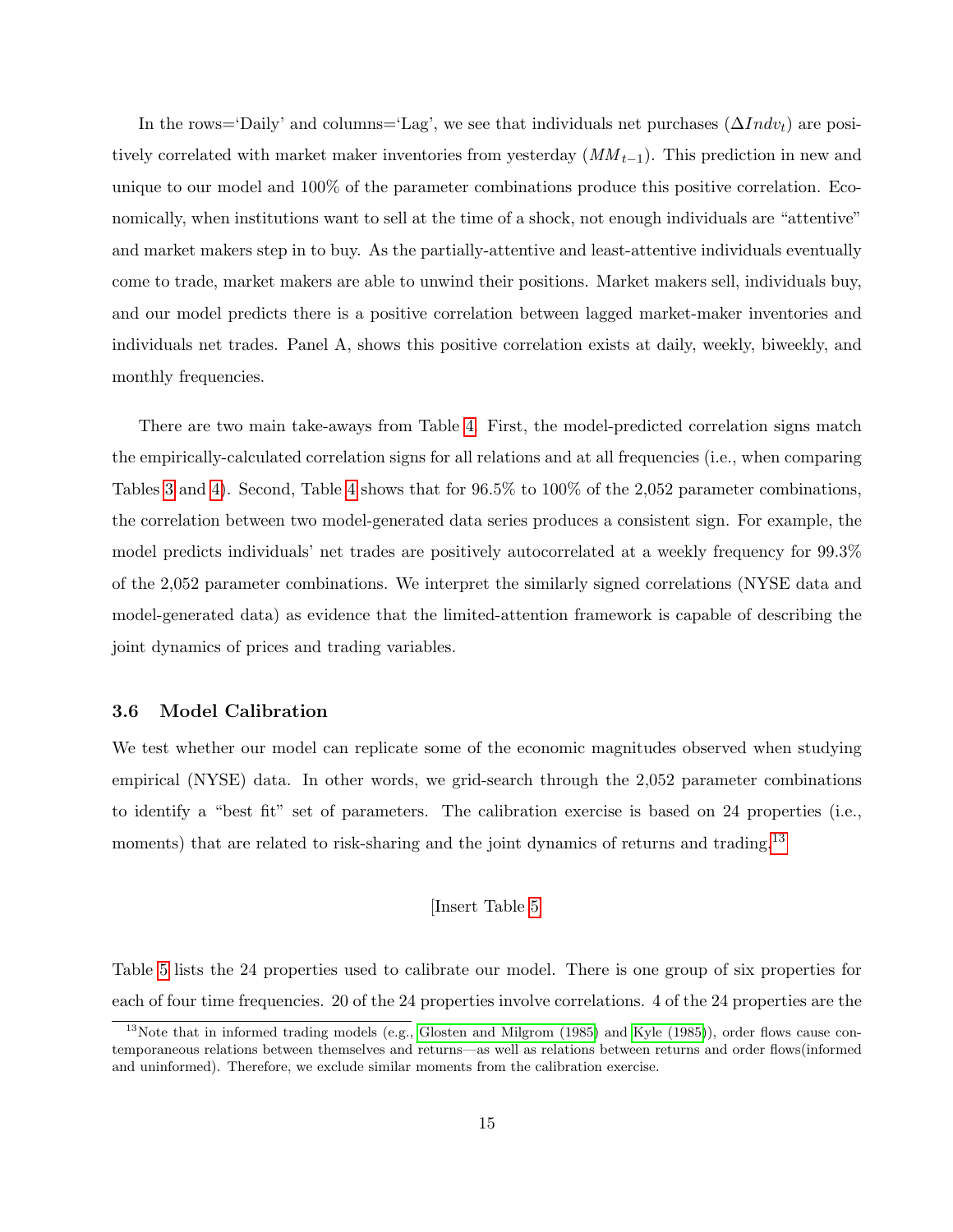volatility of individuals' trading divided by the volatility of market-maker inventories (also at daily, weekly, biweekly, and monthly frequencies.) The column of "Target Values" is calculated using observable NYSE data as described in Section [3.](#page-11-0) The column of "Best fit" values comes model-generated data.[14](#page-16-0) The best-fit model's parameters are chosen using a grid-search over different parameter values with the goal of minimizing the sum of (percentage) squared error.

$$
Criterion\ Function = \sum_{i} \left( \frac{Model_i - Target_i}{Target_i} \right)^2 \tag{3}
$$

Table [5](#page-32-0) reports target and best-fit properties of our data (empirical and model-generated respectively). As previously noted, we match the sign of all 20 target correlations, while the four standard deviation ratios are positive by definition. For the most part, our model comes close to matching the magnitudes of the 20 target correlations. For example, the autocorrelation of daily returns is -0.01 in both our sample of NYSE data and in our model-generated data. The daily net trades of individuals  $(\Delta Indv_t)$  has a positive autocorrelation of 0.27 in the NYSE data and 0.20 in our model-generated data. Individuals buy after prices fall at all frequencies in both the NYSE data and the modelgenerated data (see cross autocorrelations of -0.06 and -0.02 at a daily frequency). We are slightly less successful at matching the ratio of standard deviations. Best fits are about half the magnitudes of their target values. This mismatch is not overly worrisome since these ratios relate (in part) to relative weights of investors types in our model compared with relative weights in the NYSE data.

We conclude this section by noting that Tables [3,](#page-30-0) [4,](#page-31-0) and [5](#page-32-0) provide strong support that our model produces results that are consistent with NYSE price and trading dynamics. This consistency spans both correlations signs and economic magnitudes. In the final section of the paper, we turn to quantifying the economic effects of limited attention on asset prices.

## 4 State-Space Model

In this section, we quantify the economic effects of limited attention on asset prices. Our approach is based on estimating a state space (statistical) model that includes measures of market makers' inventories and individuals' net trades. The statistical model follows from equations in the associated Internet Appendix (see Eq[.IA.4](#page--1-1) to [IA.9](#page--1-0) and Eq[.IA.16](#page--1-2) for example) and can be thought of a reduced-

<span id="page-16-0"></span><sup>&</sup>lt;sup>14</sup>Note that the 20 target correlation values can also be found in Table [3.](#page-30-0)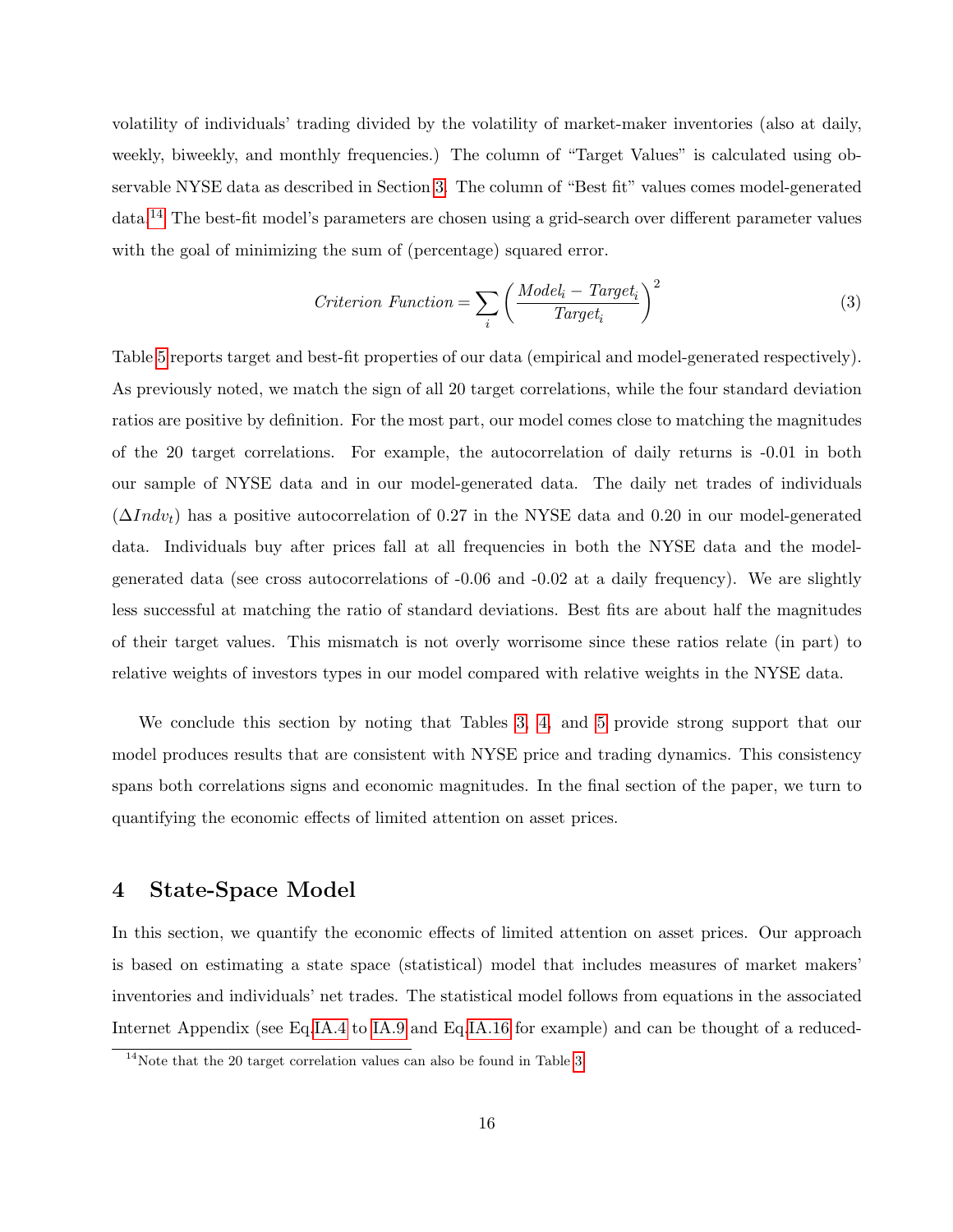form (linear) version of the highly non-linear model described in Section [2.](#page-6-2)

Following directly from Eq[.IA.16,](#page--1-2) the state space model defines a stock's observed price  $(p_{i,t})$  as the sum of two unobservable components. The first component is its efficient price  $(m_{i,t})$  and the second component is the transitory price  $(s_{i,t})$ .

<span id="page-17-0"></span>
$$
p_{i,t} = m_{i,t} + s_{i,t} \tag{4}
$$

$$
m_{i,t} = m_{i,t-1} + \delta_{i,t} + \beta_i f_t + w_{i,t}
$$
\n(5)

$$
w_{i,t} = \kappa_i^{MM} \tilde{M} M_{i,t} + \kappa_i^{indv} \Delta \tilde{I} ndv_{i,t} + u_{i,t}
$$
\n
$$
\tag{6}
$$

$$
s_{i,t} = \alpha_i^{MM} M M_{i,t} + \alpha_i^{indv} \Delta Indv_{i,t} + \epsilon_{i,t}
$$
\n<sup>(7)</sup>

We use  $p_{i,t}$  to denote stock is log price. The efficient price  $(m_{i,t}$  in logs) is modeled as a process of uncorrelated increments with a nonzero drift equal to the stock's required return. This characterization is appropriate for a process that is meant to capture information arrivals. The required return  $(\delta_{i,t})$  is assumed to be equal to the monthly risk free rate plus the stock's beta times a market risk premium of 6%. The increments consist of the market factor  $(\beta_i f_t)$  and an idiosyncratic increment  $(w_{i,t})$ . We note that  $\beta_i$  is a coefficient to be estimated while  $f_t$  represents the demeaned market return. Appendix [A.2](#page-38-0) provides details related to calculating both  $\delta_{i,t}$  and  $f_t$ .

The idiosyncratic innovation of stock i's efficient price is denoted  $w_{i,t}$  and is one focus of this section since it represents undiversifiable risk to those who temporarily hold inefficient positions (e.g., the market makers). Eq[.6](#page-17-0) defines  $w_{i,t}$  for stock i over period t. Including the trading variables  $\tilde{M}M_{i,t}$ and  $\Delta Indv_{i,t}$  in the equation is important for identification if we believe these variables may be picking up trades based on private information. Note that a tilde over the trading variable's name indicates autocorrelation has been removed using an AR(1) regression. Appendix [A.2](#page-38-0) provides details related to calculating both  $\tilde{MM}_{i,t}$  and  $\Delta \tilde{I}ndv_{i,t}$ .

The transitory component of price  $(s_{i,t}$  in logs) is assumed to be stationary. In Eq[.7,](#page-17-0) we allow for both market makers' inventories  $(MM_{i,t})$  and individuals' net trades  $(\Delta Indv_{i,t})$  to affect the transitory component of price.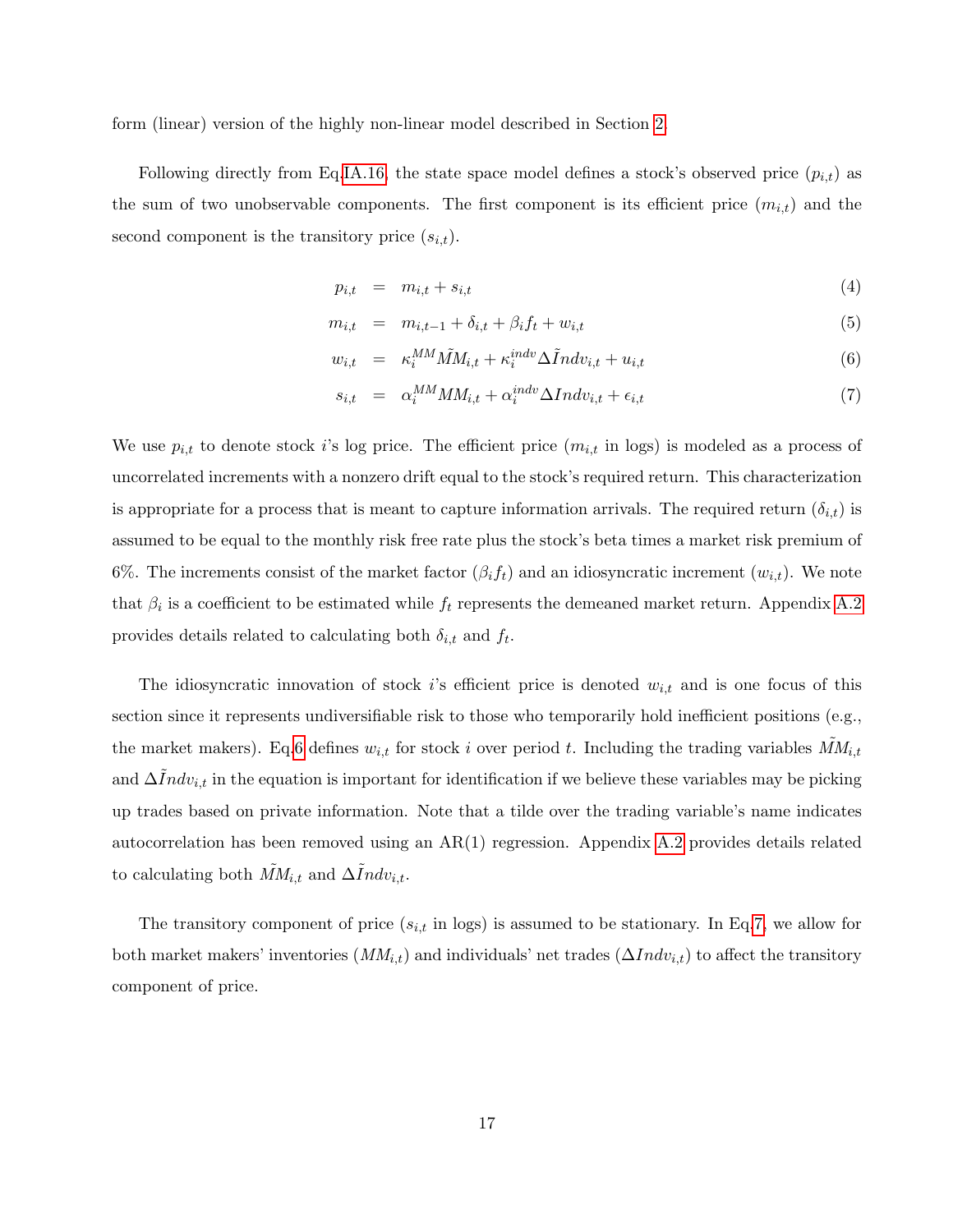#### 4.1 Estimation Procedure

The state-space model is estimated on a stock-by-stock basis using maximum likelihood. The procedure exploits a Kalman filter. The estimation is implemented in Ox using standard optimization techniques. The Kalman filter routines are from an add-on package called ssfpack. See [Koopman,](#page-25-12) [Shephard, and Doornik \(1999\)](#page-25-12) for additional information about related estimation procedures. The optimization procedure follows steps designed to avoid getting stuck in local maxima. The associated Internet Appendix has additional details. There are at least three advantages associated with using a state space model in our setting.

- 1. A state space model explicitly separates transitory (short-term) effects from permanent (longterm) effects. This separation allows for parsimonious modeling of how an observed variable might affect different horizons.
- 2. Maximum likelihood estimation is asymptotically unbiased and efficient.
- 3. The state space statistical model offers a structural analysis that helps identify effects that would otherwise be unobserved. After estimation, the Kalman filter offers an in-sample decomposition of an observed price (time series) into its efficient and transitory components. The decomposition is available at any point in the sample period using past and current prices.<sup>[15](#page-18-0)</sup>

The t-statistics reported in this section assume residuals are uncorrelated across stocks as the state-space model is estimated on a stock-by-stock basis. Estimating all stocks together is not computationally feasible. Therefore, we test the robustness of our results with an alternative (ARIMA) statistical model. We estimate the ARIMA model with OLS and t-statistics are based on standard errors clustered by month.<sup>[16](#page-18-1)</sup> A more detailed discussion of the ARIMA model, along with results that mirror those reported in this paper, can be found in the associated Internet Appendix.

<span id="page-18-0"></span><sup>&</sup>lt;sup>15</sup>Although not applicable to our study, a fourth advantage of the Kalman filter is how it deals with missing observations in the most informationally efficient way. The model implies that the differenced price series ( $\Delta p_{i,t}$ ) follows a MA(1) process which can be expressed as an infinite lag autoregressive model or  $AR(\infty)$ . It is cumbersome to estimate such a model if the price series has missing values. The Kalman filter in the state space model considers the likelihood of all level series changes even if they have missing observations over multiple periods. Methods based on differenced series typically do not consider such information.

<span id="page-18-1"></span><sup>&</sup>lt;sup>16</sup>Beyond the previously discussed advantages of the state space model, another drawback of the ARIMA approximation is that it requires one to add, in theory, infinite lagged polynomials in order to disentangle short- and long-term effects.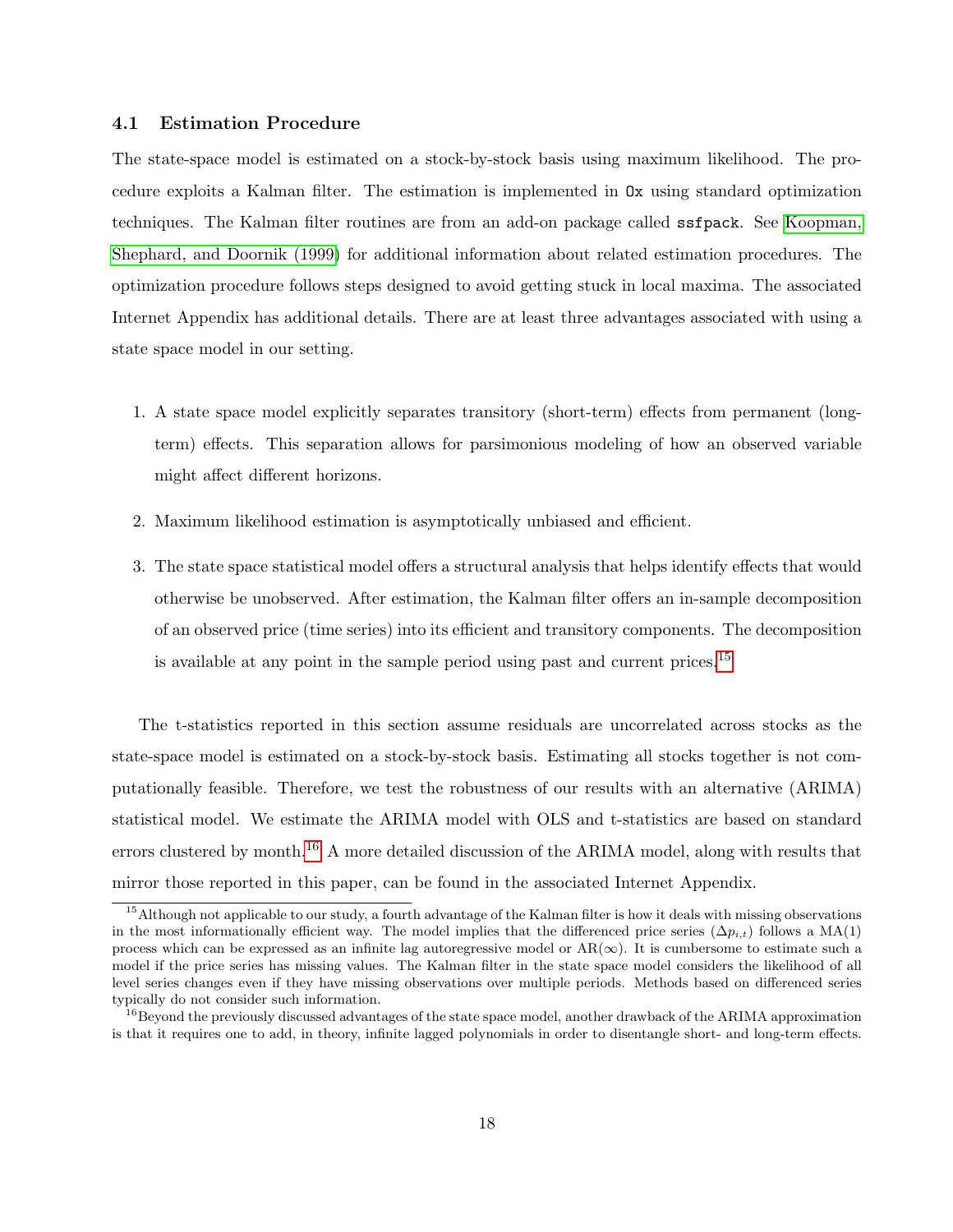As an additional robustness check, we generate data with our model. We then estimate a statespace (statistical) model using these model-generated data. The associated Internet Appendix provides notes on the model generated data, as well as results of the state-space estimation.

#### 4.2 Estimation Results

Table [6](#page-33-0) clearly shows that both market makers' and individuals' trading variables play an important role in our state space model. For now, let's focus on results at a monthly frequency. Looking at results in the 'Efficient Price' section, we see both  $\kappa_i^{MM}$  and  $\kappa_i^{indv}$  are negative with values of  $-0.94$ and −0.10 respectively.[17](#page-19-0) Both investor types buy as prices are falling and both types tend to sell as prices are rising. The coefficient estimates (only) show the slopes of efficient price changes per unit of trading (in this case, the units are bp per \$1,000 of trading).

#### [Insert Table [6\]](#page-33-0)

To better understand economic magnitudes, we multiply the absolute value of our coefficient estimates by the relevant variable's standard deviation. It now becomes clear that a one standard deviation movement in market makers' inventory is associated with a 235 bp movement in a stock's efficient price. For individuals' net trades, the associated quantity is 260 bp. These values can be compared to an average total permanent volatility of 932 basis points per month as shown in the fifth column in the efficient price section.

The 'Transitory Price' section also provides a number of results. One of this paper's goals is to answer questions such as:  $i$ ) Does one investor type's trading variables "drive out" the other types's variables? *ii*) Or, do trading variables from both market makers and individuals combine to help explain transitory volatility? Estimates from the transitory equation answers these questions. Both  $\alpha_i^{MM}$ and  $\alpha_i^{indv}$  are negative. Trades/holdings from one investor type do not "drive out" trades/holdings from the other type. At a monthly frequency, we see  $\alpha_i^{MM}$  is -0.33 which corresponds to 159 bp of price pressure. Also,  $\alpha_i^{indv}$  is -0.05 corresponding to 151 bp of price pressure.<sup>[18](#page-19-1)</sup>

<span id="page-19-0"></span> $17$ The negative values, together with the market clearing constraint, imply that estimating the model with institutional net trades would yield  $\kappa_i^{inst} > 0$ . Such a result indicates that institutional traders may have value-relevant information. <sup>18</sup>Table [3](#page-30-0) shows both investor types' trading variables are positively autocorrelated at a monthly frequency  $(0.17$  for

<span id="page-19-1"></span>market makers and 0.32 for individuals. These autocorrelations lead to positive autocorrelation of price pressures and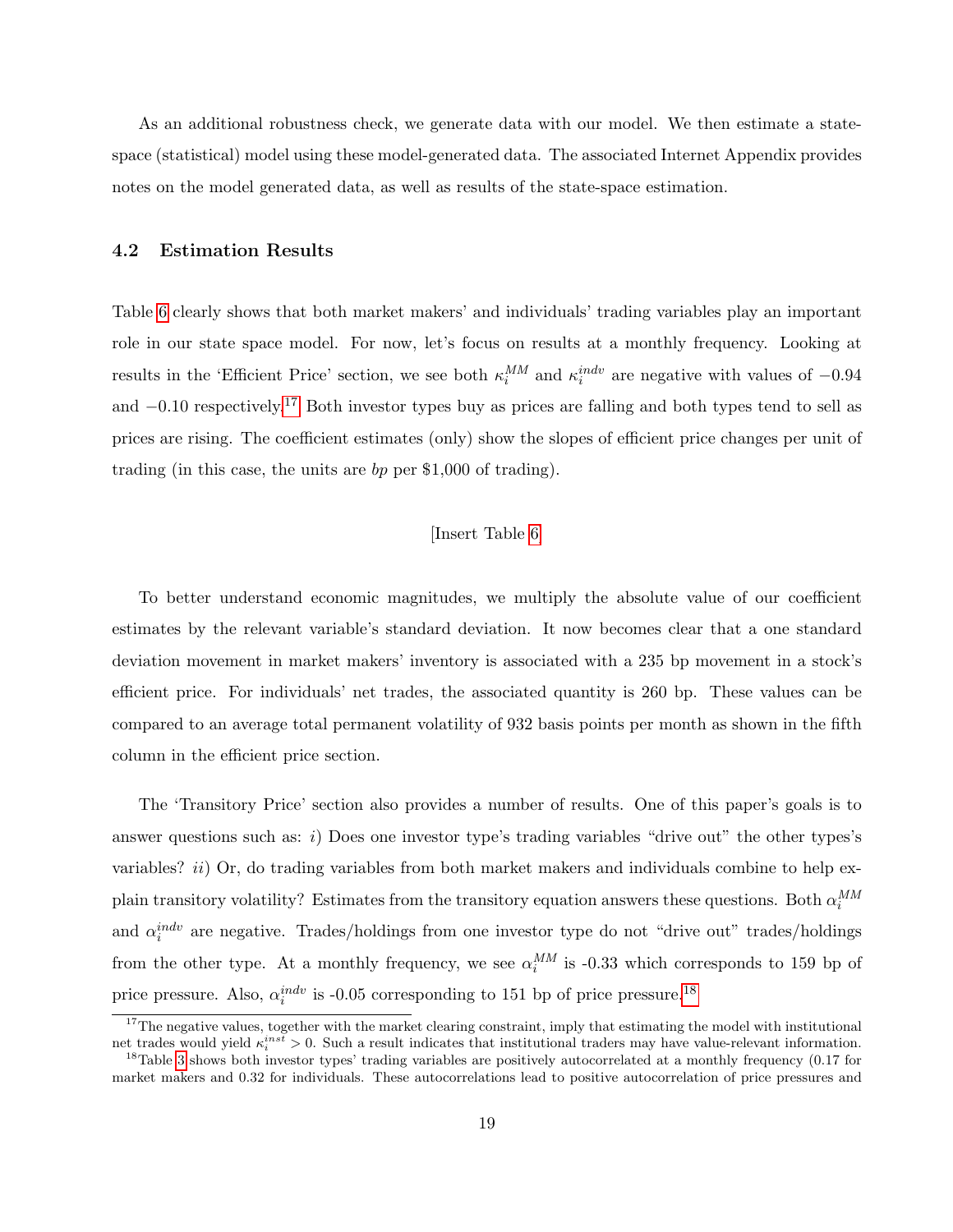#### 4.3 Term Structure of Transitory Price Movements

By separately estimating the state space model using daily, weekly, biweekly, and monthly data we are able to study the term structure of transitory price movements. Looking in the middle section of Table [6](#page-33-0) (under 'Transitory Equation') we see that trading related shocks do not disappear at longer horizons. For example, a one standard deviation movement of market maker inventories is associated with transitory volatility of 12, 35, 76, and 151 basis points respectively.<sup>[19](#page-20-0)</sup> A similar pattern can be seen when looking at a one standard deviation movement of individuals' net trading over different horizons ranging from daily to monthly.

#### 4.4 Variance Decomposition

Our state space model also allows us to decompose stock price variance. We are particularly interested in two questions asked at the start of this paper: How "noisy" are daily, weekly, biweekly, and monthly data? How economically large are transitory price deviations? Given the state space model defined by Eq[.4](#page-17-0) to [7,](#page-17-0) the idiosyncratic return of stock i over period t can be written as:  $r_{i,t} \equiv w_{i,t} + s_{i,t} - s_{i,t-1} =$  $w_{i,t} + \Delta s_{i,t}$ . The variance of our price variables are shown below and one can think of  $\sigma(w)$  as the size of permanent price changes while  $\sigma(\Delta s)$  is the size of changes to the transitory component.

$$
\sigma^2(w) = var[\kappa_i^{MM}\tilde{M}M_{i,t} + \kappa_i^{indv}\Delta\tilde{I}ndv_{i,t}] + \sigma^2(u)
$$
  
\n
$$
\sigma^2(s) = var[\alpha_i^{MM}M M_{i,t} + \alpha_i^{indv}\Delta Indv_{i,t}] + \sigma^2(\epsilon)
$$
  
\n
$$
\sigma^2(\Delta s) = var[\alpha_i^{MM}(M M_{i,t} - M M_{i,t-1}) + \alpha_i^{indv}(\Delta Indv_{i,t} - \Delta Indv_{i,t-1})] + 2\sigma^2(\epsilon)
$$
  
\n
$$
\sigma^2(r) = \sigma^2(w) + \sigma^2(\Delta s) + 2cov(w, \Delta s)
$$

where,

$$
cov(w, \Delta s) = cov[\kappa_i^{MM} \tilde{M} M_{i,t} + \kappa_i^{indv} \Delta \tilde{I} ndv_{i,t},
$$
  

$$
\alpha_i^{MM} (MM_{i,t} - MM_{i,t-1}) + \alpha_i^{indv} (\Delta Indv_{i,t} - \Delta Indv_{i,t-1})]
$$

The last two columns of Table [6](#page-33-0) show the results of the variance decomposition. The ratio  $\frac{\sigma^2(\Delta s)}{\sigma^2(r)}$  $\overline{\sigma^2(r)}$ 

the total transitory component of prices. The average monthly autocorrelation for the transitory component of price  $(s_{i,t})$  is 0.15. Ultimately, one might like to study horizons greater than one month. Doing so requires much longer time series than we currently have.

<span id="page-20-0"></span><sup>&</sup>lt;sup>19</sup>Note the standard deviation of market maker inventories is different at each frequency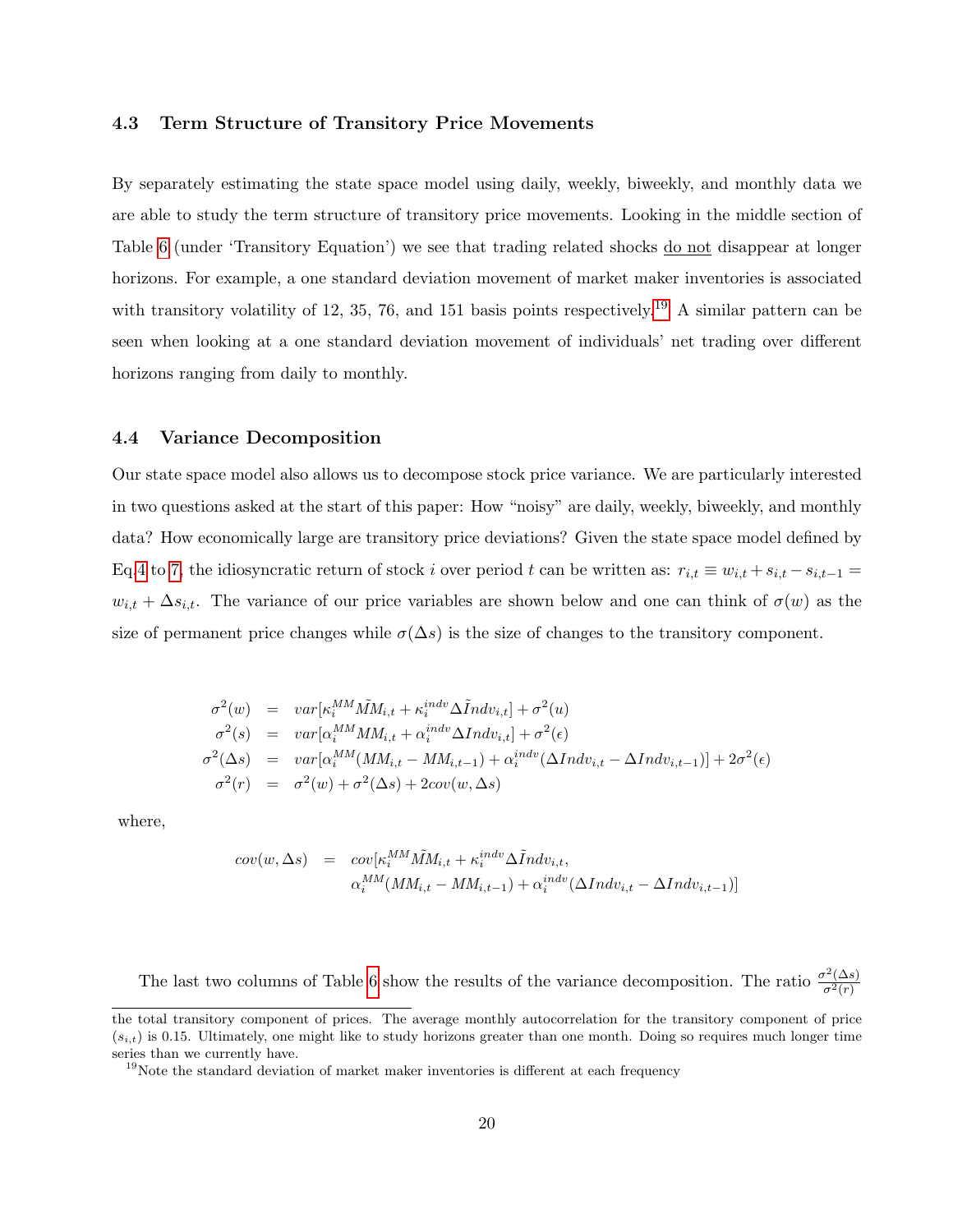reflects the size of transitory variance relative to idiosyncratic return variance and we find a 0.25 ratio at a monthly frequency.<sup>[20](#page-21-0)</sup> The ratio in the last column is  $\frac{\sigma^2(\Delta s)-2\sigma^2(\epsilon)}{\sigma^2(\kappa)}$  $\frac{(s)-2\sigma^2(\epsilon)}{\sigma^2(r)}$  and represents the size of transitory variance that is explained by our trading variables relative to the idiosyncratic return variance. One can think of the numerator as the size of price pressure variance and we see daily and monthly values of 0.03 and 0.08, respectively.

We compare the degree of price pressure explained by our trading variables to the total movements of the transitory component. We estimate that market makers' inventories and individuals' net trades account for  $\frac{0.08}{0.25}$  or 32% of transitory variance. Note that the statistical and economic significance of these results remain qualitatively similar when estimating with an ARIMA model (see associated Internet Appendix).

#### [Insert Figure [2\]](#page-35-0)

Finally, we revisit the term structure of transitory volatility. Taking first differences of Eq[.4,](#page-17-0) we see a stock's observed return can be written as the sum of its fundamental return plus its transitory return  $(\Delta p_{i,t} = \Delta m_{i,t} + \Delta s_{i,t})$ . We consider returns over horizons of one to 20 days and plot the variance of returns vs. horizon in Figure [2.](#page-35-0)

In Panel A, we plot the variance of fundamental return vs. horizon. There is a similar graph for the variance of transitory variance in Panel B. Most important, in Panel C, we show the ratio of transitory to fundamental variance at horizons of one to twenty days. The graph makes it clear that the transitory volatility (variance) does not "die out" after a few days. In fact, when compared with fundamental volatility, the importance of transitory movements grows as the horizon becomes longer. This result refutes beliefs that microstructure or trading noise can be disregarded at horizons longer than a few days or a week.

In fact, Figure [2,](#page-35-0) Panel C points to interesting and important avenues for future research. At what horizons do transitory movements cease to be important in modern stock markets? Can we link long horizon effects to extremely limited investor attention? Answering such questions will require much longer time series than the NYSE data used in this paper. We leave these questions for future work.

<span id="page-21-0"></span><sup>&</sup>lt;sup>20</sup>The [Roll \(1988,](#page-25-3) p.564, Table IV) decomposition of idiosyncratic volatility yields a noise component that is roughly 25% of idiosyncratic variance. See [Foucault, Sraer, and Thesmar \(2010\)](#page-24-9) for further discussion.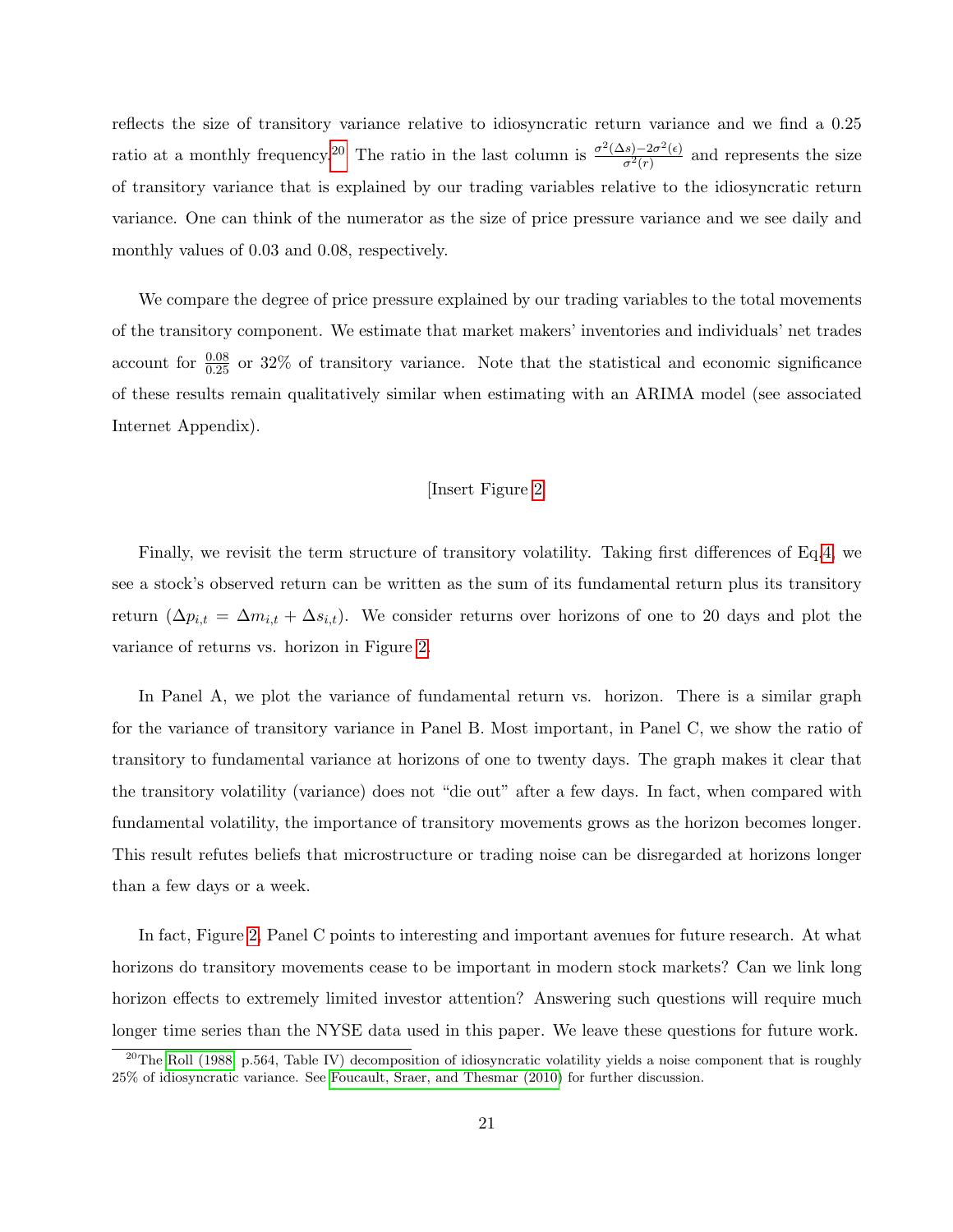## 5 Conclusions

This paper studies the joint dynamics of stock price movements and the trading of individuals, institutions, and market makers. We present a dynamic model in which individuals and institutions trade a risky asset in order to hedge an exogenous endowment shock. Some individuals have limited attention and do not participate in trading at each possible date. Their limited participation creates supply and demand imbalances as well as opportunities for market makers to step in and trade.

The model produces a wide variety of testable predictions regarding the joint dynamics of stock price movements and trading variables. The predictions are borne out in studies of NYSE data. Our framework confirms a host of older empirical findings such as institutional investors tend to be buying as prices are rising. We also confirm a number of recent empirical findings such as stock prices tend to rise over the week following strong buying by individual investors. Finally, our framework predicts new relations such as market maker inventories today are positively correlated with individual net buying over the following day, week, and month. We confirm the new predictions using NYSE data.

We end the paper by estimating a reduced-form version of our theory model. We show that transitory price movements are not merely a microstructure phenomenon. Deviations from fundamental values are common, large in magnitude, and last at least a month. For example, a one standard deviation change in market makers' monthly positions is associated with transitory volatility of 1.59% (monthly). We estimate that between 8% and 25% of stock's idiosyncratic return variance is due to transitory price changes (noise). Interestingly, the fraction is not reduced at longer horizons. Instead, we find the 8% applies to daily data while the 25% applies to monthly data. Understanding at what horizon transitory price changes cease to be important is an open question and left for future research.

The results in our paper provide insights into dynamic relations in markets. For example, it has become popular, after seeing investor Group X selling and prices going down, to conclude that Group X's trading is "pushing" or temporarily "depressing" prices. Alternatively, the same observation leads some financial economists to conclude that Group X is demanding liquidity. Likewise, simultaneously observing buying behavior by another group of investors (say Group Y) often leads to the conclusion that Group Y is supplying liquidity or acting as a market market.

Our model shows the statements in the paragraph directly above are not precise nor are they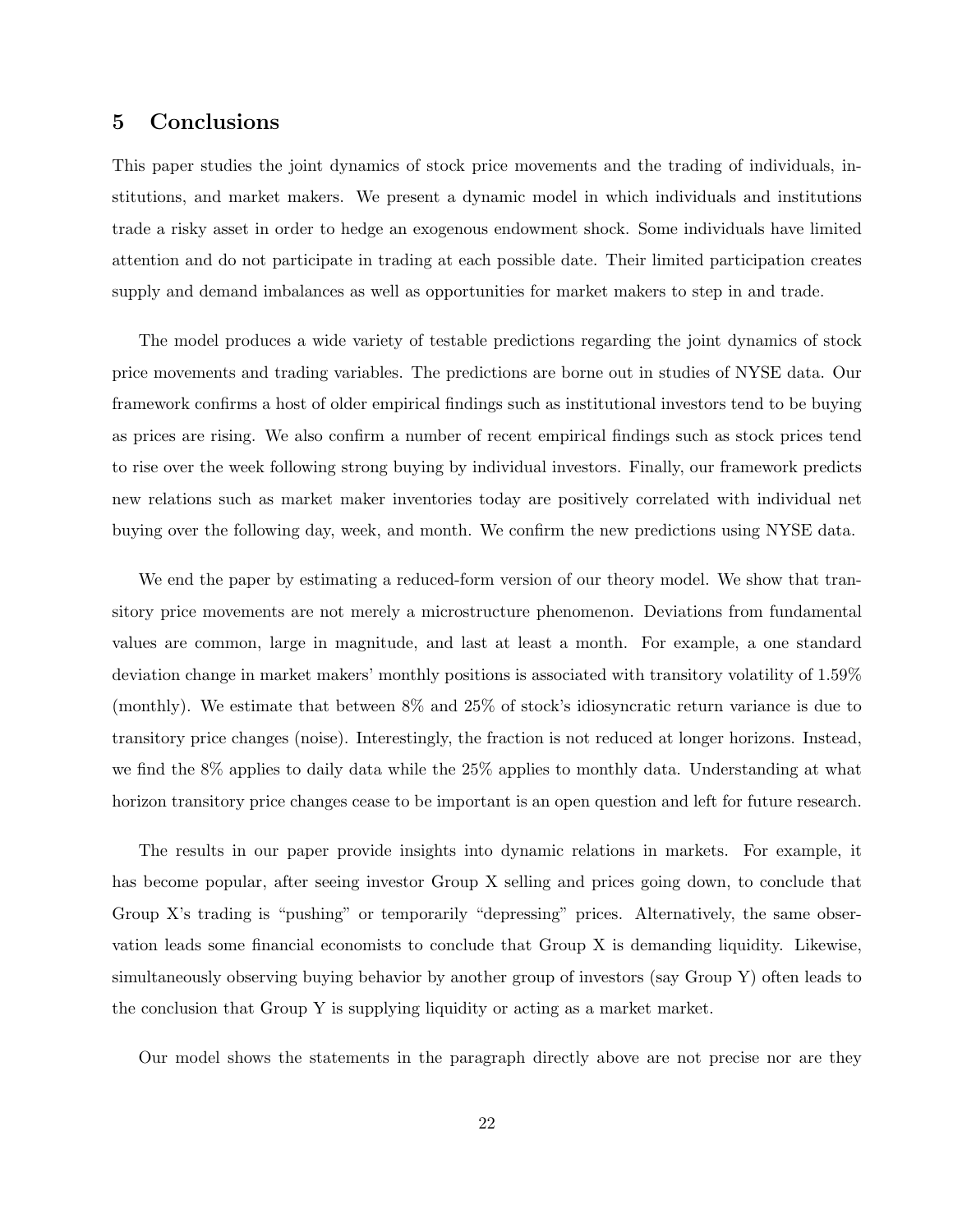necessarily true. In our model two investor types (institutions and individuals) want to trade with each other to hedge a risk. At the time of an exogenous shock (in our model), both investor types "demand liquidity" in that members of both want to trade in order to hedge the shock. If there were equal numbers of institutions and individuals, both types could accommodate the others' demands (in our model). Whether one investor type or the other is buying while prices are rising, is a function of how types load on the endowment shock and which type has investors' with more limited attention. The relations between buying, selling, and price movements does not have to do with one investor type setting out to be a liquidity demander or provider—neither the institutions nor the individuals in our model set out to provide liquidity.

Following along the lines of the paragraph directly above, our paper points to unanswered questions and future possible research directions. Can we identify and better understand the shocks that induce investors to trade? Are there shocks that tend to affect some types of investors, but not others? Put differently, can we estimate different types' loadings on shocks?

The theoretical framework starts by assuming that some individuals have limited attention and do not trade at each possible date. Their lack of participation creates an opportunity for market makers to step in and balance supply and demand. Using NYSE data, we confirm that both individuals and market makers tend to buy as prices are falling. Our model shows only one investor type is acting as a market maker in the traditional sense—that is, they trade and then the unwind their positions relatively quickly. Individuals, on the other hand, do not unwind their positions in our model nor do they in the NYSE data. There are numerous other predictions of the limited attention framework. We test many of them and find strong support using NYSE price and trading data.

Finally, our paper highlights a well-known pitfall of studying aggregated trading data. Groups of investors that financial economists would like to study may be quite heterogenous. For example, some individuals in both our model and in the real world are quite attentive (day traders). Some are not. Making general statements about an investor type (in this case, individuals) becomes problematic. We specifically model three subtypes of individual investors, aggregate their model-generated data, and compare the aggregate data with empirical (NYSE) data. These steps produce strong results—i.e., our model-generated data and NYSE data have similar moments. Such results would not have been possible if we had treated individuals as a homogeneous group of investors.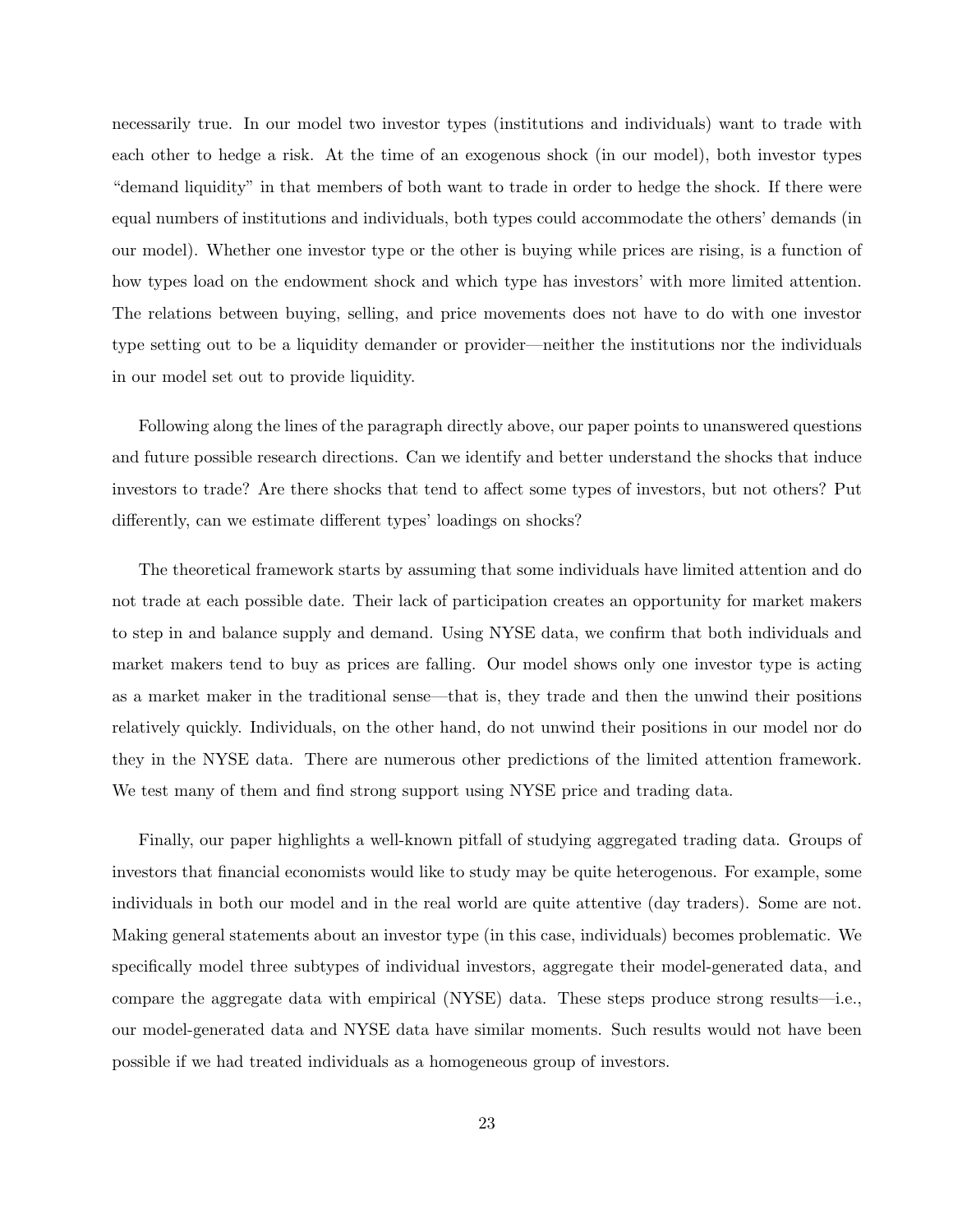## References

- <span id="page-24-2"></span>Barber, Brad M., and Terrance Odean. 2008. "All that glitters: The effect of attention and news on the buying behavior of individual and institutional investors." Review of Financial Studies 21(2):785–818.
- <span id="page-24-3"></span>Brav, A., G.M. Constantinides, and C.C. Gezcy. 2002. "Asset pricing with heterogeneous consumers and limited participation: Empirical evidence." Journal of Political Economy 110:793824.
- Cheung, Ying-Wong, and Kon S. Lai. 1995. "Lag order and critical values of the augumented Dickey-Fuller test." Journal of Business and Economic Statistics 13(3):277–280.
- <span id="page-24-1"></span>Cochrane, John H. 1994. "Permanent and transitory components of GNP and stock prices." Quarterly Journal of Economics 109(1):241–265.
- <span id="page-24-5"></span>Cohen, Randolph B., Paul A. Gompers, and Tuomo Vuolteenaho. 2002. "Who underreacts to cashflow news? Evidence from trading between individuals and institutions." Journal of Financial Economics 66:409–462.
- <span id="page-24-0"></span>Duffie, D. 2010. "Presidential address: Asset price dynamics with slow-moving capital." Journal of Finance 65(4):1237–1267.
- <span id="page-24-9"></span>Foucault, Thierry, David Sraer, and David Thesmar. 2010. "Individual investors and volatility." Forthcoming Journal of Finance.
- <span id="page-24-8"></span>Glosten, L.R., and P.R. Milgrom. 1985. "Bid, ask and transaction prices in a specialist market with heterogeneously informed traders." Journal of Financial Economics 14(1):71–100.
- <span id="page-24-4"></span>Griffin, John M., Jeffrey H. Harris, and Selim Topaloglu. 2003. "The dynamics of institutional and individual trading." Journal of Finance 58(6):2285–2320.
- Grossman, Sanford J., and Merton H. Miller. 1988. "Liquidity and market structure." Journal of Finance 43(3):617–637.
- Hasbrouck, Joel. 1993. "Assessing the quality of a security market: A new approach to transactioncost measurement." Review of Financial Studies 6(1):191.
- <span id="page-24-6"></span>Hasbrouck, Joel, and George Sofianos. 1993. "The trades of market makers: An empirical analysis of NYSE specialists." Journal of Finance 48(5):1565–1593.
- <span id="page-24-7"></span>Hendershott, T., and A.J. Menkveld. 2011. "Price pressures." Working Paper.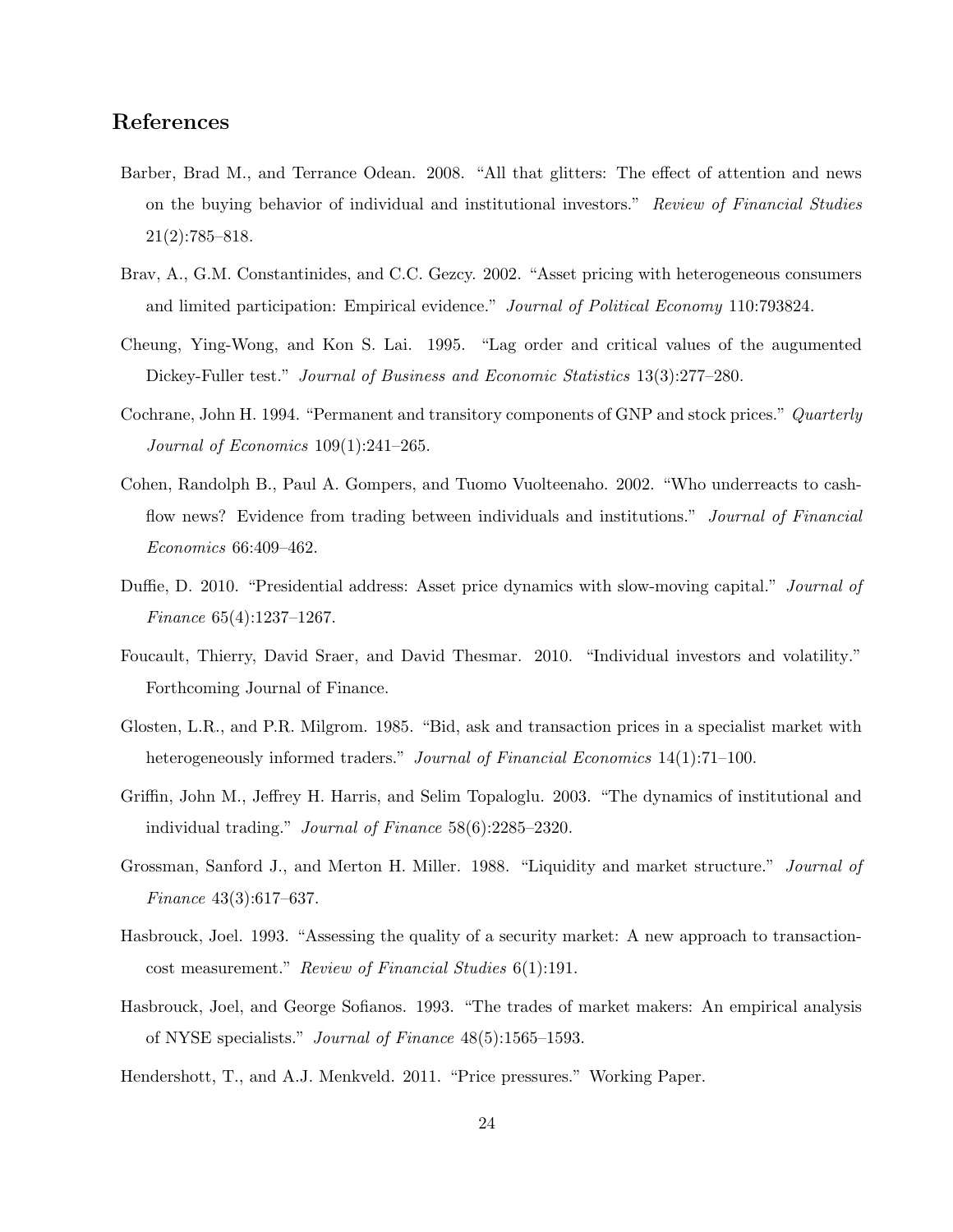- <span id="page-25-8"></span>Hendershott, T., and M.S. Seasholes. 2007. "Market maker inventories and stock prices." American Economic Review 97:210=214.
- Ho, T., and H.R. Stoll. 1981. "Optimal dealer pricing under transactions and return uncertainty." Journal of Financial Economics 9:47–73.
- <span id="page-25-1"></span>Huberman, G., and T. Regev. 2001. "Contagious speculation and a cure for cancer: A non-event that made stock prices soar." Journal of Finance  $56(1)$ :387-396.
- <span id="page-25-9"></span>Kaniel, Ron, Gideon Saar, and Sheridan Titman. 2008. "Individual investor trading and stock returns." *Journal of Finance*  $63(1):273-310$ .
- <span id="page-25-12"></span>Koopman, Siem Jan, Neil Shephard, and Jurgen A. Doornik. 1999. "Statistical algorithms for models in state space using SSFpack 2.2." Econometrics Journal 2:113–166.
- <span id="page-25-11"></span><span id="page-25-5"></span>Kyle, A. 1985. "Continuous auctions and insider trading." Econometrica 53:1315–1335.
- Lakonishok, Josef, Andrei Shleifer, and Robert W. Vishny. 1992. "The impact of institutional trading on stock prices." Journal of Financial Economics 32:23–43.
- <span id="page-25-10"></span>Lo, Andrew W., Harry Mamaysky, and Jiang Wang. 2004. "Asset prices and trading volume under fixed transactions costs." Journal of Political Economy 112(5):1054-1090.
- <span id="page-25-7"></span>Madhavan, A., and S. Smidt. 1993. "An analysis of changes in specialist inventories and quotations." Journal of Finance 48(5):1595–1628.
- <span id="page-25-4"></span>Mankiw, N. G., and S.P. Zeldes. 1991. "The consumption of stockholders and nonstockholders." Journal of Financial Economics 29:97112.
- <span id="page-25-6"></span>Nofsinger, John R., and Richard W. Sias. 1999. "Herding and feedback trading by institutional and individual investors." Journal of Finance 46(6):2263.
- <span id="page-25-2"></span>Poterba, James M., and Lawrence H. Summers. 1988. "Mean reversion in stock prices evidence and implications." Journal of Financial Economics 22:27–59.
- <span id="page-25-0"></span>Rashes, Michael S. 2001. "Massively confused investors making conspicuously ignorant choices (MCIMCIC)." Journal of Finance 56(5):1911–1927.
- <span id="page-25-3"></span>Roll, Richard. 1988. "The stochastic dependence of security price changes and transaction volumes: implications for the mixture-of-distributions hypothesis." Journal of Finance  $43$  (3):  $541-566$ .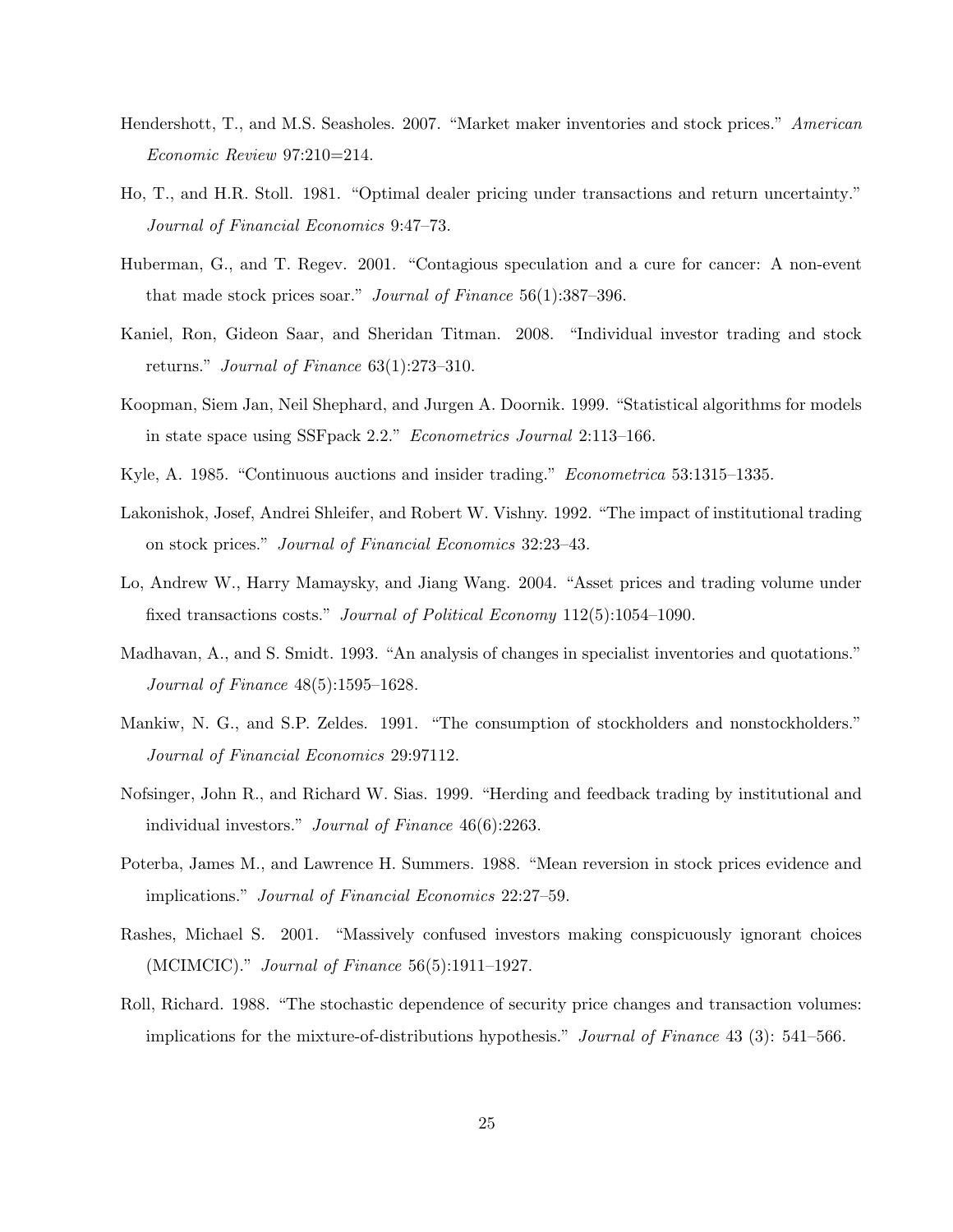- <span id="page-26-1"></span>Vayanos, Dimitri, and Jiang Wang. 2009. "Liquidity and asset prices: A unified framework." Working Paper.
- <span id="page-26-0"></span>Vissing-Jorgensen, A. 2002. "Limited asset market participation and the elasticity of intertemporal substitution." Journal of Political Economy 110(4):825–853.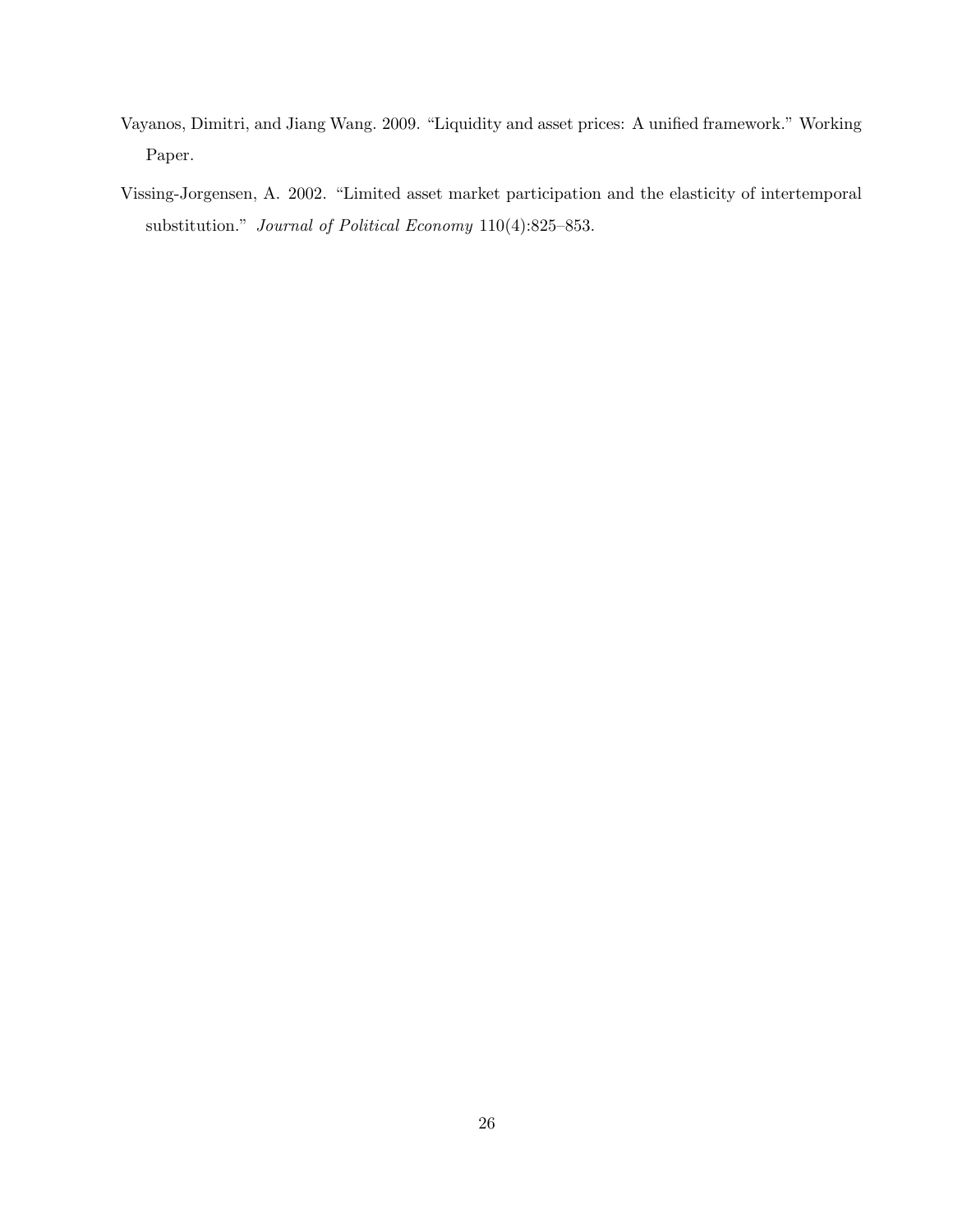<span id="page-27-0"></span>

| $\ddot{\phantom{0}}$                                                                                                             |
|----------------------------------------------------------------------------------------------------------------------------------|
| ו<br>ל<br>ı                                                                                                                      |
| $\frac{1}{2}$<br>֖֖֧֧֧֧֧֧֧֧֧֧֧֧֧֧֛֧֧֛֛֛֛֛֛֛֛֛֪֛֡֘֝֬֓֝֓֓֝֬֓֝֓֝֓֝֬֝֓֝֬֝֓֝֬֓֝֬֝֓֝֬֓֝֬֓֝֬֝֬֓֝֬֓֝֬֝֬֝֬֝֬֝֬֝֬֝֬֝֬֝֬֝֬֝֬֝֬֝֟֓֟֬֝֬֝֜֜֜֝֟ |
| ا<br>ا                                                                                                                           |
| i<br>1<br>$+$ $\frac{1}{2}$                                                                                                      |
| i<br>l                                                                                                                           |
| <b>Contract of the Second Second Second</b><br>;<br>;<br>)                                                                       |
| ĺ                                                                                                                                |
| <b>Property</b> Contracts                                                                                                        |
| )<br> <br>                                                                                                                       |
| $\frac{1}{2}$<br>؟<br>أ                                                                                                          |
|                                                                                                                                  |
| $\frac{5}{1}$<br>l                                                                                                               |

This table compares and contrasts aspects of our theory model with aspects of the Duffie (2010) model. This table compares and contrasts aspects of our theory model with aspects of the Duffie (2010) model.

|                                                        |                      |                      | Our Model            |               |                 | Duffie (2010) |           |
|--------------------------------------------------------|----------------------|----------------------|----------------------|---------------|-----------------|---------------|-----------|
| $Investor Types \longrightarrow$                       | "Least-              | "Partially-          | "Most-               | Institutional | Market          | Inattentive   | Frequent  |
|                                                        | attentive"           | attentive"           | attentive"           | Investors     | Makers          | Investors     | Investors |
|                                                        | Individuals          | Individuals          | Individuals          |               |                 |               |           |
| Panel A: Differences                                   |                      |                      |                      |               |                 |               |           |
|                                                        |                      |                      |                      |               |                 |               |           |
| Time Between Trading Activity <sup>(a)</sup>           | $\mathbb{C}$         | $k_2$                |                      |               |                 | يمه           |           |
|                                                        |                      |                      |                      |               |                 |               |           |
| Proportion of Investor Types ${}^{(b)}$                | $q_{11}$             | $q_{12}$             | $q_{\rm 13}$         | $q_2$         | $1 - q_1 - q_2$ |               | $b-1$     |
| Exogenous Per-Capita Endow <sup>(c)</sup>              | $\frac{q_2}{q_1}N_t$ | $\frac{q_2}{q_1}N_t$ | $\frac{q_2}{q_1}N_t$ | $-N_t$        | 0               | C             | $\circ$   |
|                                                        |                      |                      |                      |               |                 |               |           |
| Exogenous Agg Supply Shocks                            |                      |                      | $\circ$              |               |                 | $Z_t$         |           |
|                                                        |                      |                      |                      |               |                 |               |           |
| <b>Panel B: Similarities</b>                           |                      |                      |                      |               |                 |               |           |
|                                                        |                      |                      |                      |               |                 |               |           |
| Risk Aversion Coefficients <sup>(<math>d</math>)</sup> | Ф                    | Ф                    | Ф                    | $\phi_N$      | $\phi_M$        | Θ             |           |
|                                                        |                      |                      |                      |               |                 |               |           |
| Dividend Payments                                      |                      |                      | $X_t$                |               |                 | $X_t$         |           |
|                                                        |                      |                      |                      |               |                 |               |           |

(b)  $q_1 \equiv q_{11} + q_{12} + q_{13}$ <br>(c)  $\qquad \qquad \therefore$ 

(c) Per unit of investor

(a)  $k_1 > k_2 > 1$ <br>
(b)  $q_1 \equiv q_{11} + q_{12} + q_{13}$ <br>
(c)  $q_2 \equiv q_{11} + q_{12} + q_{13}$ <br>
(c)  $q_3 \equiv q_{11} + q_{12} + q_{13}$ <br>
(d)  $q_4 \equiv q_{11} + q_{12} + q_{13}$ <br>
(d)  $q_5 \equiv q_{12} + q_{13}$ <br>
(d)  $q_6 \equiv q_{13} + q_{14} + q_{15}$ <br>
(d)  $q_7 \equiv q_{14} + q_{15}$ <br>
(d) (d) For our main calibration exercise, we set  $\theta = \Phi_M = \Phi_M$ . Thus, our model is similar to Duffie (2010) in this respect.<br>Indeveneding the ioint effects of different levels of risk assession and attentionness is left for f Understanding the joint effects of different levels of risk aversion and attentiveness is left for future work.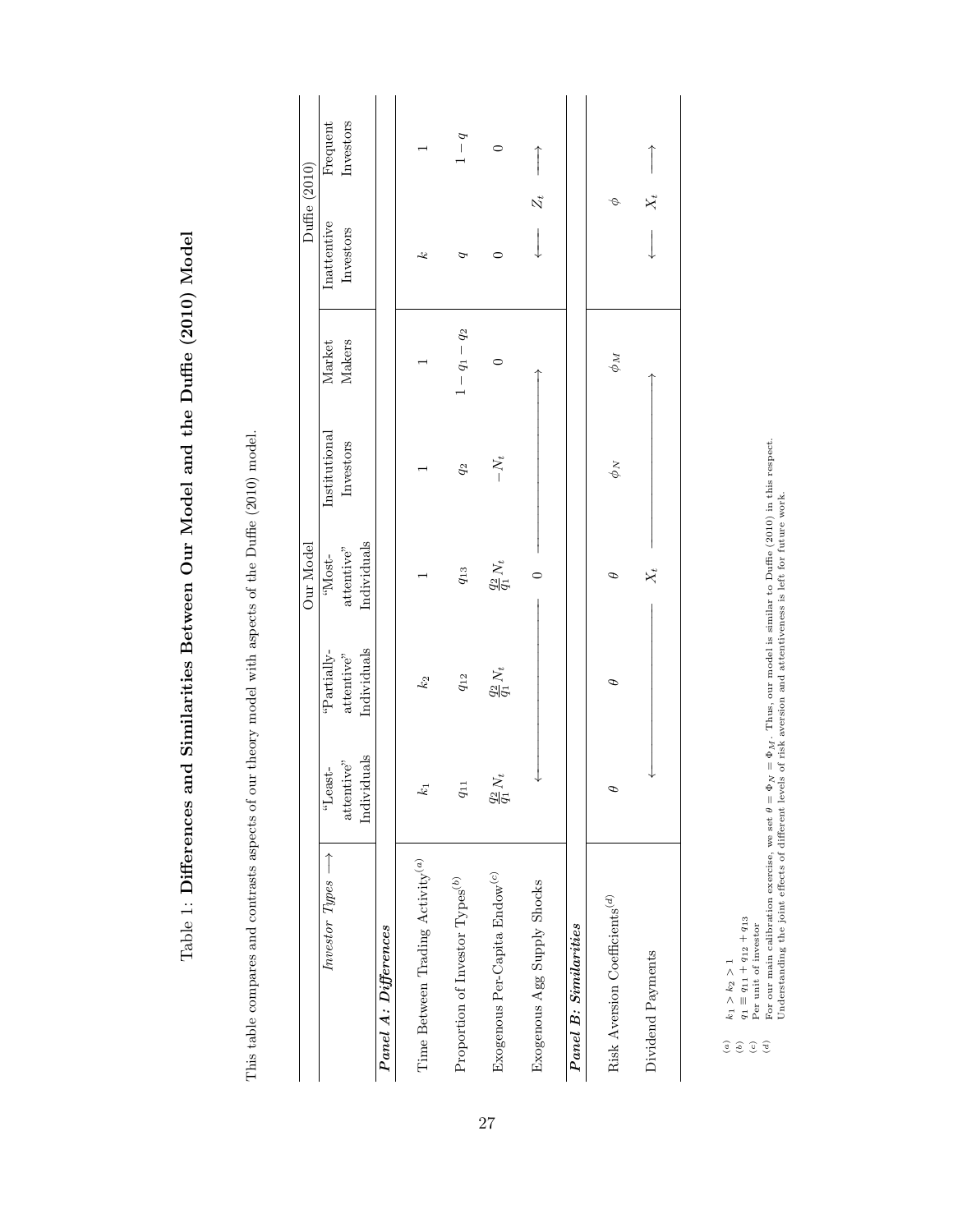| ſ                  |
|--------------------|
| ı<br>ĺ             |
| $\frac{1}{2}$<br>ζ |
| ;<br>;<br>้        |
| í<br>I             |

<span id="page-28-0"></span>This table presents summary statistics of our empirical data. The data come from two NYSE databases (called SPETS and CAUD) and two public databases (TAQ and CRSP). We construct a balanced panel that contains 1,019 NYSE common stocks starting January 1999 and ending December 2005. Panel A shows sample averages. Panel B shows overview statistics of idiosyncratic variables. We adjust all price series to account for stock splits and dividends. This table presents summary statistics of our empirical data. The data come from two NYSE databases (called SPETS and CAUD) and two public databases (TAQ and CRSP). We construct a balanced panel that contains 1,019 NYSE common stocks starting January 1999 and ending December 2005. Panel A shows sample averages. Panel B shows overview statistics of idiosyncratic variables. We adjust all price series to account for stock splits and dividends. Appendix A.2 defines all empirical variables used in this paper. Appendix [A.2](#page-38-0) defines all empirical variables used in this paper.

|                        | Monthly              |                                                                               |                                       | $-3,746.11$<br>$-96.43$                              |
|------------------------|----------------------|-------------------------------------------------------------------------------|---------------------------------------|------------------------------------------------------|
|                        | Biweekly             | 34.56<br>0.71<br>8.10                                                         | 168.59<br>6.01                        | $-1,713.99$<br>$-44.09$                              |
|                        | Weekly               |                                                                               |                                       | -857.77<br>$-22.08$                                  |
|                        | Daily                |                                                                               |                                       | $-177.99$<br>$-4.58$                                 |
| Panel A: Raw Variables | Source               | CRSP<br>TAQ<br>NYSE                                                           | NYSE/CRSP<br><b>NYSE</b>              | NYSE/CRSP<br><b>NYSE</b>                             |
|                        | Units                | \$ billion<br>Millions                                                        | $1,000$ shares<br>$$1,000^b$          | 1,000 shares<br>$$1,000^b$                           |
|                        | Variable Description | Average Daily Share Volume<br>Closing Midquote Price<br>Market Capitalization | Closing Inventories<br>Market Makers' | Individual's Net Trades                              |
|                        |                      | $\text{MarCap}_{i,t}$<br>Volume $_{i,t}^{s,n}$<br>Ľ.,                         | $MM^n_{i,t}$<br>$MM_{i,t}^*$          | $\Delta Indv_{i,t}^{sh}$<br>$\Delta Indv_{i.t}^{\$}$ |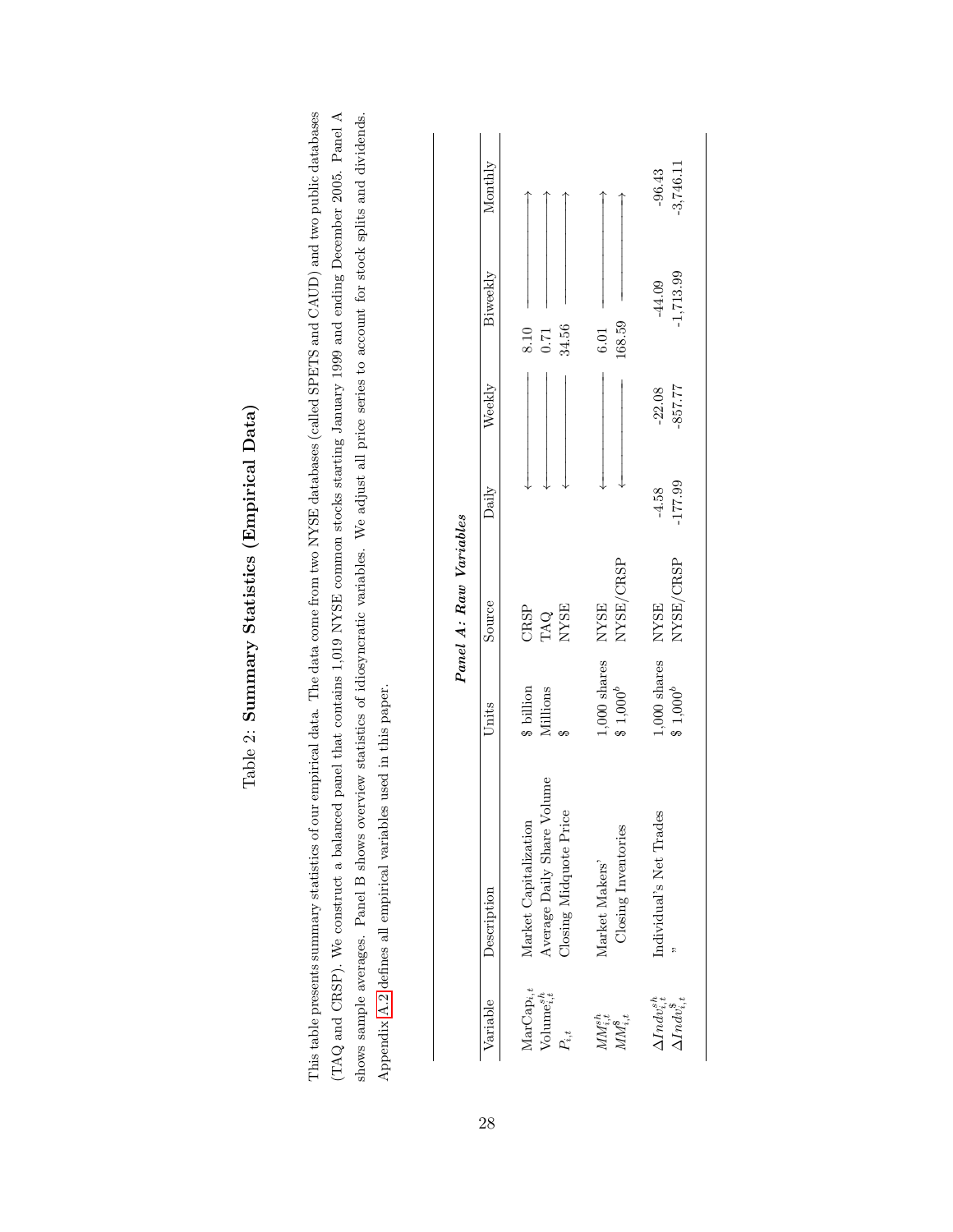|                                           | $\label{eq:nonlocal} \text{Monthly}$<br>Avg of | Stdevs          | 618.5                    | 7,887,7                 | 10.22                 |
|-------------------------------------------|------------------------------------------------|-----------------|--------------------------|-------------------------|-----------------------|
|                                           | Biweekly<br>Avg of                             | Stdevs          | 569.9                    | 4,437.4                 | 7.27                  |
|                                           | Weekly<br>Avg of                               | Stdevs          | 563.8                    | 2,752.5                 | 5.32                  |
|                                           | Avg of                                         | Daily<br>Stdevs | 565.7                    | 872.2                   | 2.61                  |
| Panel B: Stdev of Idiosyncratic Variables |                                                | Source          | NYSE/CRSP                | NYSE/CRSP               | NYSE/CRSP             |
|                                           |                                                | Units           | \$1,000                  | \$1,000                 | R                     |
|                                           |                                                | Description     | Market Makers' inventory | Individual's net trades | Idiosyncratic returns |
|                                           |                                                | Variable        | $MM_{i,t}$               | $\Delta Indv_{i,t}$     | $r_{i,t}$             |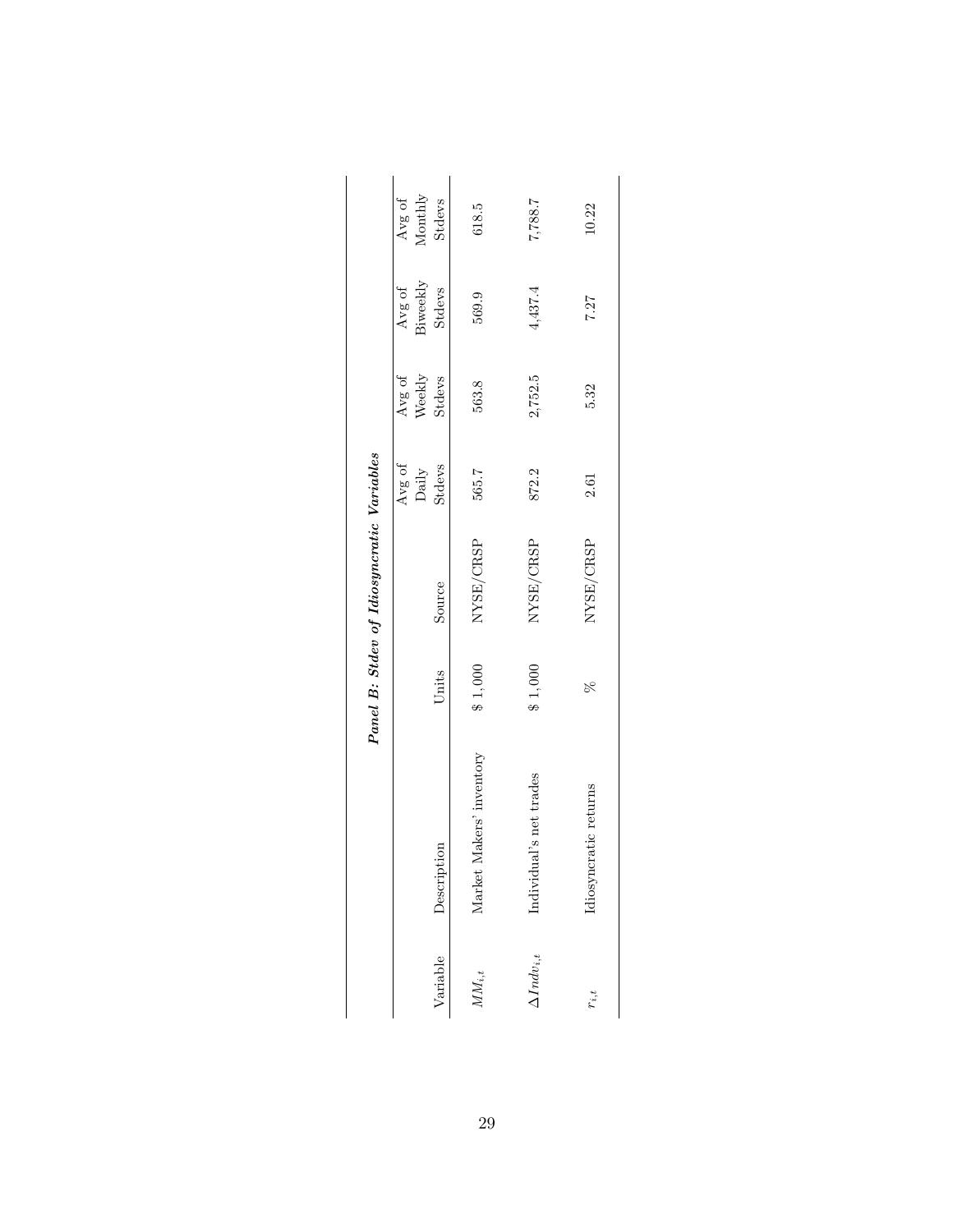#### Table 3: Correlations of Trading and Price Variables (Empirical Data)

<span id="page-30-0"></span>This table presents correlations of our main three empirical variables: NYSE market maker inventories  $(MM_{i,t})$  and individuals' net trades  $(\Delta Indv_{i,t})$ , and the idiosyncratic part of returns  $(r_{i,t})$ . [A](#page-36-0)ppendix A describes all variables and shows the number of observations. Correlations are first calculated on a stock-by-stock basis. The table shows average correlations (across stocks). t-statistics are reported in parentheses and standard errors are adjusted for contemporaneous correlations across the stocks.

|                |                            |                     | Lag $(t-1)$         |           |                            | Contemporaneous |                    |                     | $Fwd(t+1)$          |           |
|----------------|----------------------------|---------------------|---------------------|-----------|----------------------------|-----------------|--------------------|---------------------|---------------------|-----------|
|                |                            | $\mathit{MM}_{t-1}$ | $\Delta Indv_{t-1}$ | $r_{t-1}$ | $\mathcal{M}\mathcal{M}_t$ | $\Delta Indv_t$ | $\boldsymbol{r}_t$ | $\mathit{MM}_{t+1}$ | $\Delta Indv_{t+1}$ | $r_{t+1}$ |
|                | $MM_t$                     | 0.60                |                     |           | 1.0                        |                 |                    | 0.60                |                     |           |
|                |                            | (73.6)              |                     |           |                            |                 |                    | (73.6)              |                     |           |
|                |                            |                     |                     |           |                            |                 |                    |                     |                     |           |
| $_{\rm Daily}$ | $\Delta Indv_t$            | 0.06                | 0.27                |           | 0.06                       | 1.0             |                    | 0.04                | 0.27                |           |
|                |                            | (28.6)              | (74.6)              |           | (23.1)                     |                 |                    | (17.5)              | (74.6)              |           |
|                |                            |                     |                     |           |                            |                 |                    |                     |                     |           |
|                | $r_{t}$                    | $0.01\,$            | $0.01\,$            | $-0.01$   | $-0.25$                    | $-0.09$         | $1.0\,$            | $-0.12$             | $-0.06$             | $-0.01$   |
|                |                            | (5.7)               | (9.4)               | $(-3.7)$  | $(-68.3)$                  | $(-22.8)$       |                    | $(-43.4)$           | $(-26.2)$           | $(-3.7)$  |
|                | $\mathcal{M}\mathcal{M}_t$ | $0.37\,$            |                     |           | 1.0                        |                 |                    | $0.37\,$            |                     |           |
|                |                            | (41.2)              |                     |           |                            |                 |                    | (41.2)              |                     |           |
|                |                            |                     |                     |           |                            |                 |                    |                     |                     |           |
|                | $\Delta Indv_t$            | $0.07\,$            | 0.28                |           | 0.06                       | 1.0             |                    | 0.04                | 0.28                |           |
| Weekly         |                            | (18.8)              | (54.4)              |           | (14.5)                     |                 |                    | (11.1)              | (54.4)              |           |
|                |                            |                     |                     |           |                            |                 |                    |                     |                     |           |
|                | $r_t$                      | 0.02                | 0.02                | $-0.06$   | $-0.27$                    | $-0.13$         | 1.0                | $-0.09$             | $-0.11$             | $-0.06$   |
|                |                            | (4.2)               | (6.5)               | $(-7.3)$  | $(-37.4)$                  | $(-20.6)$       |                    | $(-19.1)$           | $(-28.0)$           | $(-7.3)$  |
|                | $MM_t$                     | $0.27\,$            |                     |           | $1.0\,$                    |                 |                    | $0.27\,$            |                     |           |
|                |                            | (28.3)              |                     |           |                            |                 |                    | (28.3)              |                     |           |
|                |                            |                     |                     |           |                            |                 |                    |                     |                     |           |
| Biweekly       | $\Delta Indv_t$            | 0.08                | 0.33                |           | $0.06\,$                   | $1.0\,$         |                    | 0.03                | $0.33\,$            |           |
|                |                            | (17.7)              | (52.3)              |           | (12.8)                     |                 |                    | (7.5)               | (52.3)              |           |
|                |                            |                     |                     |           |                            |                 |                    |                     |                     |           |
|                | $r_t$                      | 0.02                | 0.03                | $-0.05$   | $-0.26$                    | $-0.16$         | 1.0                | $-0.08$             | $-0.16$             | $-0.05$   |
|                |                            | (2.6)               | (5.6)               | $(-4.4)$  | $(-39.9)$                  | $(-19.3)$       |                    | $(-11.8)$           | $(-28.1)$           | $(-4.4)$  |
|                | $MM_t$                     | 0.17                |                     |           | 1.0                        |                 |                    | 0.17                |                     |           |
|                |                            | (12.8)              |                     |           |                            |                 |                    | (12.8)              |                     |           |
|                |                            |                     |                     |           |                            |                 |                    |                     |                     |           |
|                | $\Delta Indv_t$            | 0.08                | $\rm 0.32$          |           | 0.06                       | $1.0\,$         |                    | 0.02                | $\rm 0.32$          |           |
| $M$ onthly     |                            | (12.0)              | (39.2)              |           | (8.7)                      |                 |                    | (3.0)               | (39.2)              |           |
|                |                            |                     |                     |           |                            |                 |                    |                     |                     |           |
|                | $r_{\rm t}$                | 0.05                | 0.03                | $-0.06$   | $-0.23$                    | $-0.20$         | 1.0                | $-0.05$             | $-0.20$             | $-0.06$   |
|                |                            | (4.8)               | (4.3)               | $(-4.5)$  | $(-26.6)$                  | $(-21.6)$       |                    | $(-6.5)$            | $(-21.3)$           | $(-4.5)$  |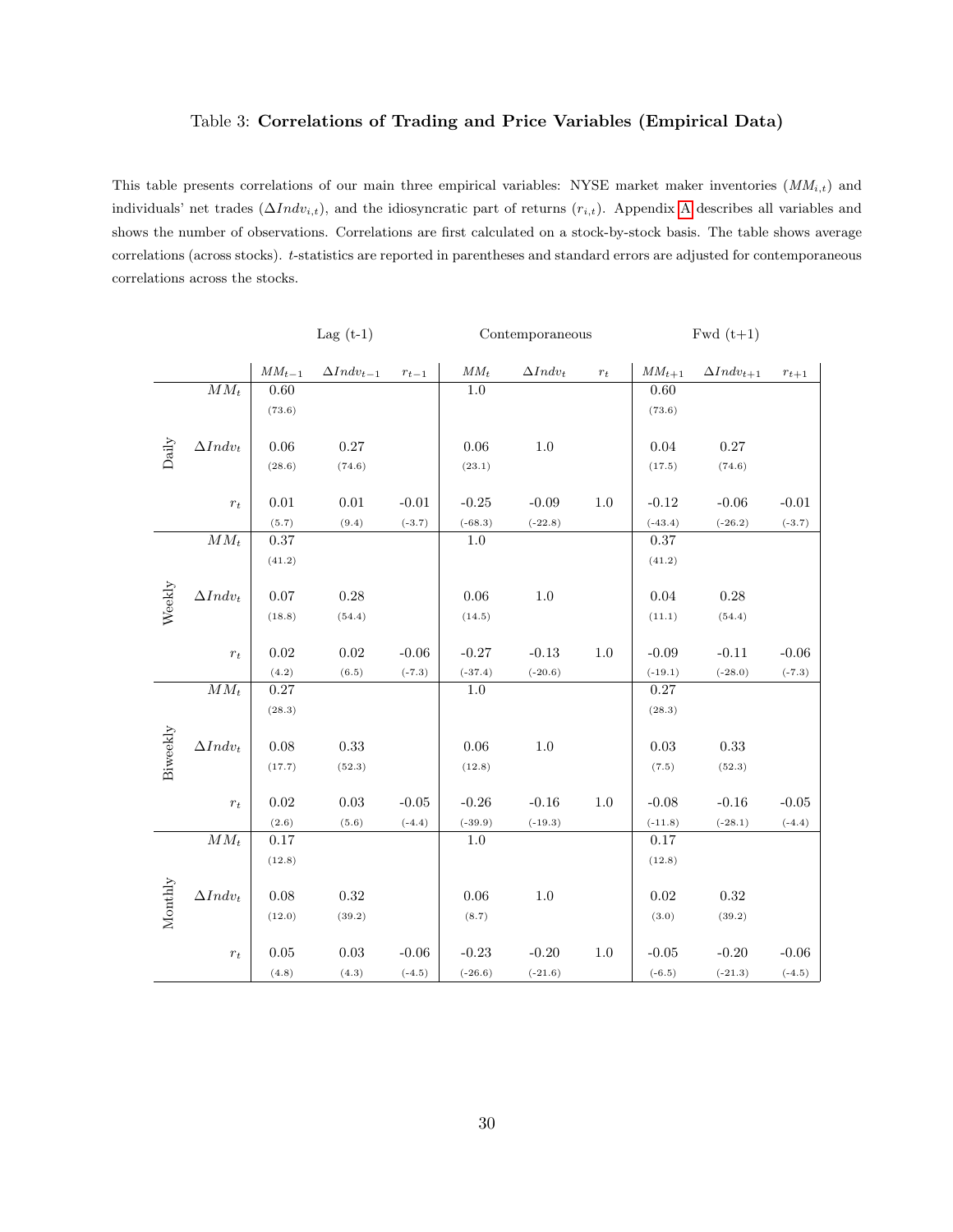#### <span id="page-31-0"></span>Table 4: Correlation Signs of Trading and Price Variables (Model-Generated Data)

This table presents the correlation signs of market makers inventories  $(MM_t)$ , individuals' net trades  $(\Delta Indv_t)$ , and returns  $(r_t)$ . We study 2,052 different combinations of our model's parameters (grid points). For each combination, we generate data from our model and calculate the correlations of the three variables shown above. The sign shown ("+" or "-") represents the most predominant correlation across all 2,052 parameter combinations. The proportion of grid points with the same sign (as the most predominant correlation sign) is reported below in parentheses.

|                |                            |                      | Lag $(t-1)$         |            |                   | Contemporaneous |         |                              | $Fwd(t+1)$          |            |
|----------------|----------------------------|----------------------|---------------------|------------|-------------------|-----------------|---------|------------------------------|---------------------|------------|
|                |                            | $MM_{t-1}$           | $\Delta Indv_{t-1}$ | $r_{t-1}$  | $MM_t$            | $\Delta Indv_t$ | $r_{t}$ | $MM_{t+1}$                   | $\Delta Indv_{t+1}$ | $r_{t+1}$  |
|                | $\mathcal{M}\mathcal{M}_t$ | $\hspace{0.1mm} +$   |                     |            | $1.0\,$           |                 |         | $^{+}$                       |                     |            |
|                |                            | $(99.7\%)$           |                     |            |                   |                 |         | $(99.7\%)$                   |                     |            |
|                |                            |                      |                     |            |                   |                 |         |                              |                     |            |
| $_{\rm Daily}$ | $\Delta Indv_t$            | $^{+}$               | $^{+}$              |            | $^{+}$            | 1.0             |         | $\mathrm{+}$                 | $\pm$               |            |
|                |                            | $(100\%)$            | $(99.6\%)$          |            | $(99.2\%)$        |                 |         | $(99.4\%)$                   | $(99.6\%)$          |            |
|                |                            |                      |                     |            |                   |                 |         |                              |                     |            |
|                | $r_t$                      | $\pm$                | $^{+}$              |            |                   |                 | 1.0     |                              |                     |            |
|                |                            | $(100\%)$            | $(99.2\%)$          | $(99.6\%)$ | $(99.6\%)$        | $(99.3\%)$      |         | $(99.8\%)$                   | $(99.5\%)$          | $(99.6\%)$ |
|                | $\mathcal{M}\mathcal{M}_t$ | $^{+}$               |                     |            | 1.0               |                 |         | $\overline{+}$               |                     |            |
|                |                            | $(99.4\%)$           |                     |            |                   |                 |         | $(99.4\%)$                   |                     |            |
|                |                            |                      |                     |            |                   |                 |         |                              |                     |            |
| Weekly         | $\Delta Indv_t$            | $+$                  | $^{+}$              |            | $\mathrm{+}$      | $1.0\,$         |         | $\pm$                        | $^{+}$              |            |
|                |                            | $(100\%)$            | $(99.3\%)$          |            | $(99.2\%)$        |                 |         | $(99.7\%)$                   | $(99.3\%)$          |            |
|                |                            |                      |                     |            |                   |                 |         |                              |                     |            |
|                | $r_{t}$                    | $^{+}$               | $\pm$               |            |                   |                 | $1.0\,$ |                              |                     |            |
|                |                            | $(99.9\%)$           | $(99.3\%)$          | $(100\%)$  | $(99.9\%)$        | $(99.9\%)$      |         | $(99.6\%)$                   | $(99.8\%)$          | $(100\%)$  |
|                | $MM_t$                     | $\overline{+}$       |                     |            | $1.0\,$           |                 |         | $\overline{+}$               |                     |            |
|                |                            | $(99.7\%)$           |                     |            |                   |                 |         | $(99.7\%)$                   |                     |            |
|                |                            |                      |                     |            |                   |                 |         |                              |                     |            |
| Biweekly       | $\Delta Indv_t$            | $+$                  | $\pm$               |            | $^{+}$            | $1.0\,$         |         | $^{+}$                       | $^{+}$              |            |
|                |                            | $(100\%)$            | $(99.2\%)$          |            | $(99.2\%)$        |                 |         | $(99.5\%)$                   | $(99.2\%)$          |            |
|                |                            |                      |                     |            |                   |                 |         |                              |                     |            |
|                | $r_t$                      | $\pm$                | $^{+}$              |            |                   |                 | 1.0     |                              |                     |            |
|                |                            |                      |                     | $(100\%)$  |                   |                 |         |                              |                     |            |
|                | $\mathcal{M}\mathcal{M}_t$ | $(99.9\%)$<br>$^{+}$ | $(99.3\%)$          |            | $(99.8\%)$<br>1.0 | $(99.9\%)$      |         | $(99.6\%)$<br>$\overline{+}$ | $(99.6\%)$          | $(100\%)$  |
|                |                            |                      |                     |            |                   |                 |         |                              |                     |            |
|                |                            | $(99.5\%)$           |                     |            |                   |                 |         | $(99.5\%)$                   |                     |            |
| Monthly        |                            |                      |                     |            |                   |                 |         |                              |                     |            |
|                | $\Delta Indv_t$            | $^{+}$               | $\hspace{0.1mm} +$  |            | $^{+}$            | $1.0\,$         |         | $\pm$                        | $\mathrm{+}$        |            |
|                |                            | $(100\%)$            | $(99.2\%)$          |            | $(99.2\%)$        |                 |         | $(97.9\%)$                   | $(99.2\%)$          |            |
|                |                            |                      |                     |            |                   |                 |         |                              |                     |            |
|                | $r_{\rm t}$                | $\pm$                | $\pm$               |            |                   |                 | 1.0     |                              |                     |            |
|                |                            | $(99.9\%)$           | $(99.4\%)$          | $(100\%)$  | $(99.8\%)$        | $(96.5\%)$      |         | $(99.3\%)$                   | $(99.7\%)$          | $(100\%)$  |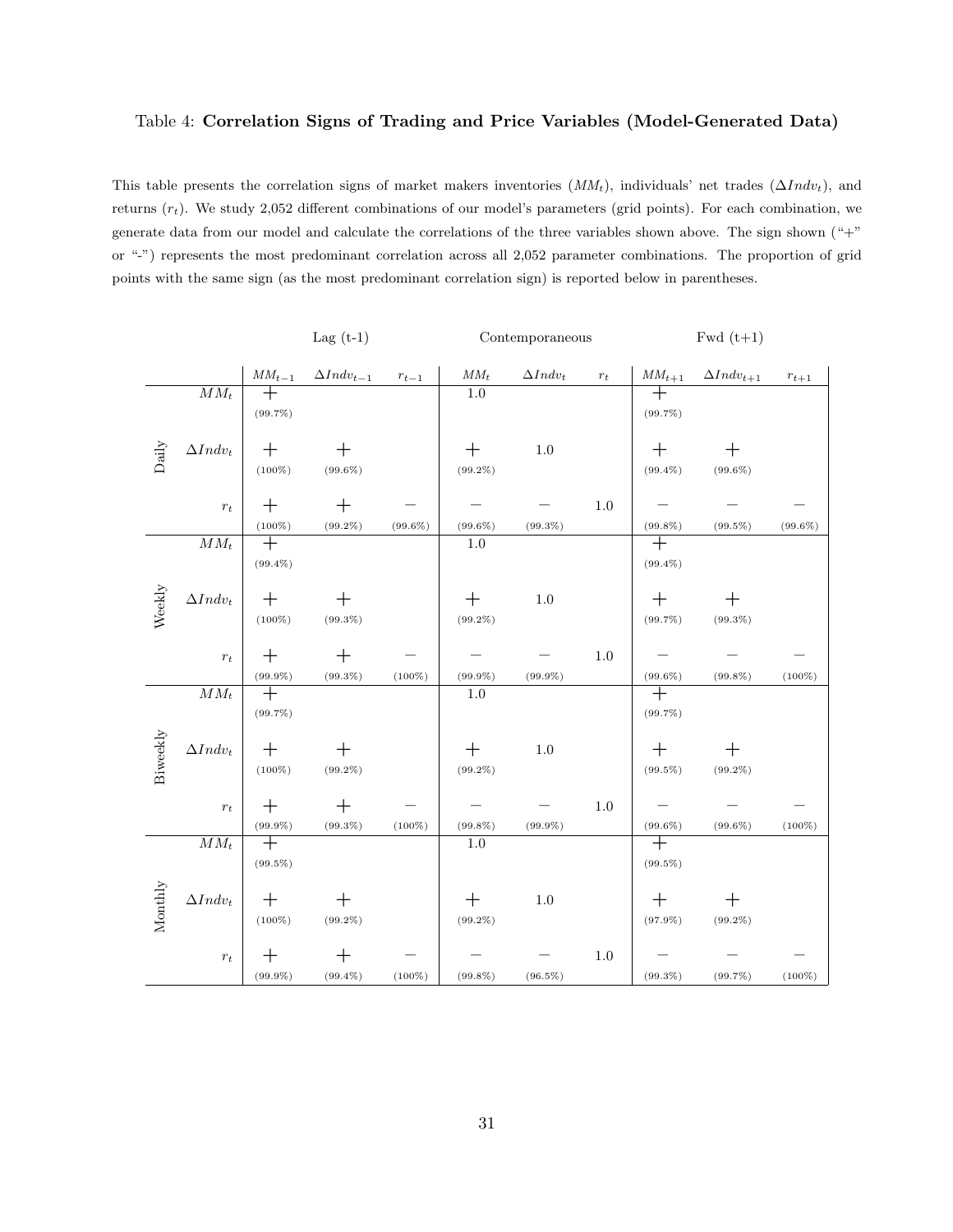#### Table 5: Target Properties and Best-Fit Values

<span id="page-32-0"></span>This table compares 24 different properties related to trading variables and returns. Entries in the "Target Values" column are calculated from our empirical data. Entries in the "Best-Fit Values" column are from a numerical calibration of our theoretical model using the following parameters:  $q_{11}=0.24$ ;  $q_{12}=0.24$ ;  $q_{13}=0.12$ ;  $q_{2}=0.20$ ;  $1/k_{1}=1/42$  days;  $1/k_2=1/10$  days;  $\sigma_{\Delta N}^2=2.00; \quad \sigma_x^2=0.0005; \quad \theta=\phi_N=\phi_M=1.00;$  and  $r=1.0001$ .

|          |                                                 | Target Values | Best-Fit Values |
|----------|-------------------------------------------------|---------------|-----------------|
|          |                                                 | from          | from Model-     |
|          | Property                                        | NYSE Data     | Generated Data  |
|          |                                                 |               |                 |
|          | Panel A: Daily Data                             |               |                 |
| 1.       | Corr of $r_t$ and $r_{t-1}$                     | $-0.01$       | $-0.01$         |
| 2.       | Corr of $\Delta Indv_t$ and $\Delta Indv_{t-1}$ | $+0.27$       | $+0.20$         |
| 3.       | Corr of $MM_t$ and $MM_{t-1}$                   | $+0.60$       | $+0.89$         |
| 4.       | Corr of $MM_t$ and $r_{t-1}$                    | $-0.12$       | $-0.09$         |
| 5.       | Corr of $\Delta Indv_t$ and $r_{t-1}$           | $-0.06$       | $-0.02$         |
| 6.       | $\sigma(\Delta Indv)/\sigma(MM)$                | $+1.54$       | $+0.75\,$       |
|          |                                                 |               |                 |
|          | Panel B: Weekly Data                            |               |                 |
| 7.       | Corr of $r_t$ and $r_{t-1}$                     | $-0.06$       | $-0.03$         |
| 8.       | Corr of $\Delta Indv_t$ and $\Delta Indv_{t-1}$ | $+0.28$       | $+0.42$         |
| 9.       | Corr of $MM_t$ and $MM_{t-1}$                   | $+0.37$       | $+0.54$         |
| 10.      | Corr of $MM_t$ and $r_{t-1}$                    | $-0.09$       | $-0.08$         |
| 11.      | Corr of $\Delta Indv_t$ and $r_{t-1}$           | $-0.11$       | $-0.10$         |
| 12.      | $\sigma(\Delta Indv)/\sigma(MM)$                | $+4.88$       | $+2.19$         |
|          |                                                 |               |                 |
|          | Panel C: Biweekly Data                          |               |                 |
| 13.      | Corr of $r_t$ and $r_{t-1}$                     | $-0.05$       | $-0.03$         |
| 14.      | Corr of $\Delta Indv_t$ and $\Delta Indv_{t-1}$ | $+0.33$       | $+0.27$         |
| 15.      | Corr of $MM_t$ and $MM_{t-1}$                   | $+0.27$       | $+0.34$         |
| 16.      | Corr of $MM_t$ and $r_{t-1}$                    | $-0.08$       | $-0.05$         |
| 17.      | Corr of $\Delta Indv_t$ and $r_{t-1}$           | $-0.16$       | $-0.08$         |
| 18.      | $\sigma(\Delta Indv)/\sigma(MM)$                | $+7.79$       | $+3.69$         |
|          |                                                 |               |                 |
|          | Panel D: Monthly Data                           |               |                 |
| 19.      | Corr of $r_t$ and $r_{t-1}$                     | $-0.06$       | $-0.04$         |
| 20.      | Corr of $\Delta Indv_t$ and $\Delta Indv_{t-1}$ | $+0.32$       | $+0.20$         |
| $21. \,$ | Corr of $MM_t$ and $MM_{t-1}$                   | $+0.17$       | $+0.17$         |
| $22. \,$ | Corr of $MM_t$ and $r_{t-1}$                    | $-0.05$       | $-0.04$         |
| 23.      | Corr of $\Delta Ind_{t}$ and $r_{t-1}$          | $-0.20$       | $-0.04$         |
| 24.      | $\sigma(\Delta Indv)/\sigma(MM)$                | 12.59         | $+6.06$         |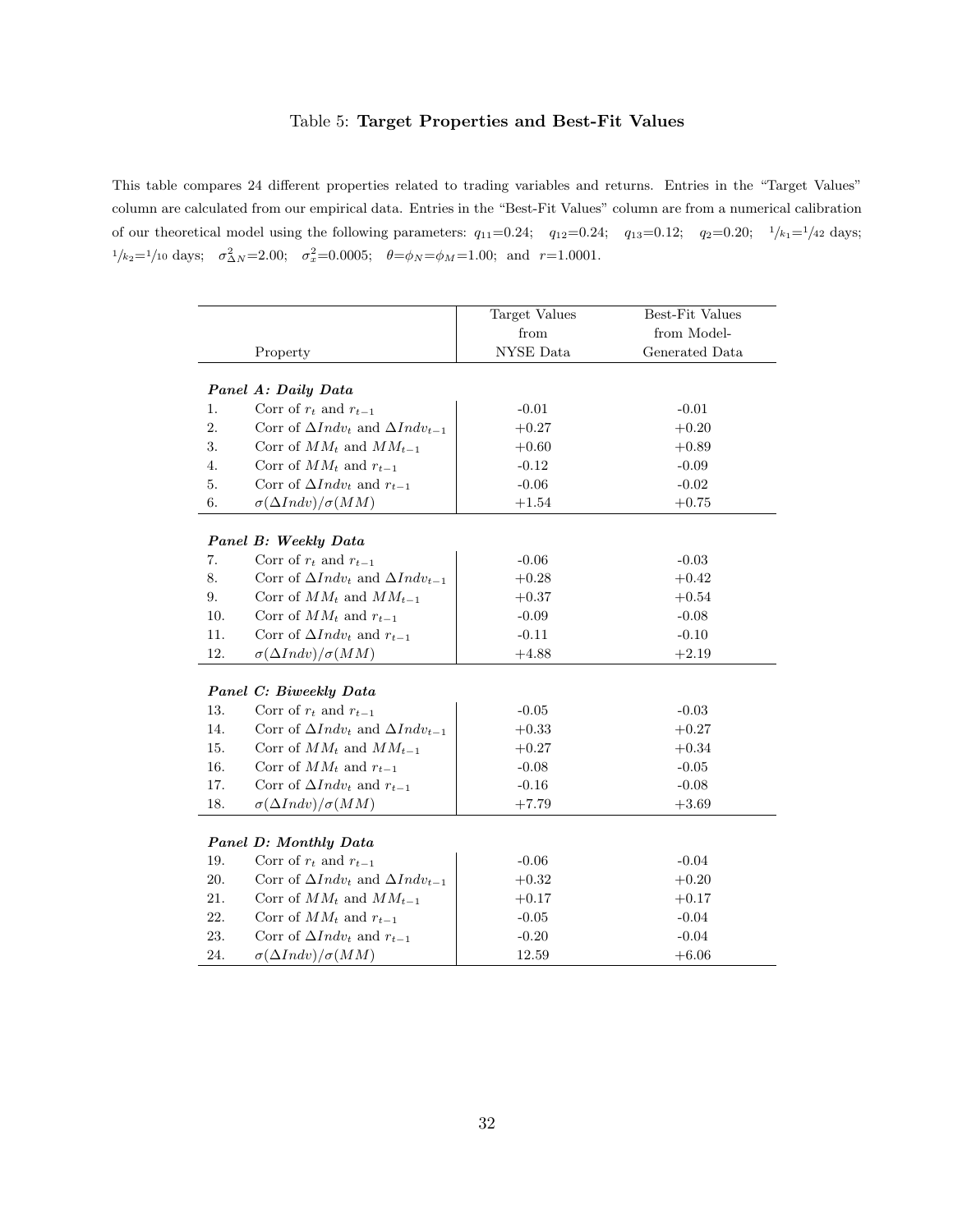| I<br>j           |
|------------------|
| $\overline{a}$   |
| ç<br>Í<br>ζ      |
| $+$ $+$ $+$<br>i |
| I<br>j           |

<span id="page-33-0"></span>This table presents estimates from a state space model. The model is estimated on a stock-by-stock basis using maximum likelihood estimates.  $p_{i,t}$  is the observable log price of stock *i* at the end of period *t* (daily, weekly, biweekly, and monthly).  $m_{i,t}$  is the unobservable efficient price.  $s_{i,t}$  is the unobservable transitory component of prices.  $\delta_{i,t}$  is the required rate of return.  $f_t$  is a market factor. As is the change in the transitory component.  $r_{i,t} = w_{i,t} + \Delta s_{i,t}$ is the idiosyncratic return implied by the state space model. The ratio  $\sigma^2(\Delta s)/\sigma^2(r)$  reflects the size of transitory variance relative to idiosyncratic return variance.  $(\sigma^2(\Delta s) - 2\sigma^2(\epsilon))/\sigma^2(r)$  represents the size of price pressure caused by trading variables relative to the idiosyncratic return variance. The error terms  $u_{it}$  and  $\epsilon_{i,t}$  are assumed to be normally and independently distributed. Full descriptions and definitions of variables are given in Appendix A. The This table presents estimates from a state space model. The model is estimated on a stock-by-stock basis using maximum likelihood estimates.  $p_{i,t}$  is the observable log price of stock i at the end of period t (daily, weekly, and monthly).  $m_{i,t}$  is the unobservable efficient price.  $s_{i,t}$  is the unobservable transitory component of prices.  $\delta_{i,t}$  is the required rate of return.  $f_t$  is a market factor.  $\Delta s$  is the change in the transitory component.  $r_{i,t} = w_{i,t} + \Delta s_{i,t}$ is the idiosyncratic return implied by the state space model. The ratio  $\sigma^2(\Delta s)/\sigma^2(r)$  reflects the size of transitory variance relative to idiosyncratic return variance.  $(\sigma^2(\Delta s) - 2\sigma^2(\epsilon))/\sigma^2(r)$  represents the size of price pressure caused by trading variables relative to the idiosyncratic return variance. The error terms  $u_{it}$  and  $\epsilon_{i,t}$  are assumed to be normally and independently distributed. Full descriptions and definitions of variables are given in Appendix [A.](#page-36-0) The table reports t-values in parentheses assuming zero correlations across stocks. table reports t-values in parentheses assuming zero correlations across stocks.

 $p_{i,t} = m_{i,t} + s_{i,t}$ 

 $\parallel$ 

 $m_{i,t}+s_{i,t}$ 

 $m_{i,t} = m_{i,t-1} + \delta_{i,t} + \beta_i f_t + w_{i,t}$ 

 $m_{i,t-1}+\delta_{i,t}+\beta_{i}f_{t}+w_{i,t}$ 

 $\frac{1}{2}$  $\bar{\parallel}$  $m_{i,t}$  $p_{\,i,\,t}$ 

|          |                      |                                                     |                             | $w_{i,\,t}$<br>$s_{\,i,\,t}$                                                                                 | $\parallel$<br>$\parallel$ | $\kappa_i^{MM} \tilde{M} M_i,_{t} + \kappa_i^{indv} \Delta \tilde{I} ndv_{i,t} + u_{i,t}$<br>$\alpha_i^{MM}M M_i,_{t}+\alpha_i^{indv} \Delta Indv_{i,t}+\epsilon_{i,t}$ |              |                        |                                                                                                                                      |     |                                          |                                                                    |
|----------|----------------------|-----------------------------------------------------|-----------------------------|--------------------------------------------------------------------------------------------------------------|----------------------------|-------------------------------------------------------------------------------------------------------------------------------------------------------------------------|--------------|------------------------|--------------------------------------------------------------------------------------------------------------------------------------|-----|------------------------------------------|--------------------------------------------------------------------|
|          |                      |                                                     | Efficient Price<br>Equation |                                                                                                              |                            |                                                                                                                                                                         |              | Transitory<br>Equation |                                                                                                                                      |     |                                          | Decomposition<br>Variance                                          |
|          | $\kappa_i^{MM}$      | $\frac{ \kappa_i^{MM} }{\sigma(\tilde{MM})} \times$ |                             | $\sigma(\Delta\tilde{I}ndv)$<br>$\left. \kappa_i^{indv} \quad \left  \kappa_i^{indv} \right  \times \right.$ | $\sigma(w)$                | $\alpha_i^{MM}$                                                                                                                                                         | $\sigma(MM)$ |                        | $ \alpha_i^{MM}  \times \quad \alpha_i^{indv} \quad  \alpha_i^{indv}  \times \quad \sigma(\Delta s)$<br>$\sigma(\Delta \hat{I} ndv)$ |     | $\frac{\sigma^2(\Delta s)}{\sigma^2(r)}$ | $\frac{\sigma^2 (\Delta s) - 2 \sigma^2 (\epsilon)}{\sigma^2 (r)}$ |
| Daily    | $-0.50$<br>$(-68.7)$ | 75                                                  | $-0.03$<br>$(-1.9)$         | 25                                                                                                           | 228                        | $-0.26$<br>$(-46.1)$                                                                                                                                                    | 65           | $-0.05$<br>$(-4.3)$    | 12                                                                                                                                   | 81  | 0.08                                     | 0.03                                                               |
| Weekly   | $(-48.4)$<br>$-0.83$ | 145                                                 | $-0.06$<br>$(-9.2)$         | 82                                                                                                           | 495                        | $-0.12$<br>$(7.7)$                                                                                                                                                      | 77           | $-0.03$<br>$(-7.3)$    | 35                                                                                                                                   | 191 | 0.16                                     | 0.03                                                               |
| Biweekly | $(-39.6)$<br>$-0.94$ | 189                                                 | $-0.07$<br>$(-6.9)$         | 141                                                                                                          | 671                        | $-0.13$<br>$(-6.1)$                                                                                                                                                     | 103          | $-0.05$<br>$(-7.4)$    | 92                                                                                                                                   | 295 | 0.19                                     | 0.05                                                               |
| Monthly  | $-0.94$<br>$(-25.0)$ | 235                                                 | $-0.10$<br>$(-8.0)$         | 260                                                                                                          | 932                        | $-0.33$<br>$(-10.6)$                                                                                                                                                    | 159          | $-0.05$<br>$(-5.9)$    | 151                                                                                                                                  | 500 | 0.25                                     | 0.08                                                               |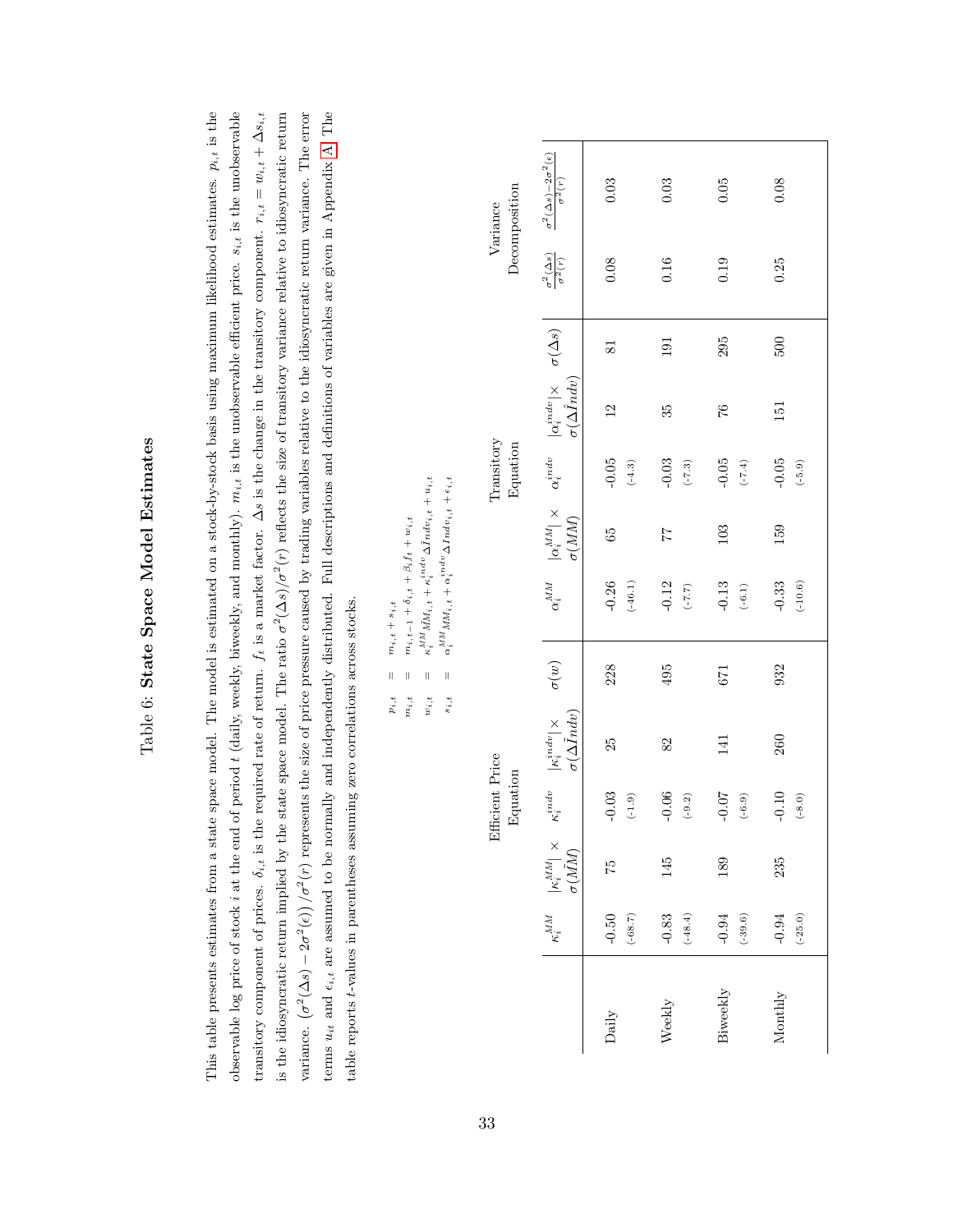#### Figure 1: Price and Trading Paths Given a  $1\sigma$  Exogenous Shock

<span id="page-34-0"></span>This figure shows price and trading paths given a one standard deviation exogenous shock. We compare the response in our model with the response in the Duffie (2010) model. All attempts are made to choose equivalent parameterizations across models. For our model the parameters are:  $q_{11} = 0.24$ ;  $q_{12} = 0.24$ ;  $q_{13} = 0.12$ ;  $q_2 = 0.20$ ;  $1/k_1 = 1/42$  days;  $1/k_2$  $= 1/10$  days;  $\sigma_{\Delta N}^2 = 2.00$ ;  $\sigma_x^2 = 0.0005$ ;  $\theta = \phi_N = \phi_M = 1.00$ ; and  $r = 1.0001$ . For the Duffie model, the parameters are:  $q = 0.48; \frac{1}{k} = \frac{1}{42}, \sigma_x^2 = 0.0005, \text{ and } r = 1.0001.$ 

#### Panel A: Our Model Panel B: Duffie (2010) Price Path Following a Shock Price Path Following a Shock 0 10 20 30 40 50 60 period  $-0.01$  $-0.00$  $-0.00$ e<br>a −0.004 −0.002  $0.00$  0.002 0 10 20 30 40 50 60 period −7.09 −7.085 −7.08 −7.075 price Holdings in Levels Holdings in Levels 0 10 20 30 40 50 60 period −1.5 −1 −0.5 0  $\mathbf{0}$ 1 1.5 size individual holdings - MM inventory institutional holding zero line 0 10 20 30 40 50 60<br>**period** 0  $0.2$  $\mathbf{0}$  $\overline{0}$ 0.8 1 1.2 1.4 size infrequent investors' holdings frequent investors' inventory zero line Net Trades (Changes in Holdings) Net Trades (Changes in Holdings) −1 −0.8 −0.6 −0.4  $\frac{18}{9}$  –0.2 0  $0.2$ 0.4  $0.6$  $\overline{0}$ . individual net trades MM net trades institutional net tra zero line 0  $\overline{O}$  $\overline{0}$ .  $0.6$ 0.8 1 1.2 1.4 size infrequent investors' net trades - frequent investors' net trades zero line 34

−0.2

0 10 20 30 40 50 60 period

0 10 20 30 40 50 60 period

 $-1.2\frac{1}{0}$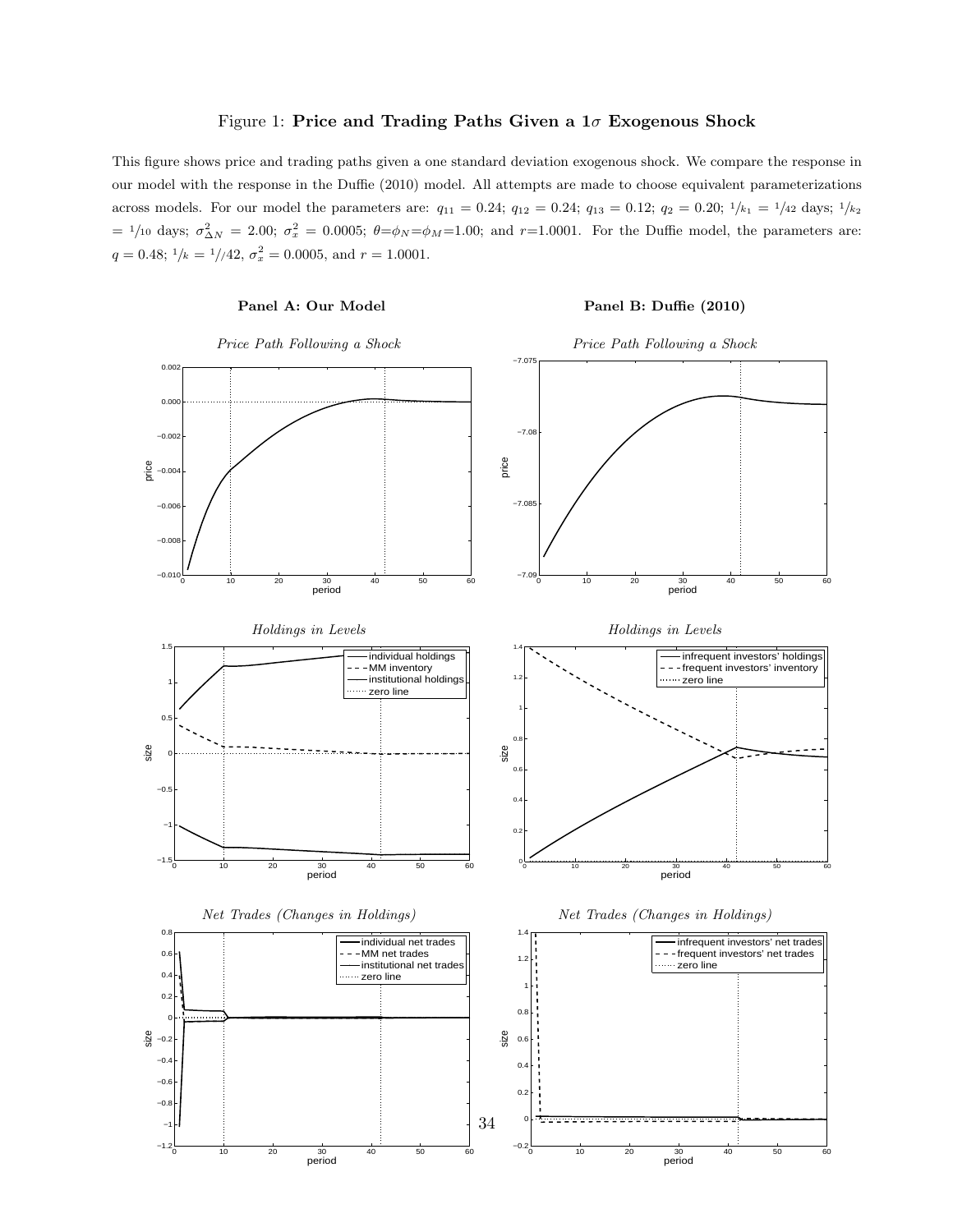#### Figure 2: Variance vs. Frequency

<span id="page-35-0"></span>The panels in this figure shows the variance of  $\Delta m_{t,t-k}$ , variance of  $\Delta s_{t,t-k}$  and variance ratio of  $\Delta s_{t,t-k}$  over  $\Delta m_{t,t-k}$ against frequency. The variances are calculated based on the estimation from the state space (statistical) model.

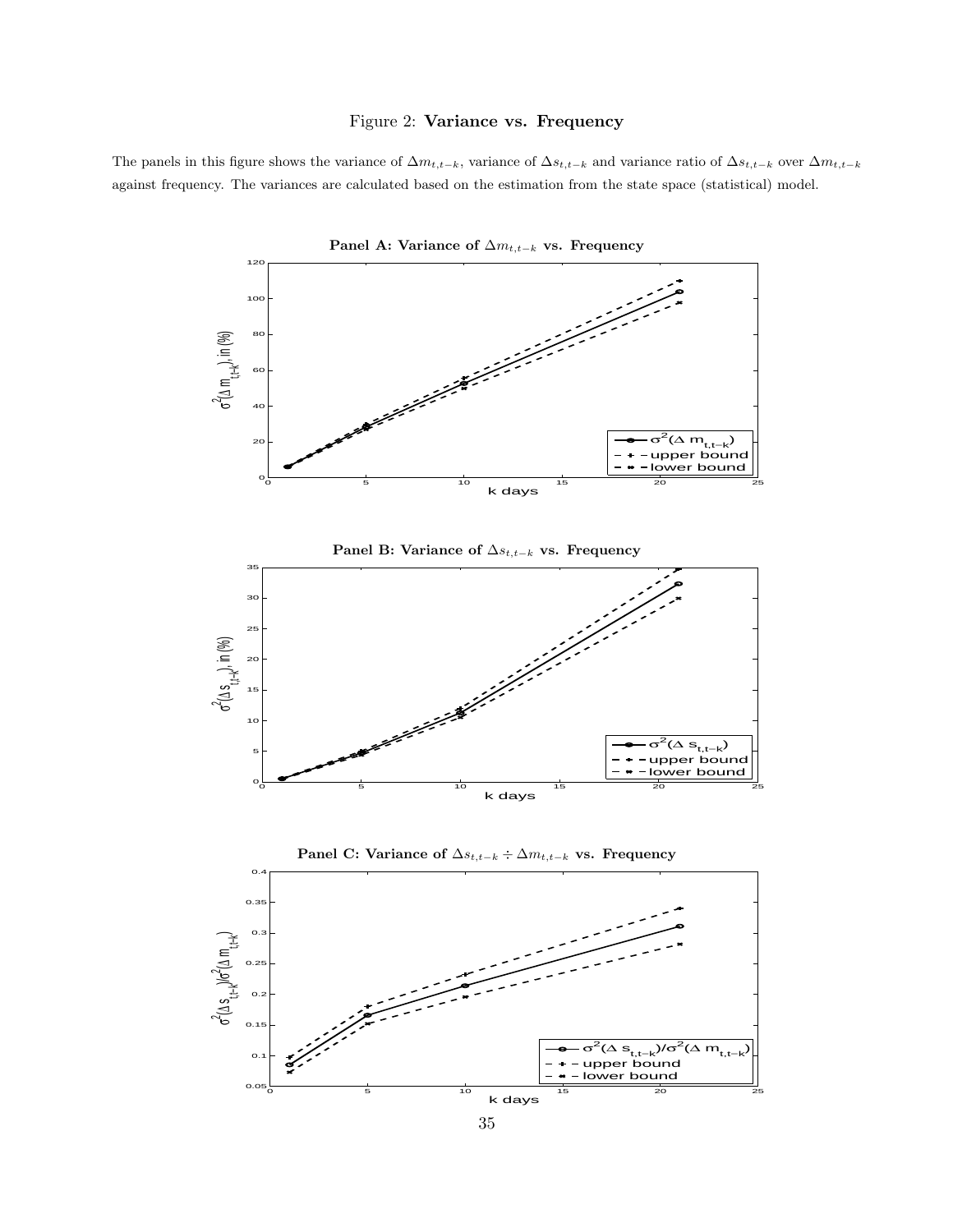## <span id="page-36-0"></span>A Variable Definitions

### A.1 Variables in the Theoretical Model

- $D_{1,t}$  Demand of "least-attentive" individual investors
- $D_{2,t}$  Demand of "partially-attentive" individual investors
- $D_{3,t}$  Demand of "most-attentive" individual investors
- $H_t$  Vector of dimension  $(k_1 1)$  of quantities held by least-attentive individuals when these investors are not participating in the market  $H_t = (D_{1,t-1}, D_{1,t-2}, \cdots, D_{1,t-k_1+1})$
- $G_t$  Vector of dimension  $(k_2 1)$  of quantities held by partially-attentive individuals when these investors are not participating in the market  $G_t = (D_{2,t-1}, D_{2,t-2}, \cdots, D_{2,t-k_2+1})$
- $k_1$  Participation frequency for least-attentive individuals
- $k_2$  Participation frequency for partially-attentive individuals
- $K_{1,t}$  Demand of institutional investors
- $K_{2,t}$  Demand of market makers
- $N_t$  Exogenous endowment
- $\Delta N_t$  Exogenous endowment shock
- $q_1$  Fraction of all investors who are individuals (any subtype)
- q<sup>11</sup> Fraction of "least-attentive" individual investors
- q<sup>12</sup> Fraction of "partially-attentive" individual investors
- q<sup>13</sup> Fraction of "most-attentive" individual investors
- $q_2$  Fraction of all investors who are institutions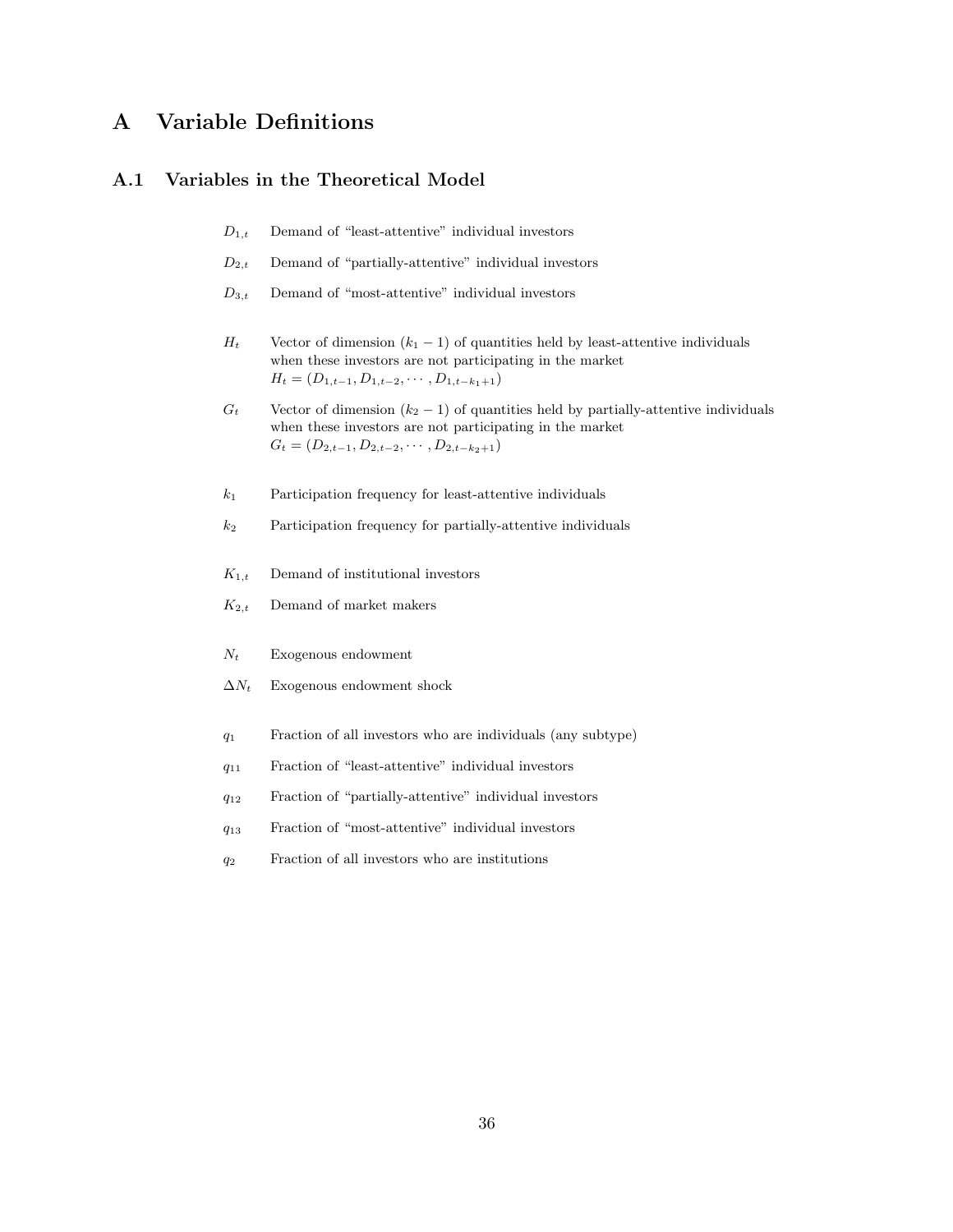#### $r$   $\qquad$  Gross riskless interest

- $R_{t+k_1}$  Value (payoff) at date  $t + k_1$  of one unit invested at date t by the least-attentive individuals  $R_{t+k_1} = \left(\sum_{i=1}^{k_1} r^{k_1-1} X_{t+i}\right) + S_{t+k_1}$
- $R_{t+k_2}$  Value (payoff) at date  $t + k_2$  of one unit invested at date t by the partially-attentive individuals  $R_{t+k_2} = \left(\sum_{i=1}^{k_2} r^{k_2-1} X_{t+i}\right) + S_{t+k_2}$
- $S_t$  Equilibrium price of the risky asset after taking out the effect of dividends
- $X_t$  Dividend payment of the risky asset
- $Y_t$  State vector with  $Y_t = [N_t, X_t, H_t, G_t]^T$
- $\phi_N$  Harmonic mean of the absolute risk-aversion coefficients of the institutions
- $\phi_M$  Harmonic mean of the absolute risk-aversion coefficients of the market makers
- $\theta$  Harmonic mean of the absolute risk-aversion coefficients of all individuals
- $\sigma_x^2$ <sup>x</sup> Variance of the dividend payment
- $\sigma^2_{\Delta}$ <sup>∆</sup><sup>N</sup> Variance of exogenous endowment shock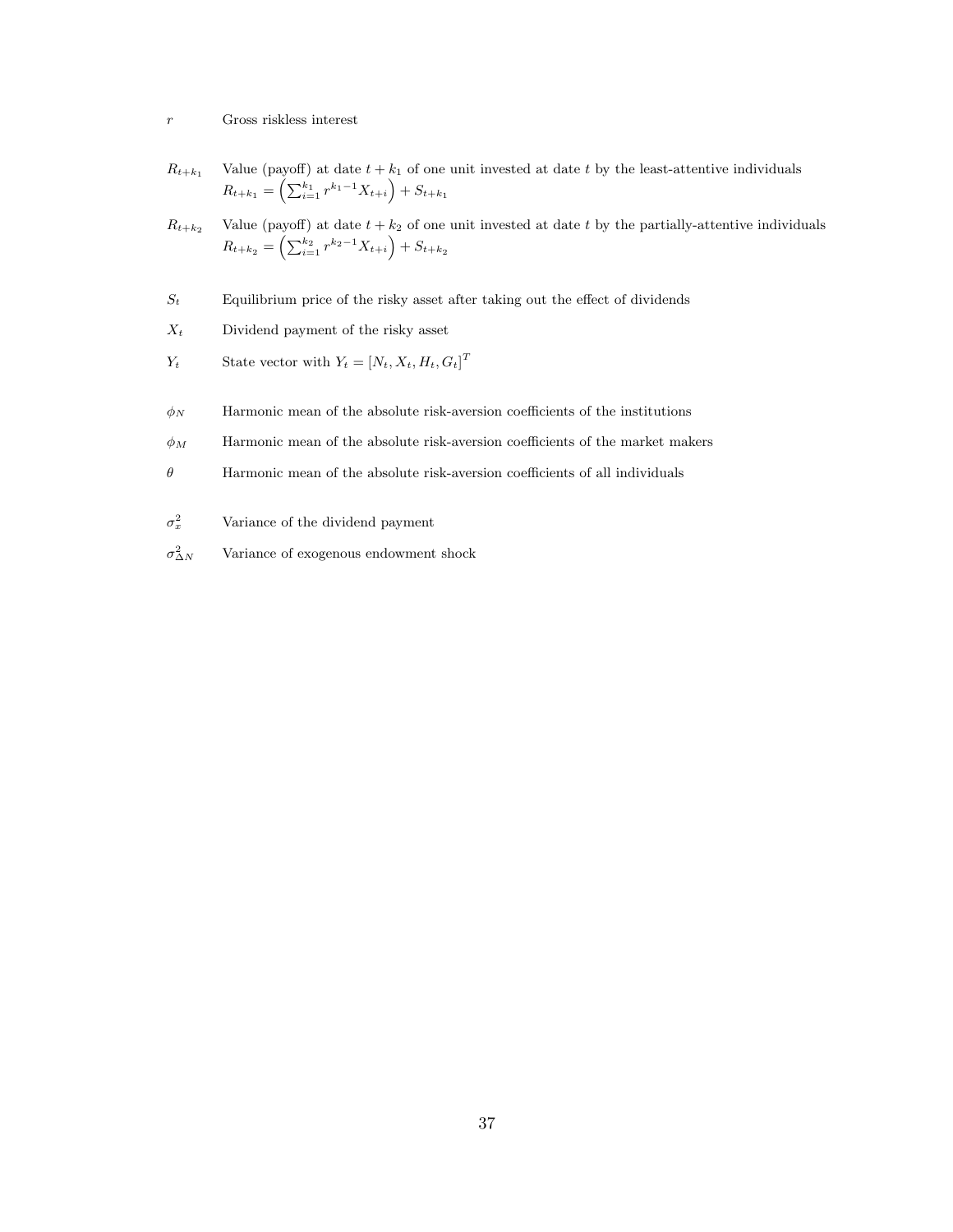# <span id="page-38-0"></span>A.2 Variables in the Empirical Analysis

| $\beta_i$                   | Stock i's beta coefficient from a standard CAPM regression.                                                                                                                                                                                |
|-----------------------------|--------------------------------------------------------------------------------------------------------------------------------------------------------------------------------------------------------------------------------------------|
| $\delta_{i,t}$              | Required return of stock $i$ 's over period $t$ .<br>Defined as: $\delta_{i,t} = r_{f,t} + \beta_i \left( 1.06^{\frac{1}{12}} - 1 \right)$ .                                                                                               |
| $f_t$                       | Demeaned series of market-wide returns. Defined as: $f_t = r_{m,t} - \bar{r}_m$ .                                                                                                                                                          |
| $\gamma_t^{Indv}$           | Common (market-wide) cumulative net trading factor at the end of period $t$ .<br>Defined as: $\gamma_t^{Indv} = \sum_i \omega_i \times Indv_{i,t}^{std}$ .<br>Where $\omega_i$ is the weight of stock $i$ in our "market" of 1,019 stocks. |
| $\gamma_t^{MM}$             | Common (market-wide) inventory factor at the end of period $t$ .<br>Defined as: $\gamma_t^{MM} = \sum_i \omega_i \times MM_{i,t}^{std}$ .                                                                                                  |
| $\Delta \gamma_t^{Indv}$    | Net trading of common factor over period t: $\Delta \gamma_t^{Indv} = \gamma_t^{Indv} - \gamma_{t-1}^{Indv}$ .                                                                                                                             |
| $Indv_{i,t}^{sh}$           | Individuals' cumulative net trading (in shares) of stock $i$ at the end of<br>period $t$ .                                                                                                                                                 |
| $Indv_{i,t}^{\$}$           | Individuals' cumulative net trading (in dollars) of stock $i$ at the<br>end of period t. Defined as: $Indv_{i,t}^{\$} = Indv_{i,t}^{sh} \times \overline{P}_i$ .                                                                           |
| $Indv_{i,t}^{std}$          | Standardized value of individuals' cumulative net trading of stock $i$ at<br>the end of period t. Defined as: $Indv_{i,t}^{std} = \frac{Indv_{i,t}^{s}}{std(Indv_{i,t}^{s})}$ .                                                            |
| $Indv_{i,t}$                | Idiosyncratic part of individuals' cumulative net trading. Defined as: $Indv_{i,t} = \varepsilon_{i,t}$<br>from the regression: $Indv_{i,t}^{\$} = \alpha + \beta \cdot \gamma_t^{Indv} + \varepsilon_{i,t}.$                              |
| $\Delta Indv_{i,t}^{\$}$    | Individuals' net trading (in dollars) of stock i's at the end<br>of period t. Defined as: $\Delta Indv_{i,t}^{\$} = Indv_{i,t}^{\$} - Indv_{i,t-1}^{\$}.$                                                                                  |
| $\Delta Indv_{i,t}$         | Idiosyncratic part of net trading. Defined as: $\Delta Indv_{i,t} = \varepsilon_{i,t}$<br>from the regression $\Delta Indv_{i,t}^{\$} = \alpha + \beta \cdot \Delta \gamma_t^{Indv} + \varepsilon_{i,t}.$                                  |
| $\Delta \tilde{I}ndv_{i,t}$ | Defined as the residual from an AR(1): $\Delta Indv_{i,t} = \varepsilon_{i,t}$<br>from the regression: $\Delta Indv_{i,t} = \phi_0 + \phi_1 \Delta Indv_{i,t-1} + \varepsilon_{i,t}$ .                                                     |
| $MktCap_{i,t}$              | Market capitalization of stock $i$ , in dollars, at the end of period $t$ .                                                                                                                                                                |
| $\overline{MktCap}_i$       | Average market capitalization of stock $i$ , in dollars, over the sample period.                                                                                                                                                           |